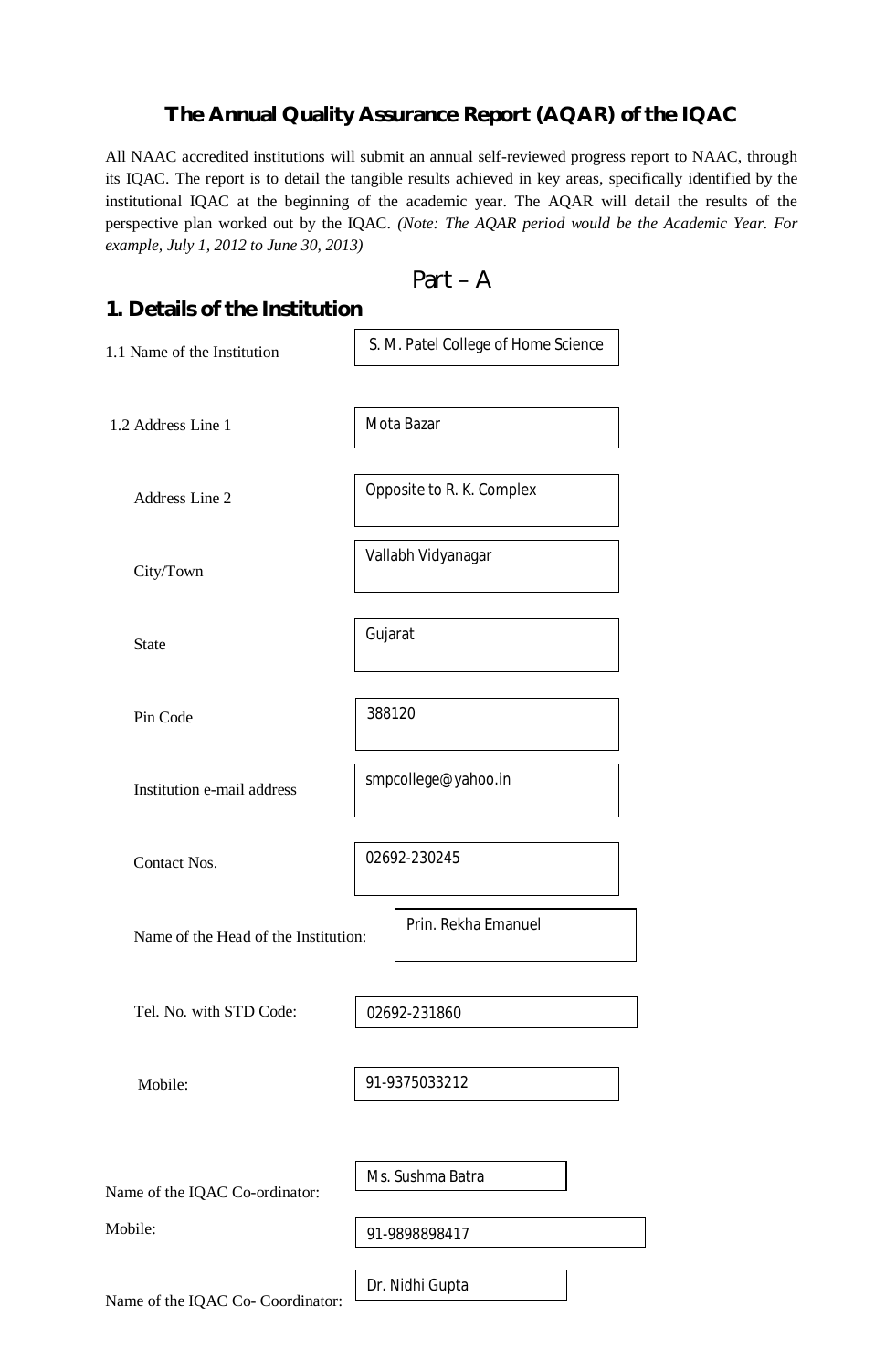Mobile:

91-9427857932

coordinatoriqac.smp@gmail.com

GSCOGN 15156

IQAC e-mail address:

1.3 **NAAC Track ID** *(For ex. MHCOGN 18879)*

1.4 **NAAC Executive Committee No. & Date:**

EC/PCRAR/65/15 dated 25-10-2013

*(For Example EC/32/A&A/143 dated 3-5-2004. This EC no. is available in the right corner- bottom of your institution's Accreditation Certificate)*

1.5 Website address:

www.smphomescience.edu.in

Web-link of the AQAR:

http://www.smphomescience.edu.in/downloads/AQAR2013-14.pdf

For ex. http://www.ladykeanecollege.edu.in/AQAR2012-13.doc

1.6 Accreditation Details

| Sl. No.<br>Cycle |             |       |       | Year of                      | Validity<br>Period |
|------------------|-------------|-------|-------|------------------------------|--------------------|
|                  |             | Grade |       | <b>CGPA</b><br>Accreditation |                    |
|                  | $1st$ Cycle | $B^+$ | 77.4% | 2007                         | 5 years            |
| 2                | $2nd$ Cycle | A     | 3.02  | 2013                         | 5 Years            |
| 3                | $3rd$ Cycle |       |       |                              |                    |
|                  | $4th$ Cycle |       |       |                              |                    |

1.7 Date of Establishment of IQAC : DD/MM/YYYY

27-06-2007

**1.8 AQAR for the year** *(for example 2010-11)*

1.9 Details of the previous year's AQAR submitted to NAAC after the latest Assessment and Accreditation by NAAC (*(for example AQAR 2010-11submitted to NAAC on 12-10-2011)*

- i. AQAR \_\_-\_\_\_\_\_\_\_\_\_\_\_\_\_\_\_\_\_\_\_\_\_ \_\_\_\_\_\_\_\_\_\_\_\_\_\_\_\_\_\_ (DD/MM/YYYY) ii. AQAR\_-\_\_\_\_\_\_\_\_\_\_\_\_\_\_\_\_\_ \_\_\_\_\_\_\_\_\_\_\_\_\_\_\_\_\_\_\_\_\_\_\_\_ (DD/MM/YYYY) iii. AQAR\_-\_\_\_\_\_\_\_\_\_\_\_\_\_\_\_\_\_ \_\_\_\_\_\_\_\_\_\_\_\_\_\_\_\_\_\_\_\_\_\_\_ (DD/MM/YYYY)
- iv. AQAR\_-\_\_\_\_\_\_\_\_\_\_\_\_\_\_\_\_\_ \_\_\_\_\_\_\_\_\_\_\_\_\_\_\_\_\_\_\_\_\_\_\_ (DD/MM/YYYY)

1.10 Institutional Status

| University                | Central   Deemed   Private  <br>State<br>$\ensuremath{\mathsf{V}}$<br>۰ |
|---------------------------|-------------------------------------------------------------------------|
| <b>Affiliated College</b> | Yes<br>$\mathbf{No}$<br>$\sqrt{ }$                                      |
|                           | ν                                                                       |

2013-14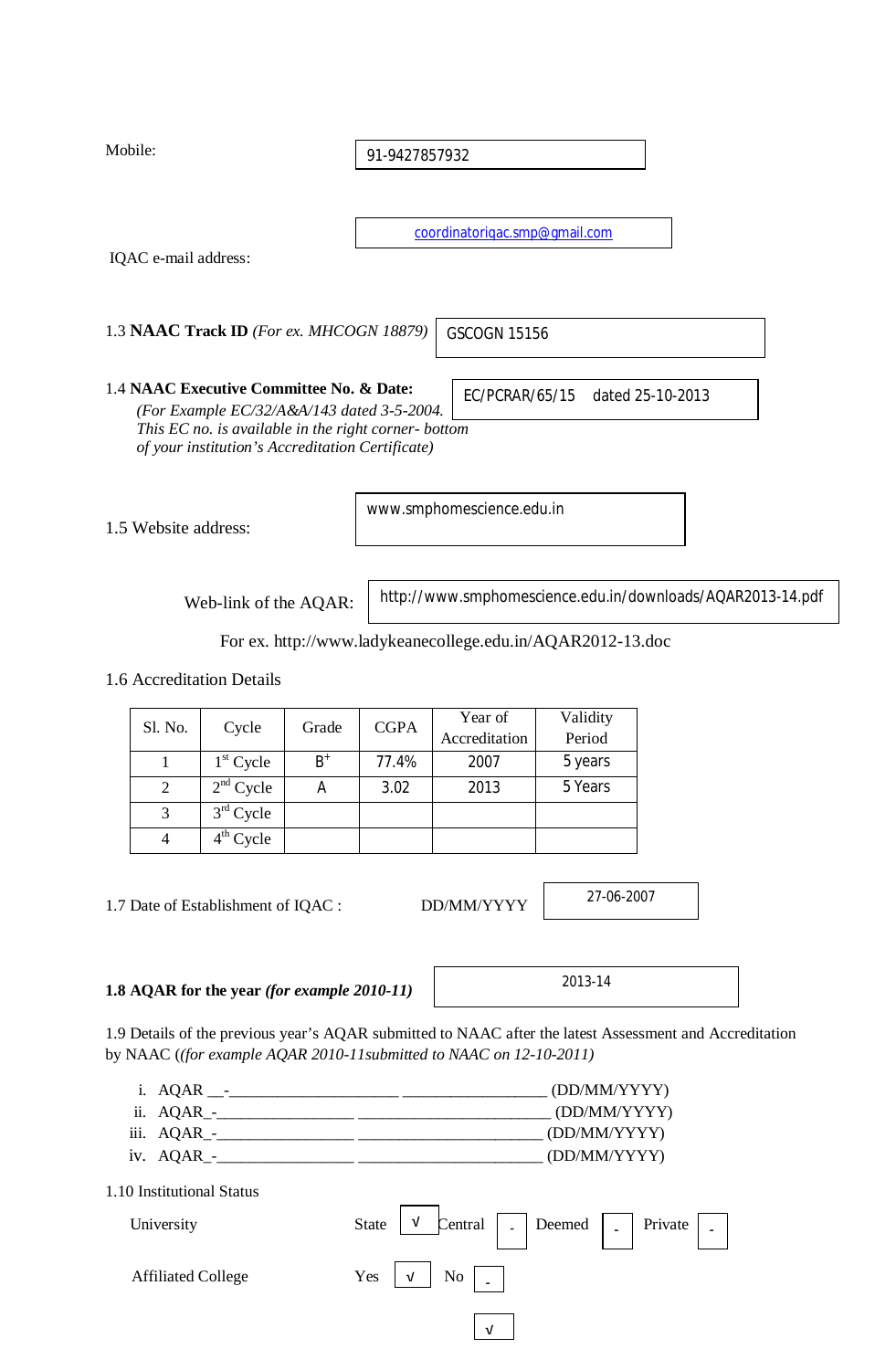| <b>Constituent College</b>                                                             | Yes                             | No                    |                                |            |
|----------------------------------------------------------------------------------------|---------------------------------|-----------------------|--------------------------------|------------|
| Autonomous college of UGC                                                              | Yes                             | No<br>v               |                                |            |
| Regulatory Agency approved Institution                                                 |                                 | Yes<br>No             | $\sqrt{ }$                     |            |
| (eg. AICTE, BCI, MCI, PCI, NCI)                                                        |                                 |                       |                                |            |
| Type of Institution<br>Co-education                                                    |                                 | Women<br>Men          | v                              |            |
| Urban                                                                                  | V                               | Tribal<br>Rural       |                                |            |
| <b>Financial Status</b><br>Grant-in-aid                                                | v                               | UGC 2(f)<br>V         | <b>UGC 12B</b>                 |            |
|                                                                                        | Grant-in-aid $+$ Self Financing |                       | <b>Totally Self-financing</b>  |            |
| 1.11 Type of Faculty/Programme                                                         |                                 |                       |                                |            |
| Arts<br>Science                                                                        | Commerce                        | Law                   | PEI (Phys Edu)                 |            |
| TEI (Edu)<br>Engineering                                                               |                                 | <b>Health Science</b> | Management                     |            |
| (Specify)<br>Others                                                                    | Home Science                    |                       |                                |            |
| 1.12 Name of the Affiliating University (for the Colleges)                             |                                 |                       | <b>Sardar Patel University</b> |            |
| 1.13 Special status conferred by Central/ State Government-- UGC/CSIR/DST/DBT/ICMR etc |                                 |                       |                                |            |
| Autonomy by State/Central Govt. / University                                           |                                 | ---                   |                                |            |
| University with Potential for Excellence                                               |                                 |                       | <b>UGC-CPE</b>                 | $\sqrt{ }$ |
| <b>DST Star Scheme</b>                                                                 |                                 |                       | UGC-CE                         |            |
| <b>UGC-Special Assistance Programme</b>                                                |                                 | ---                   | <b>DST-FIST</b>                |            |
| <b>UGC-Innovative PG programmes</b>                                                    |                                 |                       | Any other (Specify)            |            |
| <b>UGC-COP Programmes</b>                                                              |                                 | V                     |                                |            |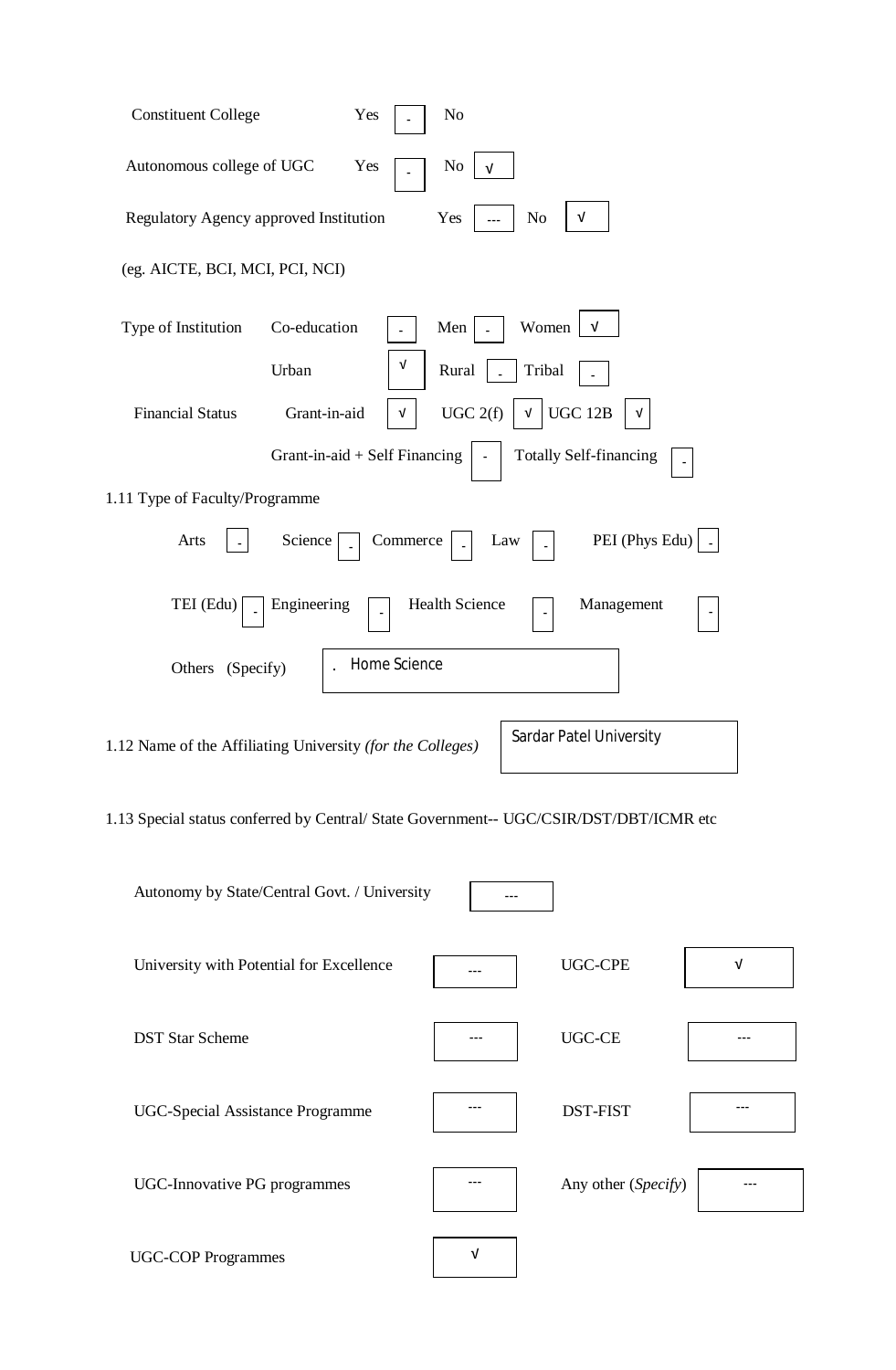## **2. IQAC Composition and Activities**

| 2.1 No. of Teachers                                                                                                                                                 | 09                                                        |  |  |  |  |  |
|---------------------------------------------------------------------------------------------------------------------------------------------------------------------|-----------------------------------------------------------|--|--|--|--|--|
| 2.2 No. of Administrative/Technical staff                                                                                                                           | 01                                                        |  |  |  |  |  |
| 2.3 No. of students                                                                                                                                                 | 03                                                        |  |  |  |  |  |
| 2.4 No. of Management representatives                                                                                                                               | 01                                                        |  |  |  |  |  |
| 2.5 No. of Alumni                                                                                                                                                   | 02                                                        |  |  |  |  |  |
| 2.6 No. of any other stakeholder and                                                                                                                                | 03                                                        |  |  |  |  |  |
| Community representatives                                                                                                                                           |                                                           |  |  |  |  |  |
| 2.7 No. of Employers/ Industrialists                                                                                                                                | 02                                                        |  |  |  |  |  |
| 2.8 No. of other External Experts                                                                                                                                   | 02                                                        |  |  |  |  |  |
| 2.9 Total No. of members                                                                                                                                            | 23                                                        |  |  |  |  |  |
| 2.10 No. of IQAC meetings held                                                                                                                                      |                                                           |  |  |  |  |  |
| 2.11 No. of meetings with various stakeholders:                                                                                                                     | 02<br>09<br>Faculty<br>No.                                |  |  |  |  |  |
| Non-Teaching Staff Students<br>03                                                                                                                                   | Alumni<br>Others<br>01<br>02                              |  |  |  |  |  |
| 2.12 Has IQAC received any funding from UGC during the year?<br>If yes, mention the amount                                                                          | No<br>Yes<br>v                                            |  |  |  |  |  |
| 2.13 Seminars and Conferences (only quality related)                                                                                                                |                                                           |  |  |  |  |  |
| (i) No. of Seminars/Conferences/ Workshops/Symposia organized by the IQAC                                                                                           |                                                           |  |  |  |  |  |
| Total Nos.<br>International<br>4                                                                                                                                    | National<br><b>Institution Level</b><br><b>State</b><br>4 |  |  |  |  |  |
| Geriatric nutrition,<br>✓<br><b>Environmental hazards</b><br>(ii) Themes<br>Socio-economic and legal awareness among<br>college youth<br>Women thy name is strength |                                                           |  |  |  |  |  |
|                                                                                                                                                                     |                                                           |  |  |  |  |  |

### 2.14 Significant Activities and contributions made by IQAC

| $\checkmark$ Gave valuable inputs in the institution's five year plan |
|-----------------------------------------------------------------------|
| $\checkmark$ Provided support to students to carry out their research |
| project                                                               |
|                                                                       |

### 2.15 Plan of Action by IQAC/Outcome

 The plan of action chalked out by the IQAC in the beginning of the year towards quality enhancement and the outcome achieved by the end of the year \*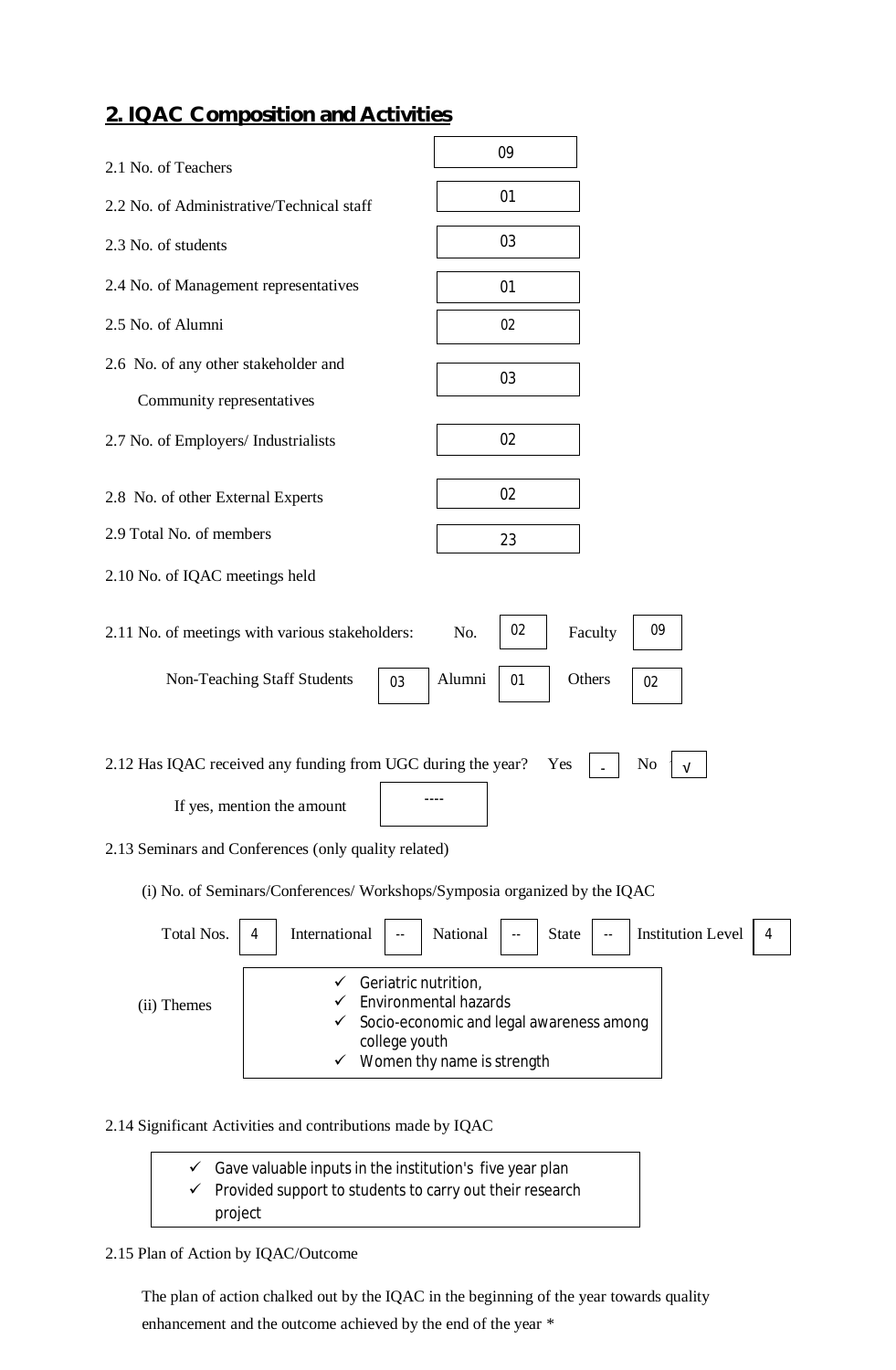| Plan of Action                                       | Achievements                                                            |
|------------------------------------------------------|-------------------------------------------------------------------------|
|                                                      | All the activities planned in the beginning of the year towards quality |
| enhancement were accomplished by the end of the year |                                                                         |
|                                                      |                                                                         |
| * Details are provided in Annexure $-I$ .            |                                                                         |
| 2.15 Whether the AQAR was placed in statutory body   | Yes<br>No                                                               |
| Syndicate<br>Management<br>$\sqrt{ }$                | Any other body                                                          |
| Provide the details of the action taken              |                                                                         |
|                                                      | The management approved the members of IQAC.                            |
|                                                      | Suggestions were given to apply for research projects                   |
|                                                      | Emphasis on development of students' potentials under sapt              |

# **Criterion – I**

# **1. Curricular Aspects**

| Level of the<br>Programme | Number of<br>existing<br>Programmes | Number of<br>programmes added<br>during the year | Number of<br>self-financing<br>programmes | Number of value<br>added / Career<br>Oriented<br>programmes |
|---------------------------|-------------------------------------|--------------------------------------------------|-------------------------------------------|-------------------------------------------------------------|
| PhD                       |                                     |                                                  |                                           |                                                             |
| <b>PG</b>                 |                                     |                                                  |                                           |                                                             |
| <b>UG</b>                 | 01                                  |                                                  | 01                                        |                                                             |
| PG Diploma                |                                     |                                                  | --                                        |                                                             |
| <b>Advanced Diploma</b>   |                                     |                                                  | ---                                       |                                                             |
| Diploma                   |                                     |                                                  |                                           | 01                                                          |
| Certificate               |                                     |                                                  | --                                        | 03                                                          |
| Others                    | --                                  |                                                  | ---                                       |                                                             |
| <b>Total</b>              | 01                                  |                                                  | 01                                        | 04                                                          |
|                           |                                     |                                                  |                                           |                                                             |
| Interdisciplinary         |                                     |                                                  |                                           |                                                             |
| Innovative                |                                     |                                                  |                                           |                                                             |

1.1 Details about Academic Programmes

$$
\hspace{.5cm} \hspace{.5cm} \hspace{.5cm} \hspace{.5cm} \hspace{.5cm} \hspace{.5cm} \hspace{.5cm} \hspace{.5cm} \hspace{.5cm} \hspace{.5cm} \hspace{.5cm} \hspace{.5cm} \hspace{.5cm} \hspace{.5cm} \hspace{.5cm} \hspace{.5cm} \hspace{.5cm} \hspace{.5cm} \hspace{.5cm} \hspace{.5cm} \hspace{.5cm} \hspace{.5cm} \hspace{.5cm} \hspace{.5cm} \hspace{.5cm} \hspace{.5cm} \hspace{.5cm} \hspace{.5cm} \hspace{.5cm} \times \hspace{.5cm} \hspace{.5cm} \times \hspace{.5cm} \hspace{.5cm} \times \hspace{.5cm} \times \hspace{.5cm} \times \hspace{.5cm} \times \hspace{.5cm} \times \hspace{.5cm} \times \hspace{.5cm} \times \hspace{.5cm} \times \hspace{.5cm} \times \hspace{.5cm} \times \hspace{.5cm} \times \hspace{.5cm} \times \hspace{.5cm} \times \hspace{.5cm} \times \hspace{.5cm} \times \hspace{.5cm} \times \hspace{.5cm} \times \hspace{.5cm} \times \hspace{.5cm} \times \hspace{.5cm} \times \hspace{.5cm} \times \hspace{.5cm} \times \hspace{.5cm} \times \hspace{.5cm} \times \hspace{.5cm} \times \hspace{.5cm} \times \hspace{.5cm} \times \hspace{.5cm} \times \hspace{.5cm} \times \hspace{.5cm} \times \hspace{.5cm} \times \hspace{.5cm} \times \hspace{.5cm} \times \hspace{.5cm} \times \hspace{.5cm} \times \hspace{.5cm} \times \hspace{.5cm} \times \hspace{.5cm} \times \hspace{.5cm} \times \hspace{.5cm} \times \hspace{.5cm} \times \hspace{.5cm} \times \hspace{.5cm} \times \hspace{.5cm} \times \hspace{.5cm} \times \hspace{.5cm} \times \hspace{.5cm} \times \hspace{.5cm} \times \hspace{.5cm} \times \hspace{.5cm} \times
$$

1.2 (i) Flexibility of the Curriculum: CBCS/Core/Elective option / Open options (ii) Pattern of programmes:

| Pattern   | Number of programmes |
|-----------|----------------------|
| Semester  |                      |
| Trimester |                      |
| Annual    |                      |

| 1.3 Feedback from stakeholders* Alumni $\vert \sqrt{ } \vert$ Parents $\vert \sqrt{ } \vert$ Employers $\vert \sqrt{ } \vert$<br>(On all aspects) |                      |        |            |                                | Students |  |
|---------------------------------------------------------------------------------------------------------------------------------------------------|----------------------|--------|------------|--------------------------------|----------|--|
| Mode of feedback :                                                                                                                                | Online $\frac{1}{2}$ | Manual | $\sqrt{ }$ | Co-operating schools (for PEI) |          |  |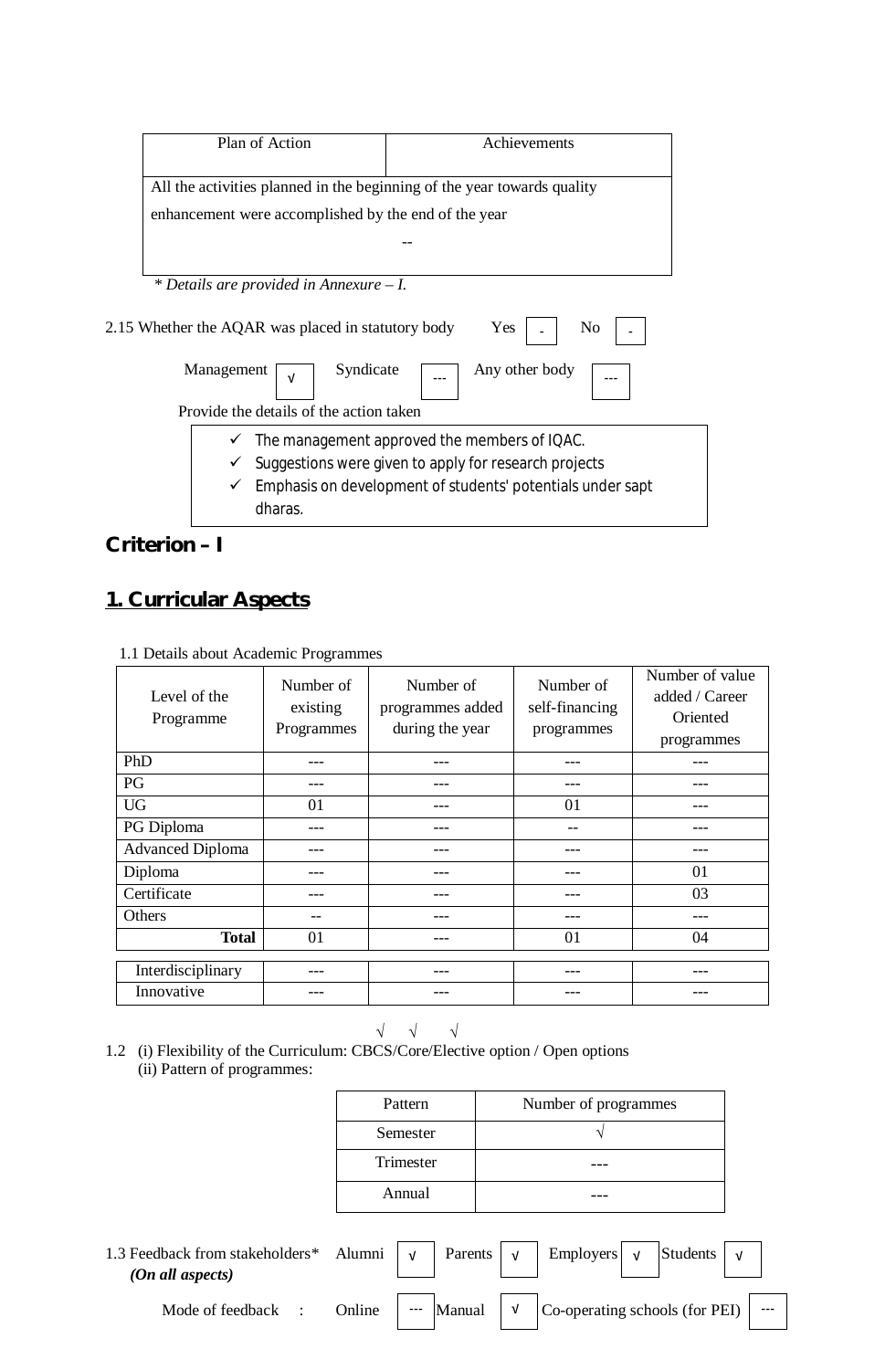#### *\* Details are provided in Annexure –II.*

1.4 Whether there is any revision/update of regulation or syllabi, if yes, mention their salient aspects.

Every three years syllabus is updated based on the feedback of the stakeholders

-----

1.5 Any new Department/Centre introduced during the year. If yes, give details.

## **Criterion – II**

## **2. Teaching, Learning and Evaluations**

|                                                                               | Total<br>2.1 Total No. of permanent<br>faculty<br>17                                                                                                                              |                                                      | Asst. Professors         |    |                         | <b>Associate Professors</b> |             |                   |             | Professors<br>--- |              | Others<br>02 |  |
|-------------------------------------------------------------------------------|-----------------------------------------------------------------------------------------------------------------------------------------------------------------------------------|------------------------------------------------------|--------------------------|----|-------------------------|-----------------------------|-------------|-------------------|-------------|-------------------|--------------|--------------|--|
|                                                                               |                                                                                                                                                                                   |                                                      | 04                       |    |                         | 11                          |             |                   |             |                   |              |              |  |
|                                                                               | 2.2 No. of permanent faculty with Ph.D.                                                                                                                                           |                                                      |                          |    | 04                      |                             |             |                   |             |                   |              |              |  |
|                                                                               | 2.3 No. of Faculty Positions<br>Recruited (R) and Vacant (V)                                                                                                                      |                                                      | Asst.<br>Professors      |    | Associate<br>Professors |                             | Professors  |                   | Others      |                   | Total        |              |  |
|                                                                               | during the year                                                                                                                                                                   |                                                      | $\mathbf R$              | V  | $\mathbf R$             | V                           | $\mathbf R$ | V                 | $\mathbf R$ | V                 | $\mathbb{R}$ | V            |  |
|                                                                               |                                                                                                                                                                                   |                                                      | $\overline{\phantom{a}}$ | 02 | $-$                     | $-$                         | $-\!$ $\!-$ | $\qquad \qquad -$ | --          | $- -$             | $-\!$ –      | 02           |  |
| 2.4 No. of Guest and Visiting faculty and Temporary faculty<br>15<br>11<br>03 |                                                                                                                                                                                   |                                                      |                          |    |                         |                             |             |                   |             |                   |              |              |  |
|                                                                               | 2.5 Faculty participation in conferences and symposia:                                                                                                                            |                                                      |                          |    |                         |                             |             |                   |             |                   |              |              |  |
|                                                                               | No. of Faculty                                                                                                                                                                    | International level                                  |                          |    | National level          |                             |             | State level       |             |                   |              |              |  |
|                                                                               | Attended                                                                                                                                                                          | 03                                                   |                          |    | 20                      |                             | 23          |                   |             |                   |              |              |  |
|                                                                               | Presented papers                                                                                                                                                                  | ---                                                  |                          |    | 08                      |                             |             |                   |             |                   |              |              |  |
|                                                                               | <b>Resource Persons</b>                                                                                                                                                           |                                                      |                          |    | 02                      |                             | 54          |                   |             |                   |              |              |  |
|                                                                               | 2.6 Innovative processes adopted by the institution in Teaching and Learning:<br>$\checkmark$ Active learning methodology<br>$\checkmark$<br>$\checkmark$                         | Promotion of research culture<br>Enhanced use of ICT |                          |    |                         |                             |             |                   |             |                   |              |              |  |
|                                                                               | 2.7 Total No. of actual teaching days<br>during this academic year                                                                                                                |                                                      |                          |    | 186                     |                             |             |                   |             |                   |              |              |  |
| 2.8                                                                           | Examination/Evaluation Reforms initiated by<br>the Institution (for example: Open Book Examination, Bar Coding,<br>Double Valuation, Photocopy, Online Multiple Choice Questions) |                                                      |                          |    |                         |                             |             |                   |             |                   |              |              |  |
| 2.9                                                                           | No. of faculty members involved in curriculum<br>restructuring/revision/syllabus development<br>as member of Board of Study/Faculty/Curriculum Developme                          |                                                      |                          |    |                         |                             |             | 05                | 17          |                   |              |              |  |
|                                                                               | 2.10 Average percentage of attendance of students                                                                                                                                 |                                                      |                          |    |                         |                             | 80%         |                   |             |                   |              |              |  |

2.11 Course/Programme wise distribution of pass percentage :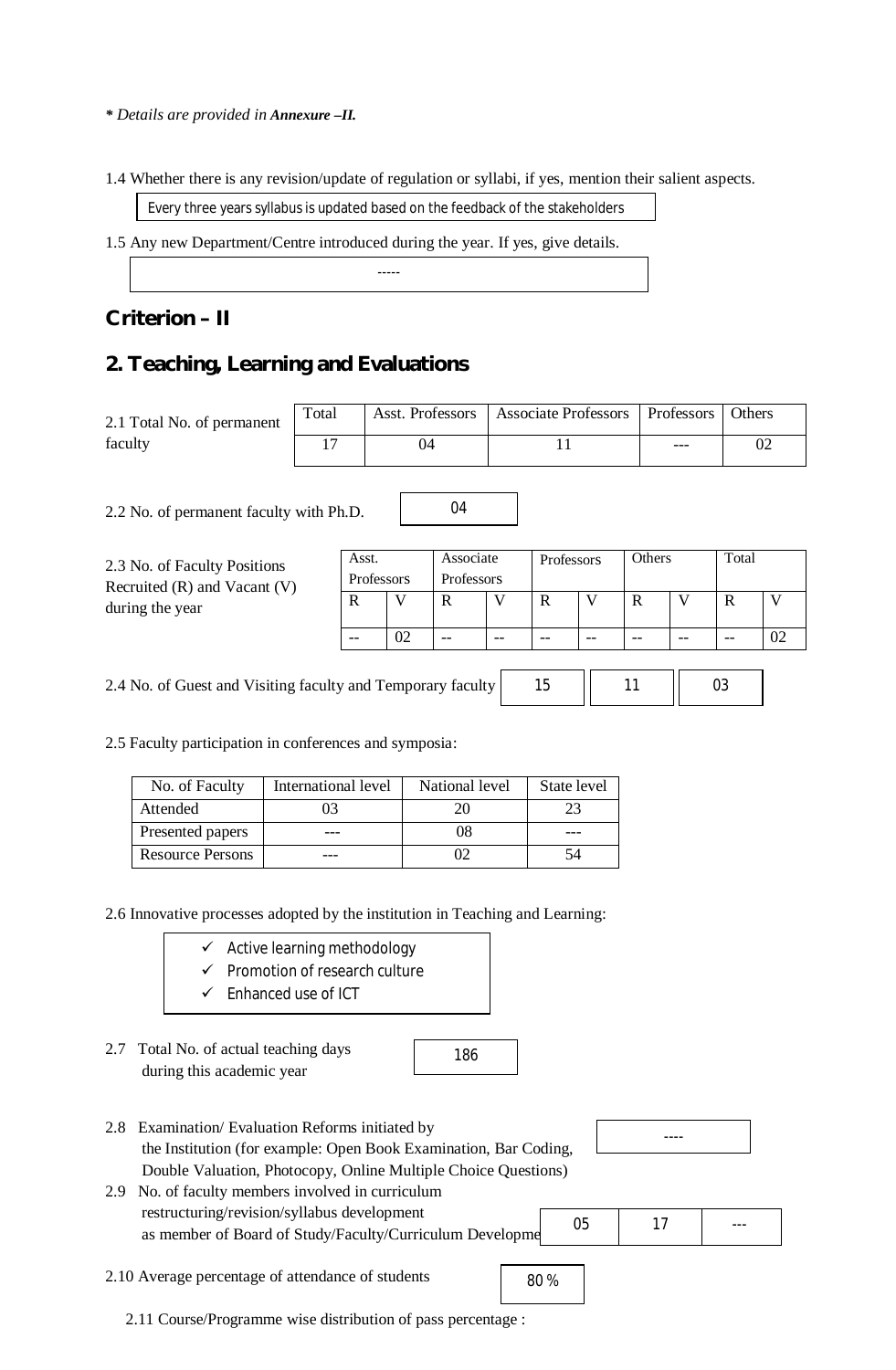| Title of the<br>Programme | Total no. of<br>students | Division      |               |         |         |        |  |  |
|---------------------------|--------------------------|---------------|---------------|---------|---------|--------|--|--|
|                           | appeared                 | Distinction % | $\frac{6}{6}$ | $\Pi$ % | $III$ % | Pass % |  |  |
| B.Sc.(Home)               | 95                       |               | 34            | 31      |         | 97     |  |  |
| B.Sc.(FSQC)               |                          |               | 06            | 06      | ---     | 100    |  |  |

2.12 How does IQAC Contribute/Monitor/Evaluate the Teaching & Learning processes :

- $\checkmark$  Motivate faculty members to achieve quality enhancement
- $\checkmark$  Self appraisal of faculty members
- $\checkmark$  Ensure coordination of various activities with respect to goals and objectives of the institute.
- 2.13 Initiatives undertaken towards faculty development

| <b>Faculty / Staff Development Programmes</b>  | Number of faculty<br>benefitted |
|------------------------------------------------|---------------------------------|
| Refresher courses                              |                                 |
| UGC – Faculty Improvement Programme            |                                 |
| HRD programmes                                 |                                 |
| Orientation programmes                         | 03                              |
| Faculty exchange programme                     |                                 |
| Staff training conducted by the university     | 04                              |
| Staff training conducted by other institutions | 01                              |
| Summer / Winter schools, Workshops, etc.       | 10                              |
| Others                                         |                                 |

2.14 Details of Administrative and Technical staff

| Category                    | Number of<br>Permanent<br>Employees | Number of<br>Vacant<br>Positions | Number of<br>permanent<br>positions filled<br>during the Year | Number of<br>positions filled<br>temporarily |
|-----------------------------|-------------------------------------|----------------------------------|---------------------------------------------------------------|----------------------------------------------|
| <b>Administrative Staff</b> | 02                                  | 02                               |                                                               |                                              |
| <b>Technical Staff</b>      | 01                                  | 03                               |                                                               |                                              |

## **Criterion – III**

## **3. Research, Consultancy and Extension**

- 3.1 Initiatives of the IQAC in Sensitizing/Promoting Research Climate in the institution
	- $\checkmark$  Faculty room with computer, printer and internet connection
	- $\checkmark$  Motivating faculty members to take up research projects
	- $\checkmark$  Promoting research culture among final year students through seminar
	- $\checkmark$  Wi-fi Campus
	- $\checkmark$  Addition of research journals in library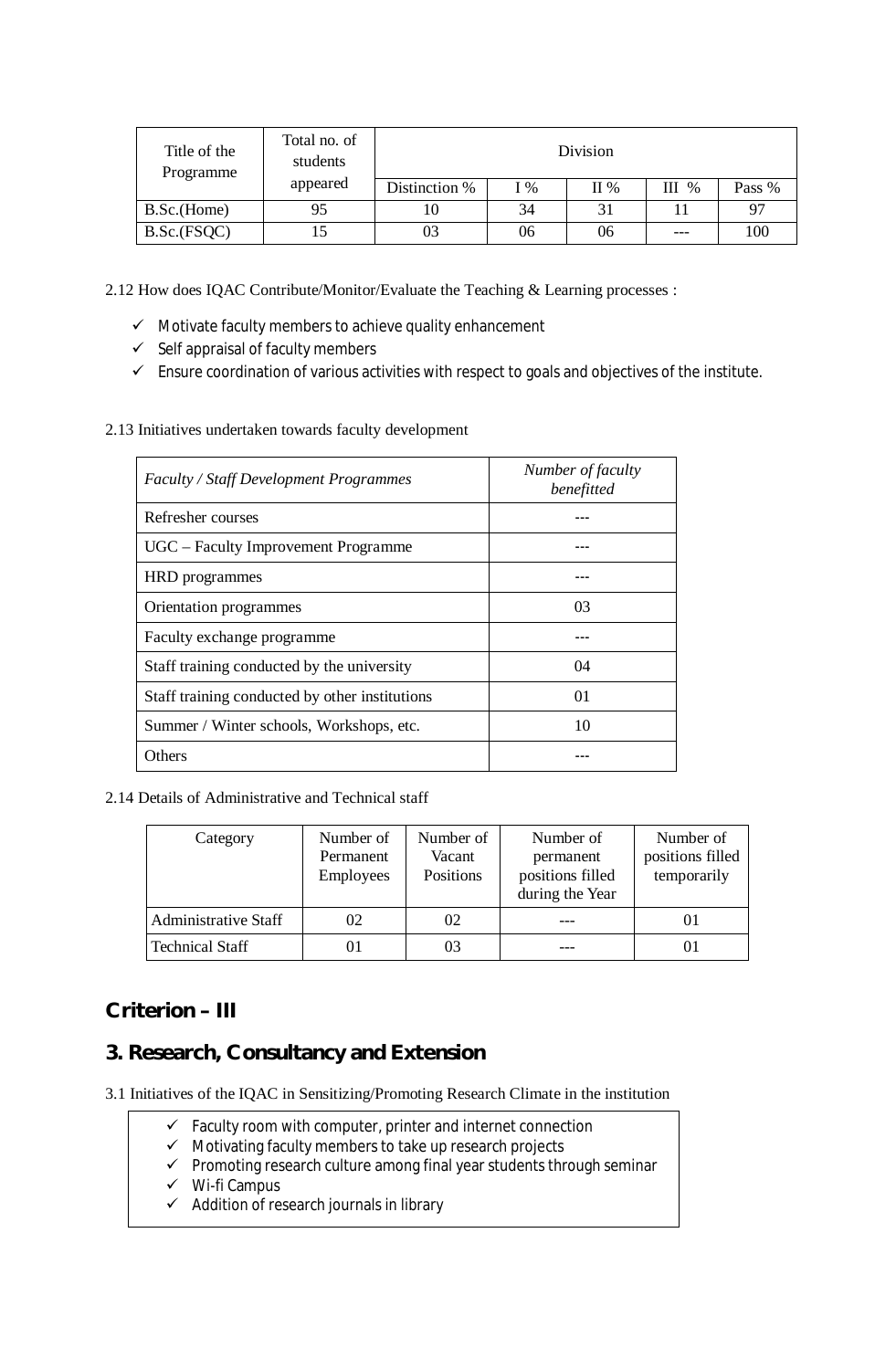#### 3.2 Details regarding major projects

|                            | Completed | Ongoing | Sanctioned | Submitted |
|----------------------------|-----------|---------|------------|-----------|
| Number                     | $---$     |         | ---        | $--$      |
|                            |           |         |            |           |
| <b>Outlay in Rs. Lakhs</b> | $---$     |         | ---        | $--$      |

### 3.3 Details regarding minor projects

|                     | Completed | <b>J</b> ngoing | Sanctioned | Submitted |
|---------------------|-----------|-----------------|------------|-----------|
| Number              |           |                 | ---        | ---       |
| Outlay in Rs. Lakhs | .65       | 2.75<br>ل ا مص  | ---        | ---       |

### 3.4 Details on research publications

|                          | International | <b>National</b> | Others |
|--------------------------|---------------|-----------------|--------|
| Peer Review Journals     |               |                 |        |
| Non-Peer Review Journals |               |                 |        |
| e-Journals               |               |                 |        |
| Conference proceedings   |               |                 |        |

#### 3.5 Details on Impact factor of publications:

| <b>Range</b> | $--$ | Average | --- | h-index | --- | Nos. in SCOPUS | --- |
|--------------|------|---------|-----|---------|-----|----------------|-----|
|--------------|------|---------|-----|---------|-----|----------------|-----|

3.6 Research funds sanctioned and received from various funding agencies, industry and other organisations

| Nature of the Project                                                   | Duration | Name of the    | Total grant | Received  |
|-------------------------------------------------------------------------|----------|----------------|-------------|-----------|
|                                                                         | Year     | funding Agency | sanctioned  |           |
| Major projects                                                          | 03       | <b>UGC</b>     | 12,00,000   | 8,00400   |
| <b>Minor Projects</b>                                                   | 02       | <b>UGC</b>     | 2,75000     | 1,97,500  |
| <b>Interdisciplinary Projects</b>                                       |          |                |             |           |
| Industry sponsored                                                      |          |                |             |           |
| Projects sponsored by the                                               |          |                |             |           |
| University/College                                                      |          |                |             |           |
| Students research projects<br>(other than compulsory by the University) | 6 months | <b>CPE</b>     | 20,000      | 20,000    |
| Any other (Specify)                                                     |          |                |             |           |
| Total                                                                   |          |                | 14,95,000   | 10,17,900 |

3.7 No. of books published i) With ISBN No.  $\sqrt{01}$ 

Chapters in Edited Books  $\boxed{\phantom{1}}$ 

3.8 No. of University Departments receiving funds from

ii) Without ISBN No.



02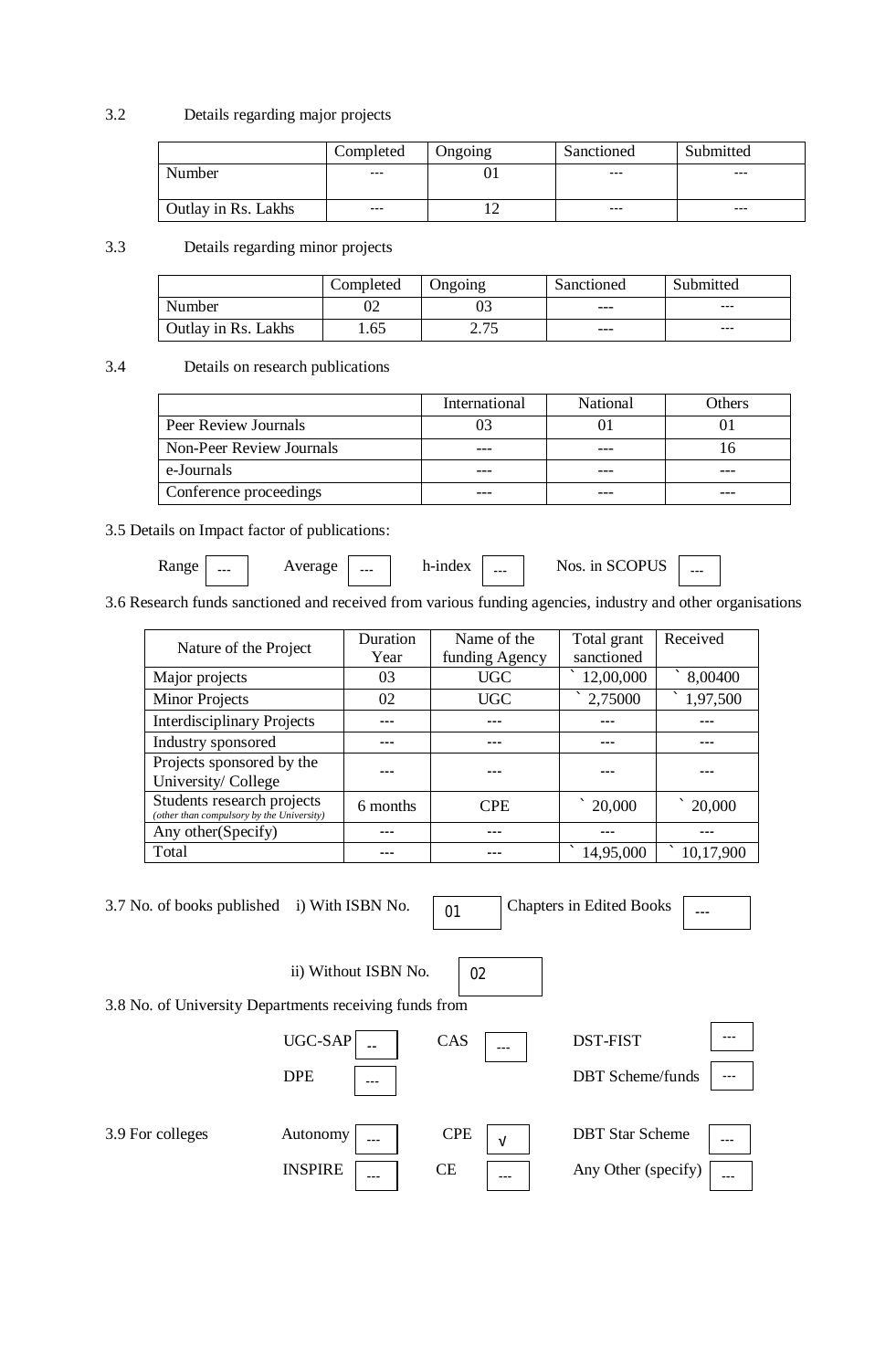3.10 Revenue generated through consultancy

| 3.11 No. of conferences                                                       | Level      | International | National | <b>State</b> | University | College    |
|-------------------------------------------------------------------------------|------------|---------------|----------|--------------|------------|------------|
|                                                                               | Number     | ---           |          | ---          |            | 05         |
| organized by the Institution                                                  | Sponsoring | ---           |          | ---          |            | <b>CPE</b> |
|                                                                               | agencies   |               |          |              |            | <b>CVM</b> |
|                                                                               |            |               |          |              |            |            |
| 3.12 No. of faculty served as experts, chairpersons or resource persons<br>56 |            |               |          |              |            |            |

----

3.13 No. of collaborations International  $\vert$   $\vert$  National  $\vert$  01

3.14 No. of linkages created during this year 13

3.15 Total budget for research for current year in lakhs :

| From Funding agency $\vert \cdot 12.32 \vert$ |       | From Management of University/College   0.20 |  |
|-----------------------------------------------|-------|----------------------------------------------|--|
| Total                                         | 12.52 |                                              |  |

#### $3.16$  No. of patents received this ye

| ear | Type of Patent |         | Number |
|-----|----------------|---------|--------|
|     | National       | Applied |        |
|     |                | Granted |        |
|     | International  | Applied |        |
|     |                | Granted |        |
|     | Commercialised | Applied |        |
|     |                | Granted |        |

---

Any other  $\begin{array}{|c|c|}$  01

3.17 No. of research awards/

recognitions received by faculty and research fellows

Of the institute in the year

| Total   International   National   State   University   Dist   College |         |     |     |     |
|------------------------------------------------------------------------|---------|-----|-----|-----|
| ---                                                                    | $- - -$ | --- | --- | --- |

3.18 No. of faculty from the Institution who are Ph. D. Guides and students registered under them

| ◞       |  |
|---------|--|
| e.<br>ζ |  |

3.19 No. of Ph.D. awarded by faculty from the Institution

3.20 No. of Research scholars receiving the Fellowships (Newly enrolled + existing ones)

| ΙR<br>0111 | --- | SRF<br>$   -$ | $---$ | $T = 11$<br>Project Fell<br>lows | $\sim$ | other | $--$ |
|------------|-----|---------------|-------|----------------------------------|--------|-------|------|
|------------|-----|---------------|-------|----------------------------------|--------|-------|------|

3.21 No. of students Participated in NSS events:

| University level $\begin{array}{ c c c }$ 200 $\end{array}$ State level |      |                     | $---$ |
|-------------------------------------------------------------------------|------|---------------------|-------|
| National level                                                          | $--$ | International level | ---   |

3.22 No. of students participated in NCC events:

| University level      State level                         |                     | 48  |
|-----------------------------------------------------------|---------------------|-----|
| National level $\begin{array}{ c } \hline 04 \end{array}$ | International level | --- |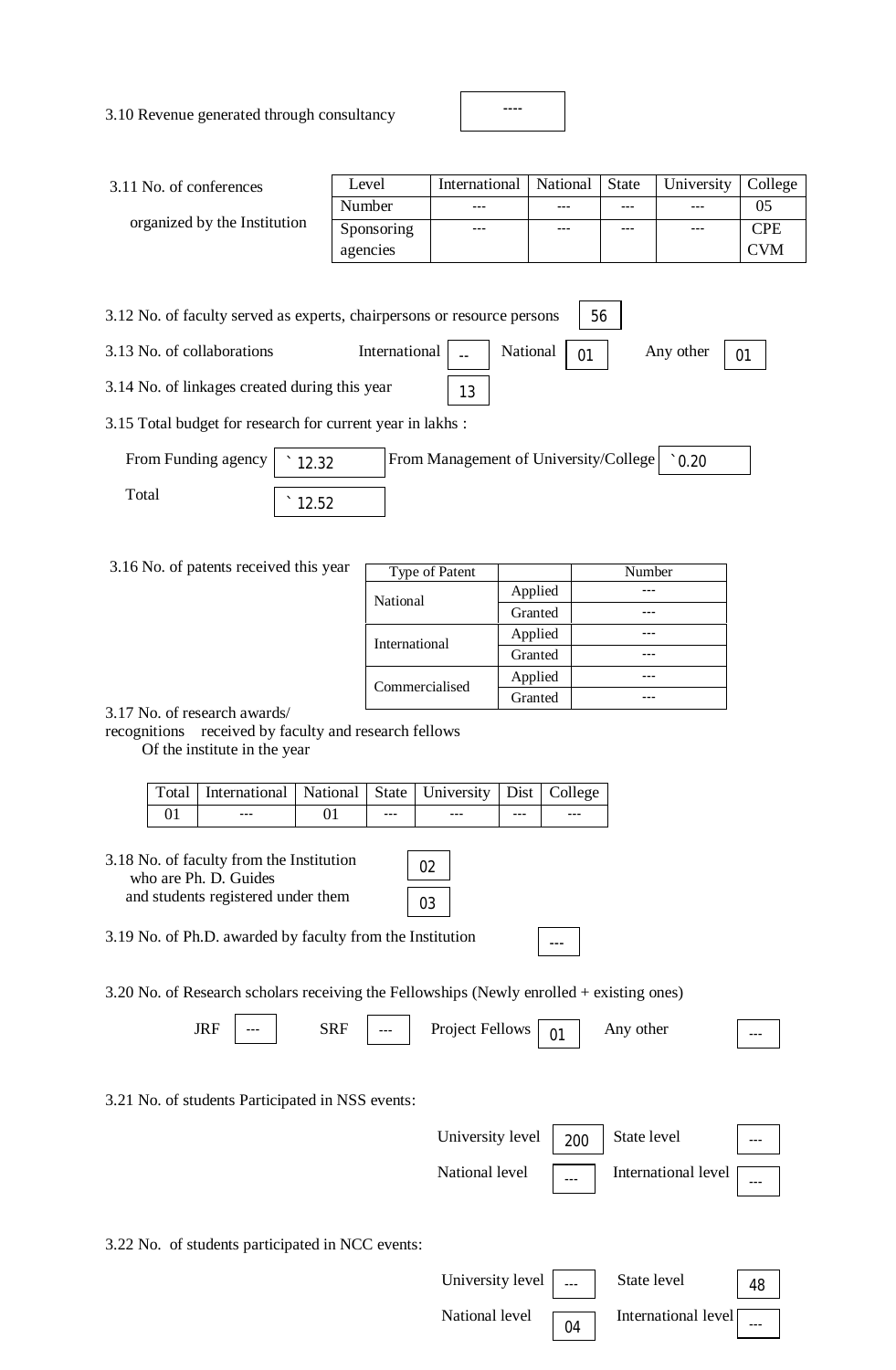3.23 No. of Awards won in NSS:



3.26 Major Activities during the year in the sphere of extension activities and Institutional Social Responsibility

- $\checkmark$  Students worked for the challenged children in Mitra school
- $\checkmark$  Activities like songs, bhajans and group discussions in old-age home, Lambhvel
- $\checkmark$  Exhibition and sale of SEWA products
- $\checkmark$  Various income generating activities and workshops with anganwadi workers
- $\checkmark$  Demonstrations on enhancing nutritive quality of daily foods
- $\checkmark$  Seminars where community members participated
	- Geriatric nutrition: Health concerns and solutions
		- Environmental hazards
		- Women : Thy name is strength

### **Criterion – IV**

## **4. Infrastructure and Learning Resources**

4.1 Details of increase in infrastructure facilities:

| Facilities                                  | Existing     | Newly created | Source of  | Total |
|---------------------------------------------|--------------|---------------|------------|-------|
|                                             |              |               | Fund       |       |
| Campus area                                 | 7200 Sq. mt. |               |            |       |
| Class rooms                                 | 07           |               |            |       |
| Laboratories                                | 21           |               |            |       |
| <b>Seminar Halls</b>                        |              | 01            | <b>CPE</b> |       |
| No. of important equipments purchased       |              |               |            |       |
| $(\geq 1-0)$ lakh) during the current year. |              |               |            |       |
| Value of the equipment purchased during     |              |               |            |       |
| the year (Rs. in Lakhs)                     |              |               |            |       |
| Others                                      | --           | ---           |            |       |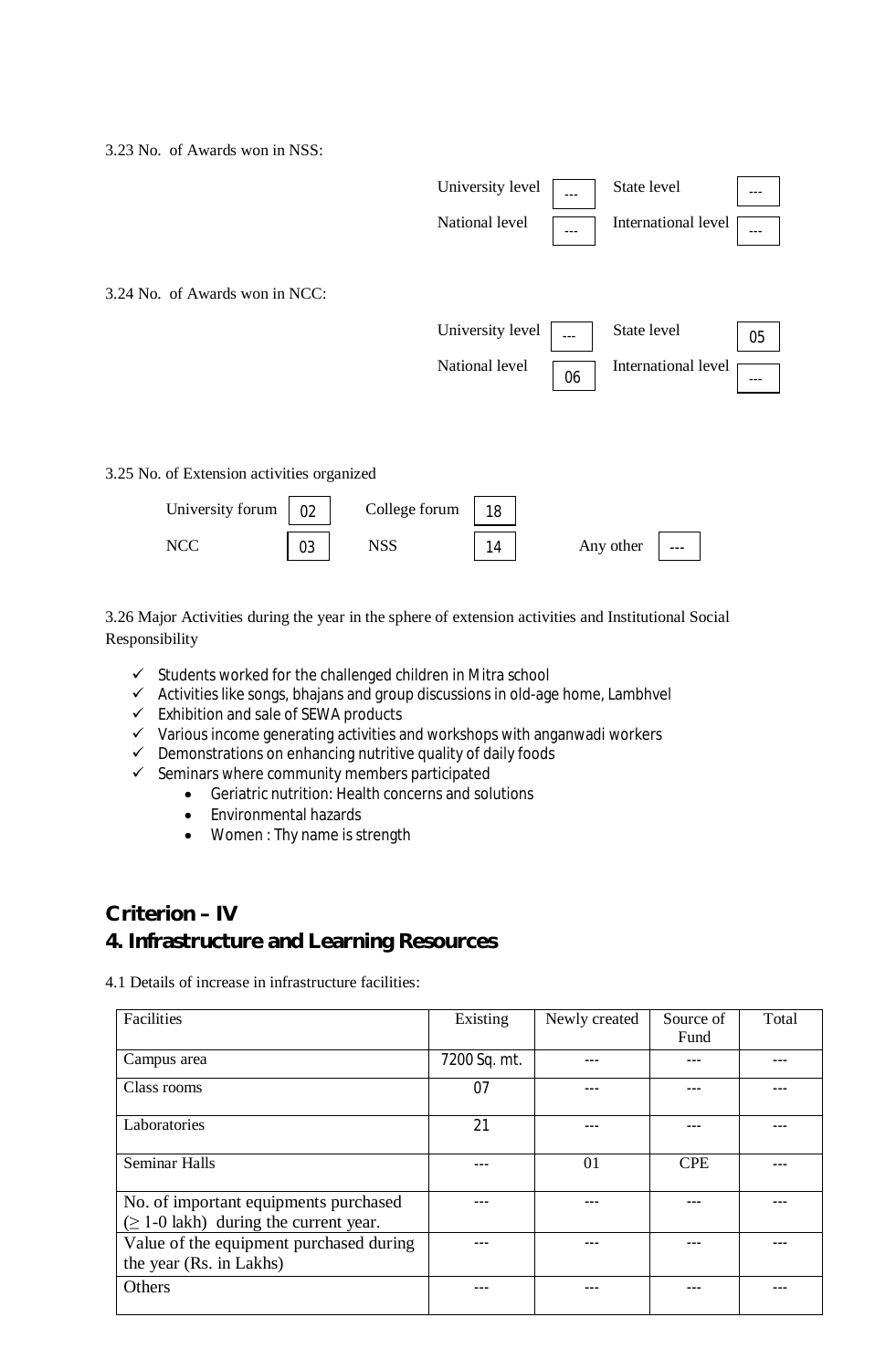### 4.2 Computerization of administration and library

 $\checkmark$  Tally software used in administrative office.  $\checkmark$  SOUL 2 is used in the library

#### 4.3 Library services:

|                         | Existing |                     |         | Newly added | Total |           |  |
|-------------------------|----------|---------------------|---------|-------------|-------|-----------|--|
|                         | No.      | Value               | No.     | Value       | No.   | Value     |  |
| <b>Text Books</b>       | 10104    | $^{\circ}$ 9,94,720 | 92      | 41539       | 11206 | 11,61,489 |  |
| <b>Reference Books</b>  | 1010     | 1,25,230            | $- - -$ | ---         | 1010  | 1,25,230  |  |
| e-Books                 |          | ---                 | ---     | ---         | $--$  | ---       |  |
| Journals                | 39       | 1,11,230            | ---     | ---         | 39    | 1,11,230  |  |
| e-Journals              | $---$    | ---                 | $---$   | ---         | ---   | ---       |  |
| <b>Digital Database</b> | ---      | ---                 | ---     | ---         | ---   | ---       |  |
| CD & Video              | 21       | 720                 | ---     | ---         | 21    | 720       |  |
| Others (specify)        |          | ---                 |         |             | ---   |           |  |

### 4.4 Technology up gradation (overall)

|          | Total<br>Computers | Computer<br>Labs | Internet | <b>Browsing</b><br>Centres  | Computer<br>Centres | Office | Depart-<br>ments | Others |
|----------|--------------------|------------------|----------|-----------------------------|---------------------|--------|------------------|--------|
| Existing | 101                | 85               | 30       | - CVM<br>- Elecon<br>- BSNL | $---$               | 04     | 06               | 06     |
| Added    | $- - -$            | ---              | ---      | $---$                       | ---                 |        | ---              |        |
| Total    | $---$              | ---              | $---$    | $---$                       | ---                 | ---    | $---$            | ---    |

#### 4.5 Computer, Internet access, training to teachers and students and any other programme for technology upgradation (Networking, e-Governance etc.)

| Computer basics is offered as an elective course at F.Y. level<br>Computer application in fifth semester |
|----------------------------------------------------------------------------------------------------------|
| Wi-fi campus                                                                                             |
| Internet access in computer lab for all the students                                                     |
| Password to final year students in their laptops for internet accessibility                              |
|                                                                                                          |

### 4.6 Amount spent on maintenance in lakhs :

| ٠ | л.<br>۹<br>۰.<br>., |
|---|---------------------|
|---|---------------------|

| ii) Campus Infrastructure and facilities |  |
|------------------------------------------|--|
|------------------------------------------|--|

iii) Equipments

iv) Others

**Total :** 

0.12 0.18 0.40 3.0 3.70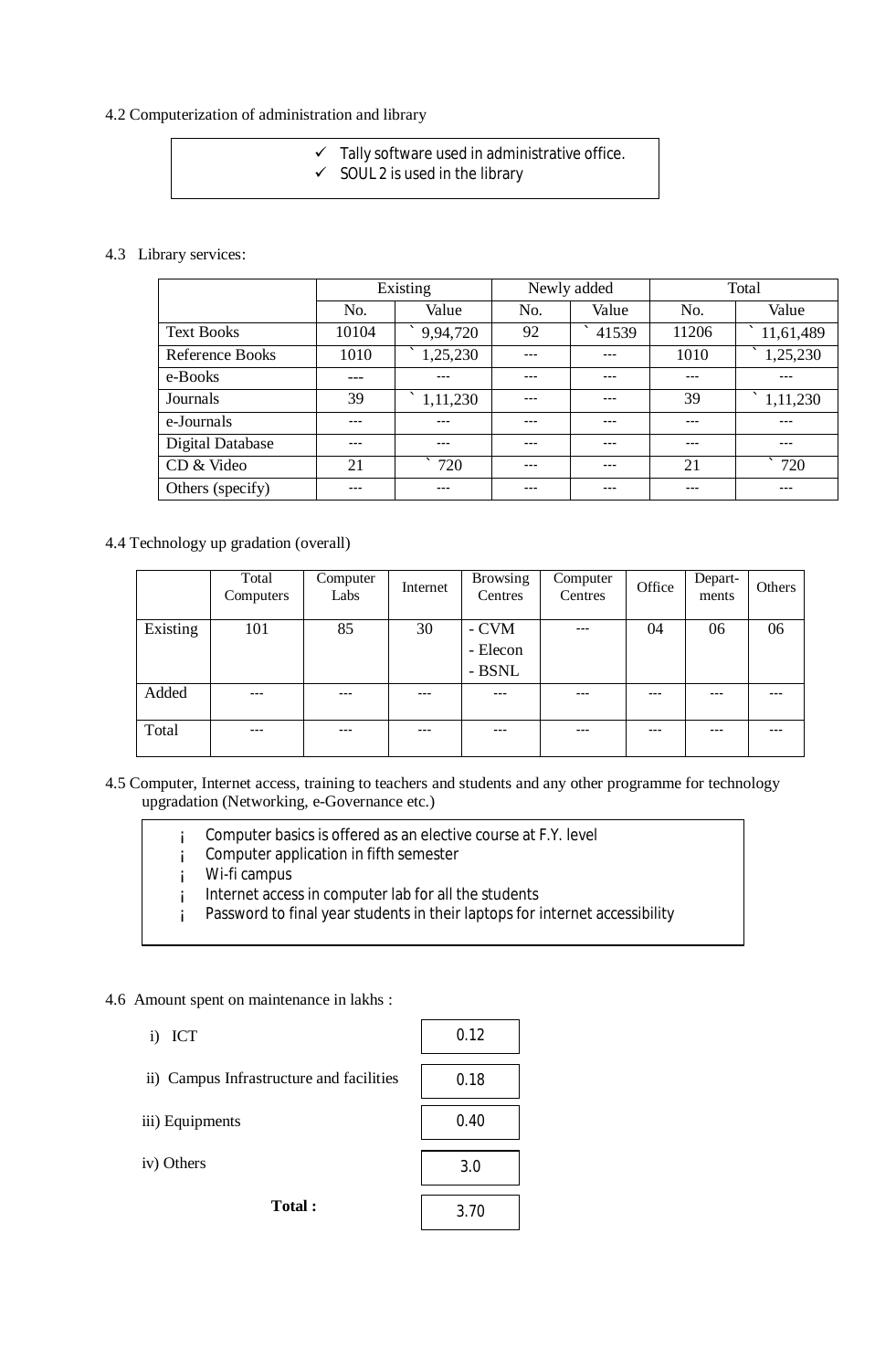# **Criterion – V 5. Student Support and Progression**

5.1 Contribution of IQAC in enhancing awareness about Student Support Services

- $\checkmark$  Display information on the wall magazine
- $\checkmark$  Orientation programme
- $\checkmark$  Faculty student meetings
- $\checkmark$  Students members of IQAC

5.2 Efforts made by the institution for tracking the progression

- $\checkmark$  Evaluation of results and discussion with management
- $\checkmark$  Personal counselling of the students
- $\checkmark$  Parent- teacher meetings

5.3 (a) Total Number of students (b) No. of students outside the state (c) No. of international students Men  $\begin{array}{|c|c|c|c|c|c|c|c|c|} \hline \end{array}$  Women UG PG Ph. D. Others  $347$  -- -No %  $\overline{a}$ No | % 347 100 02 ----

| Last Year                       |       |    |     | This Year                |       |     |    |  |    |                                                    |       |
|---------------------------------|-------|----|-----|--------------------------|-------|-----|----|--|----|----------------------------------------------------|-------|
| General                         | SC ST |    | OBC | Physically<br>Challenged | Total |     |    |  |    | General   SC   ST   OBC   Physically<br>Challenged | Total |
| 315                             | 14    | 08 | 25  |                          | 363   | 243 | 14 |  | 85 |                                                    | 347   |
| Demand ratio<br>Dropout $% 3-4$ |       |    |     |                          |       |     |    |  |    |                                                    |       |

5.4 Details of student support mechanism for coaching for competitive examinations (If any)

Coaching conducted by the H. M. Patel Career development Centre

| No. of students beneficiaries                       |                 |             |            |  |
|-----------------------------------------------------|-----------------|-------------|------------|--|
| 5.5 No. of students qualified in these examinations |                 |             |            |  |
| <b>NET</b>                                          | <b>SET/SLET</b> | <b>GATE</b> | <b>CAT</b> |  |
| IAS/IPS etc                                         | State PSC       | <b>UPSC</b> | Others     |  |

5.6 Details of student counselling and career guidance

- $\checkmark$  Personal and academic counselling where in each faculty is given 20-25 students
- $\checkmark$  Academic counselling for weak students
- $\checkmark$  Career counselling for final year students by organizing series of lectures on facing interviews , conflict resolving, goal setting etc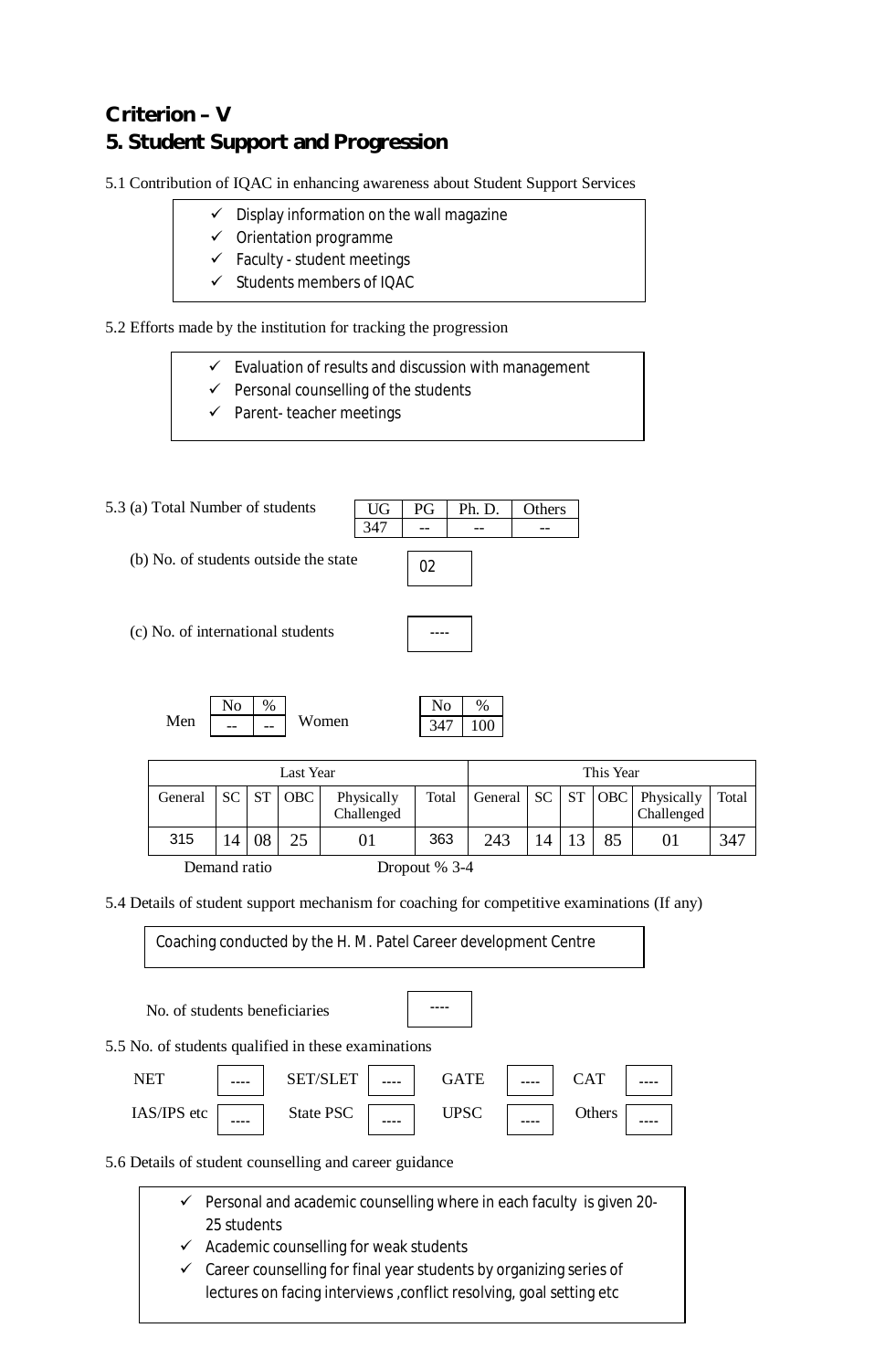No. of students benefitted

347

5.7 Details of campus placement

|                                       | <b>Off Campus</b>                  |                                     |                           |
|---------------------------------------|------------------------------------|-------------------------------------|---------------------------|
| Number of<br>Organizations<br>Visited | Number of Students<br>Participated | Number of<br><b>Students Placed</b> | Number of Students Placed |
|                                       |                                    | ю                                   |                           |

### 5.8 Details of gender sensitization programmes

- $\checkmark$  Suraksha setu programme conducted in the college for self defence
- Suransita setu programme c<br>
Talks by experts in the field<br>
V Plays, discussions
- Plays, discussions and debates on gender issues

### 5.9 Students Activities

#### 5.9.1 No. of students participated in Sports, Games and other events

| State/ University level                                                          | 73  | National level |    | International level |  |
|----------------------------------------------------------------------------------|-----|----------------|----|---------------------|--|
| No. of students participated in cultural events                                  |     |                |    |                     |  |
| State/ University level                                                          | 100 | National level |    | International level |  |
| No. of medals /awards won by students in Sports, Games and other events<br>5.9.2 |     |                |    |                     |  |
| Sports: State/University level                                                   | 04  | National level |    | International level |  |
| Cultural: State/ University level                                                | 05  | National level | 01 | International level |  |

#### 5.10 Scholarships and Financial Support

|                                                                                        | Number of<br>students | Amount             |
|----------------------------------------------------------------------------------------|-----------------------|--------------------|
| Financial support from institution                                                     | 03                    | 1495               |
| Financial support from government                                                      | 47                    | $\degree$ 2,50,760 |
| Financial support from other sources                                                   | 09                    | 20,050             |
| received<br><b>Number</b><br>of students<br>who<br>International/National recognitions |                       |                    |

#### 5.11 Student organised / initiatives

| Fairs : State/University level   ---   National level   ---   International level   --- |  |  |  |
|-----------------------------------------------------------------------------------------|--|--|--|
| Exhibition: State/ University level      National level      International level        |  |  |  |
|                                                                                         |  |  |  |

07

5.12 No. of social initiatives undertaken by the students

5.13 Major grievances of students (if any) redressed: \_\_Nil\_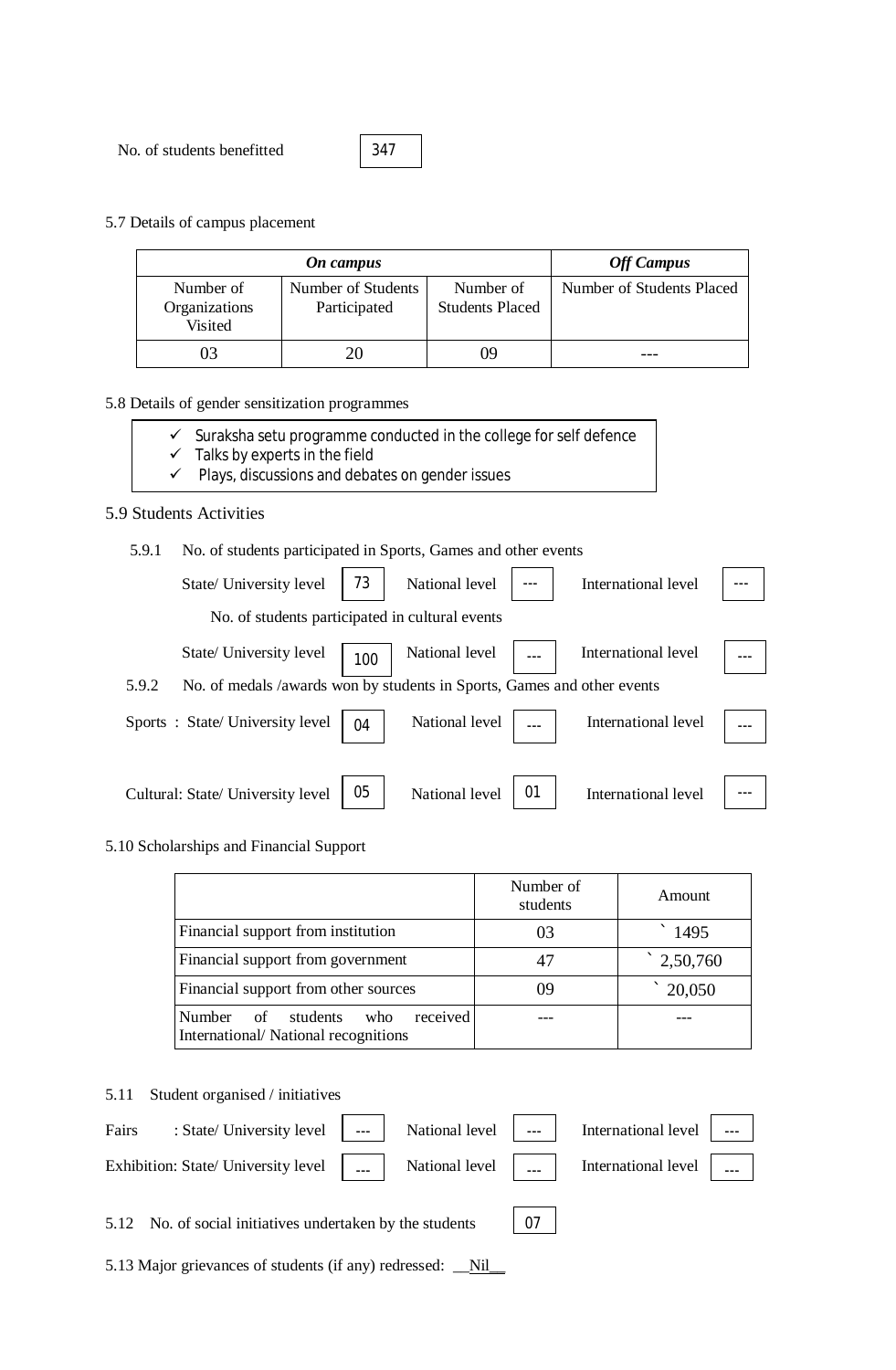## **Criterion – VI**

## **6. Governance, Leadership and Management**

6.1 State the Vision and Mission of the institution

| Vision - To promote education for young women of rural and semi-urban population  |
|-----------------------------------------------------------------------------------|
| Mission – Professional development and personal enrichment of students along with |
| self concept and confidence                                                       |

#### 6.2 Does the Institution has a Management Information System

- $\checkmark$  The Principal is a member of the Governing body of the Management which meets every month.
- $\checkmark$  In the beginning of each academic year convenors for various activities like time table, library, exam are appointed
- $\checkmark$  For extra curricular activities a Vice President and various Dhara incharges are appointed.
- $\checkmark$  All activities are carried out in consultation with principal

### 6.3 Quality improvement strategies adopted by the institution for each of the following:

6.3.1 Curriculum Development

 $\checkmark$  Every three years the curriculum is revised based on the changing needs  $\checkmark$  Minor changes are need based

#### 6.3.2 Teaching and Learning

- $\checkmark$  Preparing study material, question bank and manuals for the students
- $\checkmark$  Teaching aids are used according to the object.
- Motivates faculty members to participant seminars/ workshop/conference
- $\checkmark$  Use of internet facilities for classroom teaching.

#### 6.3.3 Examination and Evaluation

- $\checkmark$  Continuous evaluation
- $\checkmark$  One test, quiz and assignment
- $\checkmark$  Each Practical is assessed

6.3.4 Research and Development

- $\checkmark$  Management conduct regular meetings with faculty members and motivate to take active part in research
- $\checkmark$  Faculty members proposed minor & major research projects
- $\checkmark$  To encourage research culture among students research workshop was organized, small scale researches are carried out in seminar

#### 6.3.5 Library, ICT and physical infrastructure / instrumentation

- $\checkmark$  SOUL II is installed
- $\checkmark$  INFLIBNET has been Installed
- $\checkmark$  Wi-fi Campus
- $\checkmark$  Classrooms have LCD facilities

### 6.3.6 Human Resource Management

- $\checkmark$  Uniforms are provided to the support staff
- $\checkmark$  Motivate administrative staff to participate in workshops
- $\checkmark$  Each Faculty is given portfolio for the academic year
- $\checkmark$  Care is taken to maintain cohesive environment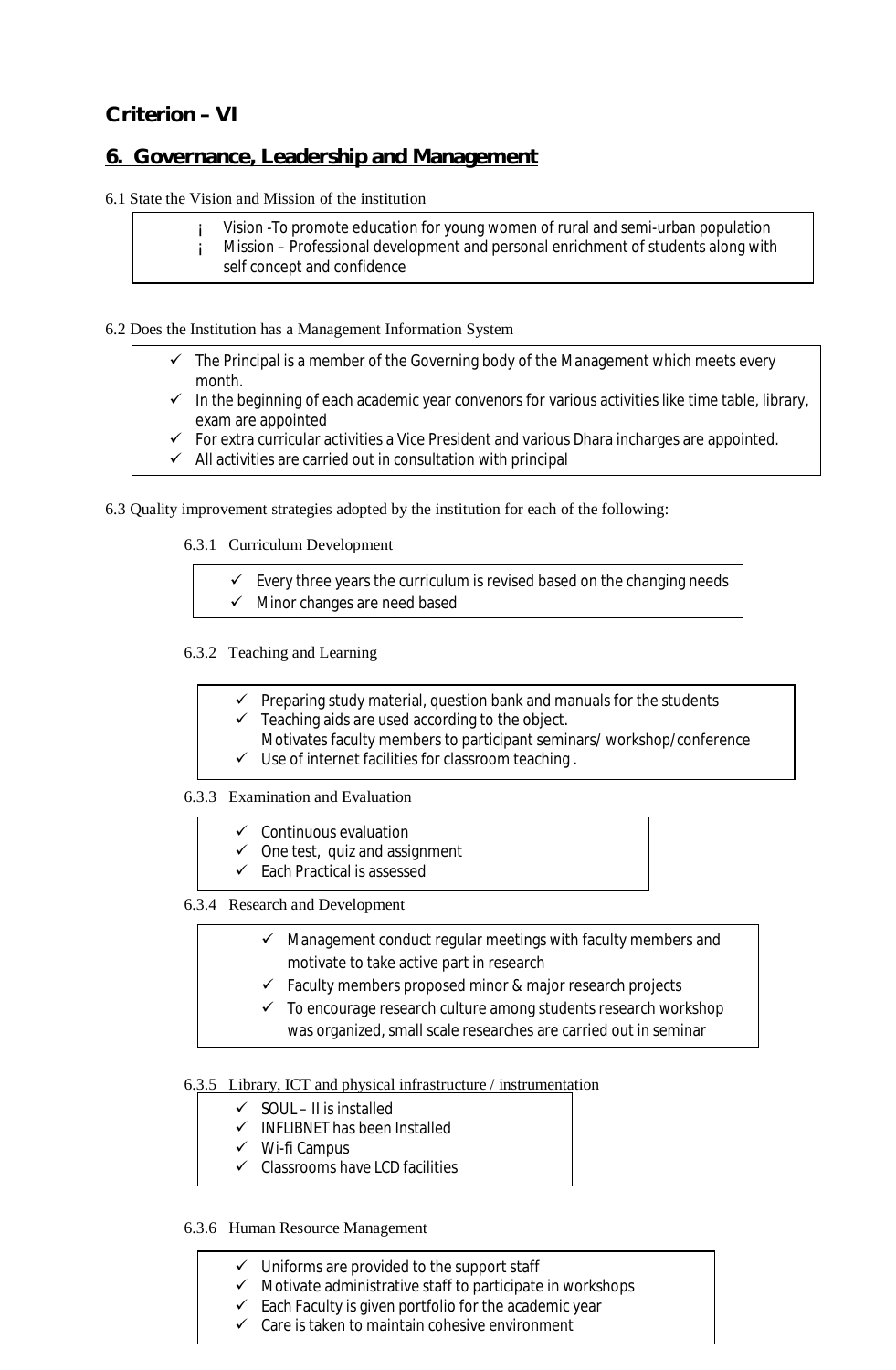#### 6.3.7 Faculty and Staff recruitment

- Based on the college workload the management provides guest faculty as and when needed.
- Regular appointments are done by the state government on the basis of the workload

6.3.8 Industry Interaction / Collaboration

- $\checkmark$  Institute works with industry in various areas related to local industry, food and beverage, textiles, NGO and early childhood education institution
- Internships in hospitals during summer vacations.
- $\checkmark$  Educational visits are arranged to provide first hand experiences

6.3.9 Admission of Students

- $\checkmark$  Creating awareness regarding Home Science
- $\checkmark$  Counselling to students and parents
- $\checkmark$  Dissemination of information related to College

6.4 Welfare schemes for

| Teaching        | <b>Health Centre</b>                                    |
|-----------------|---------------------------------------------------------|
| Non teaching    | Health Centre, provides two set of uniforms to support  |
|                 | staff.                                                  |
| <b>Students</b> | Krupa Card for hostel students to avail medical service |
|                 | at health centre                                        |

6.5 Total corpus fund generated

` 2,42,409

6.6 Whether annual financial audit has been done Yes



6.7 Whether Academic and Administrative Audit (AAA) has been done?

| Audit Type     | External |                         | Internal |            |
|----------------|----------|-------------------------|----------|------------|
|                | Yes/No   | Agency                  | Yes/No   | Authority  |
| Academic       | No       | Report has been<br>sent | Yes      | <b>CVM</b> |
| Administrative | No       |                         | Yes      | CVM        |

6.8 Does the University/ Autonomous College declares results within 30 days?

For UG Programmes Yes

|--|--|--|

For PG Programmes Yes



6.9 What efforts are made by the University/ Autonomous College for Examination Reforms?

- $\checkmark$  Suggestions are invited from the college faculties
- $\checkmark$  University conducted meetings before the examination
- $\checkmark$  Workshop was organised by university for persons dealing with examination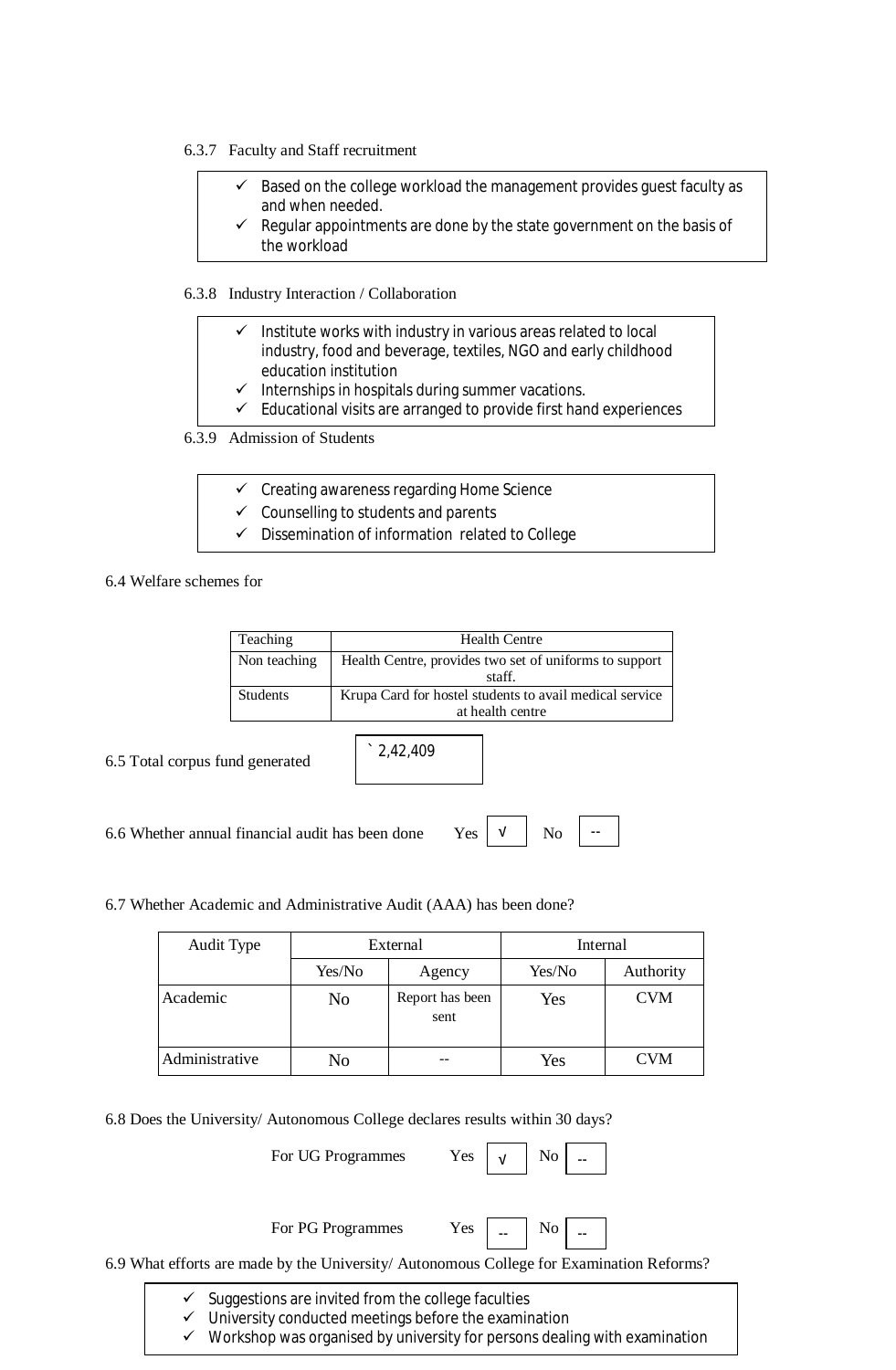6.10 What efforts are made by the University to promote autonomy in the affiliated/constituent colleges?

- $\checkmark$  Proposal of UGC for autonomous colleges is made available
- $\checkmark$  The college is representative in board of studies, senate, syndicate and academic council
- $\checkmark$  Principal is consulted before organizing various programmes
- 6.11 Activities and support from the Alumni Association
	- $\checkmark$  Enhancing the college campus
	- $\checkmark$  Donation of benches for the College Campus.
	- $\checkmark$  Alumni who are entrepreneurs offer their services for student enhancement

6.12 Activities and support from the Parent – Teacher Association

- $\checkmark$  Parent-teacher meetings are conducted
- $\checkmark$  Parents render support during various Student activities [NCC, NSS, Annual day]

6.13 Development programmes for support staff

 $\checkmark$  Office Ergonomics workshop

6.14 Initiatives taken by the institution to make the campus eco-friendly

- $\checkmark$  Energy conservation, composting of garden wastes
- $\checkmark$  Tree Plantation
- $\checkmark$  Use of CNG to control pollution
- $\checkmark$  Chemical waste is disposed to the waste treatment plant managed by Nagar Palika

## **Criterion – VII**

## **7. Innovations and Best Practices**

7.1 Innovations introduced during this academic year which have created a positive impact on the functioning of the institution. Give details.

### $\checkmark$  DELL

- $\checkmark$  Scope Exam
- $\checkmark$  Action research on ICDS worker's
- $\checkmark$  Geriatrics seminar
- $\checkmark$  Radio Talk community
- $\checkmark$  Introducing workshops to enhance practical knowledge
- $\checkmark$  Internship
- 7.2 Provide the Action Taken Report (ATR) based on the plan of action decided upon at the beginning of the year

Details are provided in the annexure - III

7.3 Give two Best Practices of the institution *(please see the format in the NAAC Self-study Manuals)*

- $\checkmark$  Conducting workshop
- $\checkmark$  Digital Education Learning Lab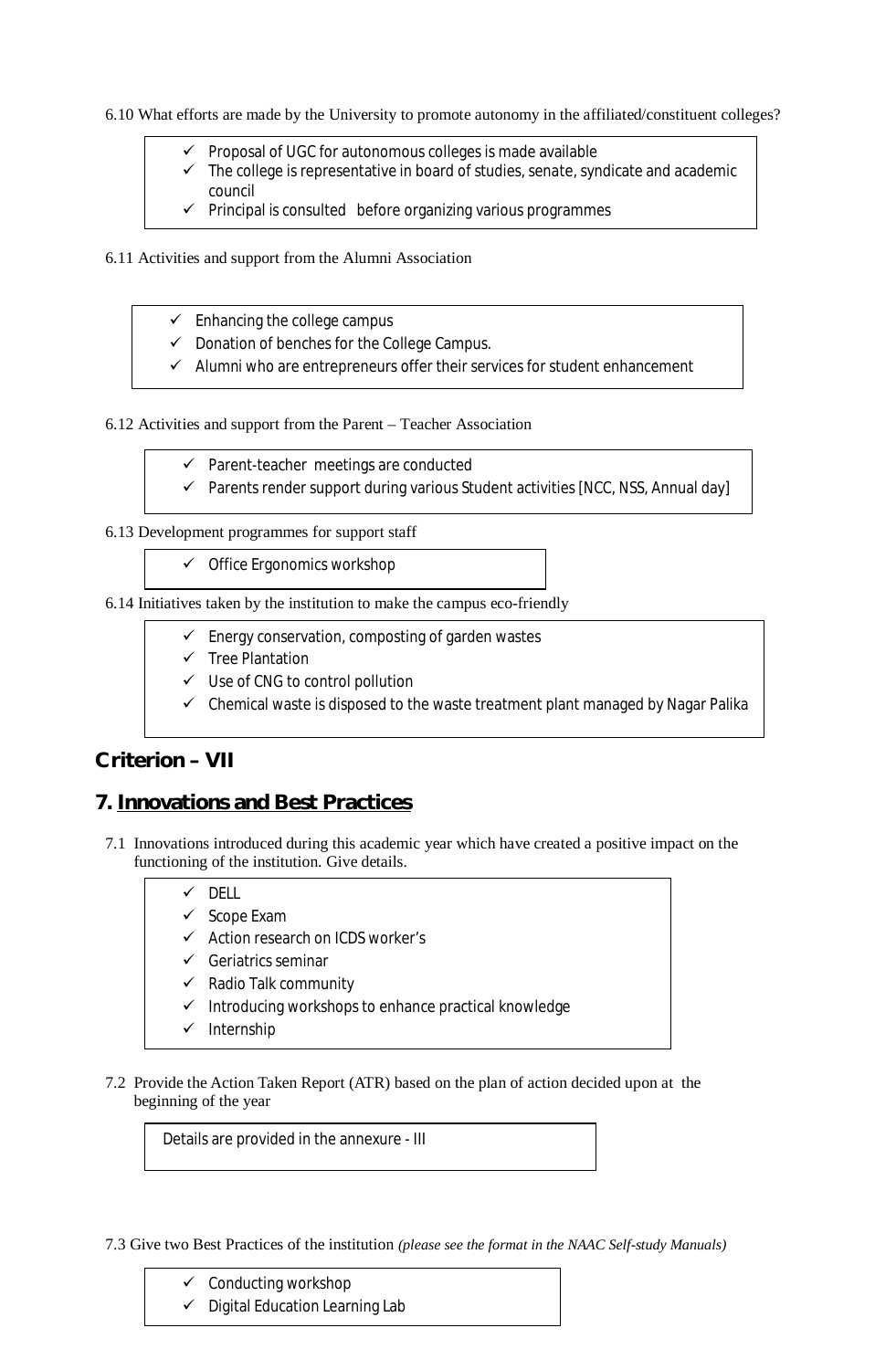Details are provided in the annexure - IV

7.4 Contribution to environmental awareness / protection

- $\checkmark$  Seminar was organized for cvm institute on environmental hazards
- $\checkmark$  Invite experts to include environmental hazards awareness
- $\checkmark$  Film show was organized

7.5 Whether environmental audit was conducted? Yes

|--|--|--|

7.6 Any other relevant information the institution wishes to add. (for example SWOT Analysis)

 *\_\_\_\_\_\_\_\_\_\_\_\_\_\_\_\_\_\_\_\_\_\_\_\_\_\_\_\_\_\_\_ \_\_\_\_\_\_\_\_\_\_\_\_\_\_\_\_\_\_\_\_\_\_\_\_\_\_\_\_\_\_\_* 

Details are provided in the annexure - V

### 8. **Plans of institution for next year**

Details are provided in the annexure - VI

 *Name Ms. Sushma Batra Name Prin.Rekha Emanuel*

Celilia Emanuel

 *Signature of the Coordinator, IQAC Signature of the Chairperson, IQAC*

 *Name Dr. Nidhi Gupta* 

 *\_\_\_\_\_\_\_\_\_\_\_\_\_\_\_\_\_\_\_\_\_\_\_\_\_\_\_* 

 *Signature of the Co-Coordinator, IQAC* 

*\_\_\_\_\_\_\_\*\*\*\_\_\_\_\_\_\_*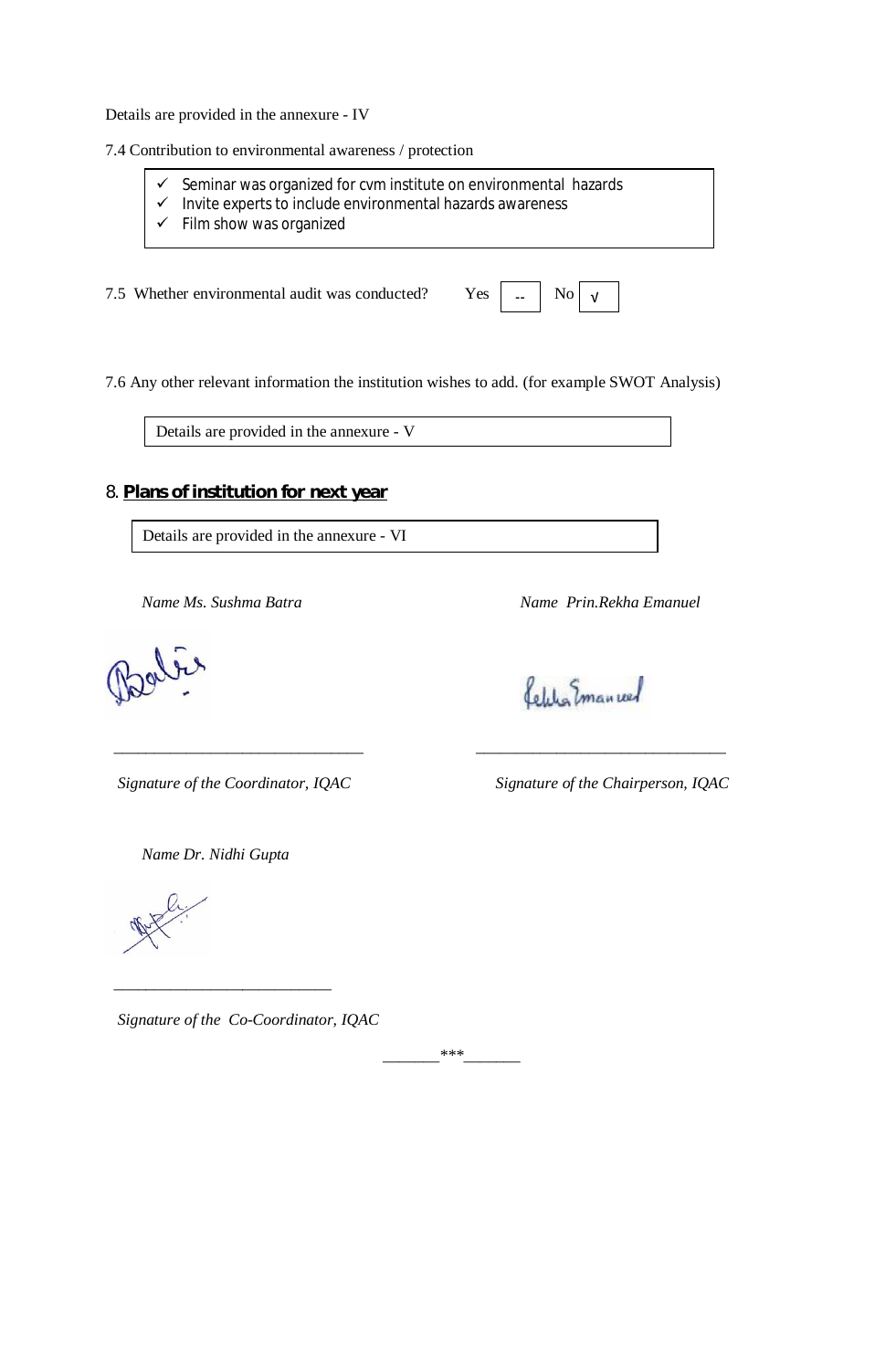## Annexure – I

## Action Plan [2013-14]

| Department             | Month      | Activity                                                                              | Achievements |
|------------------------|------------|---------------------------------------------------------------------------------------|--------------|
| Textiles &             | September, | - Exhibition parent teacher meeting                                                   | Accomplished |
| Clothing               | January    | - Parent teacher meeting                                                              |              |
|                        |            | - Workshop on design development, concept &<br>context                                |              |
|                        | February   | <b>Educational Trip</b>                                                               | Accomplished |
| Human                  | July       | Workshop on                                                                           | Accomplished |
| development            |            | - Puppet making                                                                       |              |
|                        |            | - Soft toy making                                                                     |              |
|                        | January    | Competitions                                                                          | Accomplished |
|                        |            | - Poster making                                                                       |              |
|                        |            | - Slogan making                                                                       |              |
|                        | February   | - Parent teacher meeting                                                              | Accomplished |
|                        |            | - Educational trip                                                                    |              |
| Foods &                | August     | - Mother's milk week                                                                  | Accomplished |
| Nutrition              |            | - Workshop on geriatrics nutrition & health                                           |              |
|                        |            | - Recipe competition on soft diets for old age.                                       |              |
|                        | September  | - Celebration of Nutrition week                                                       | Accomplished |
|                        |            | - Nutrition week on soft debate for old age                                           |              |
|                        | January    | - Indian diabetic day celebration                                                     | Accomplished |
|                        | February   | - Educational trip                                                                    |              |
|                        | March      | - Parent teachers meeting                                                             |              |
|                        |            | - Workshop on culinary skills                                                         |              |
| <b>Family Resource</b> | July       | - Workshop on salad dressing                                                          | Accomplished |
| Mgt.                   | September  | Workshop "sarjan" working on potters wheel                                            | Accomplished |
|                        | December   | Celebration of consumer week                                                          | Accomplished |
|                        | January    | Workshop on making handicrafts                                                        | Accomplished |
|                        | February   | - Training to Anaganwadi worker's on                                                  | Accomplished |
|                        |            | Consumer rights and quality markets<br>Food safety and hygiene<br>- Educational visit |              |
|                        |            | - Workshop on 3D model making                                                         |              |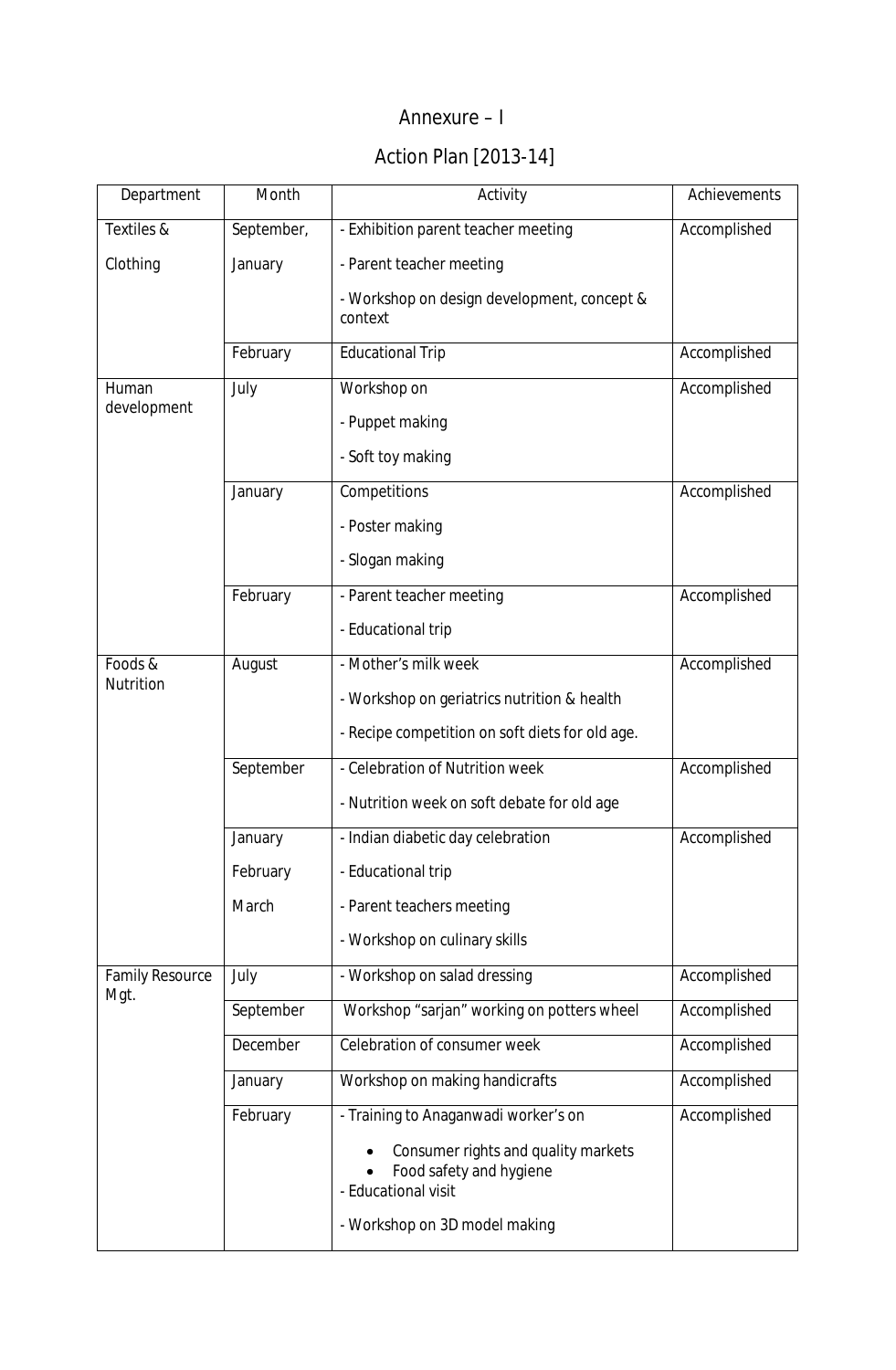# Action Plan of Saptdharas

| <b>Dharas</b>                   | Month     | Activity                                   | Achievement  |
|---------------------------------|-----------|--------------------------------------------|--------------|
| Sarjanatmak                     | December  | Inter class debate                         | Accomplished |
| Abhivyakti                      | January   | Inter college debate                       | Accomplished |
| Kalakaushalya                   | August    | Creative competitions                      | Accomplished |
| <b>Dhara</b>                    |           |                                            |              |
| Samudayik sewa                  | August    | Participation in annual training camps and | Accomplished |
| dhara                           |           | parades                                    |              |
| Gyan Dhara                      | August    | <b>Tree Plantation</b>                     | Accomplished |
|                                 | September | -Thelesemia awareness programme & check up | Accomplished |
|                                 |           | -Blood donation camp                       |              |
|                                 |           | - Eye donation awareness                   |              |
|                                 | July      | Yoga, pranayam and sangeet programme       | Accomplished |
|                                 | January   | - Workshop on art of living                | Accomplished |
|                                 |           | - Poetry competition                       |              |
|                                 | October   | Cleaning camp                              | Accomplished |
|                                 | December  | Annual Camp                                | Accomplished |
|                                 | March     | - Seminar on AIDS                          | Accomplished |
|                                 |           | Rangoli Competition                        |              |
|                                 |           | - Seminar on enhancing socio-economic and  |              |
|                                 |           | legal awareness among college youth        |              |
| Vyayam Yoga<br>Khelkud dhara    | October   | Inter college kho-kho competition          | Accomplished |
|                                 | December  | Participation in khel - mahakumbh          | Accomplished |
|                                 | January   | Sports day                                 | Accomplished |
| Geet Sangeet and<br>Nutya dhara | July      | Cultural programme for NAAC team           | Accomplished |
|                                 |           |                                            |              |
|                                 | January   | - Interclass patriotic solo and group song | Accomplished |
|                                 |           | - Cultural programme and annual day        |              |
|                                 |           | - Talent evening                           |              |
| Natya dhara                     | December  | CD shows of mime                           | Accomplished |
|                                 | January   | Mimicry competition                        | Accomplished |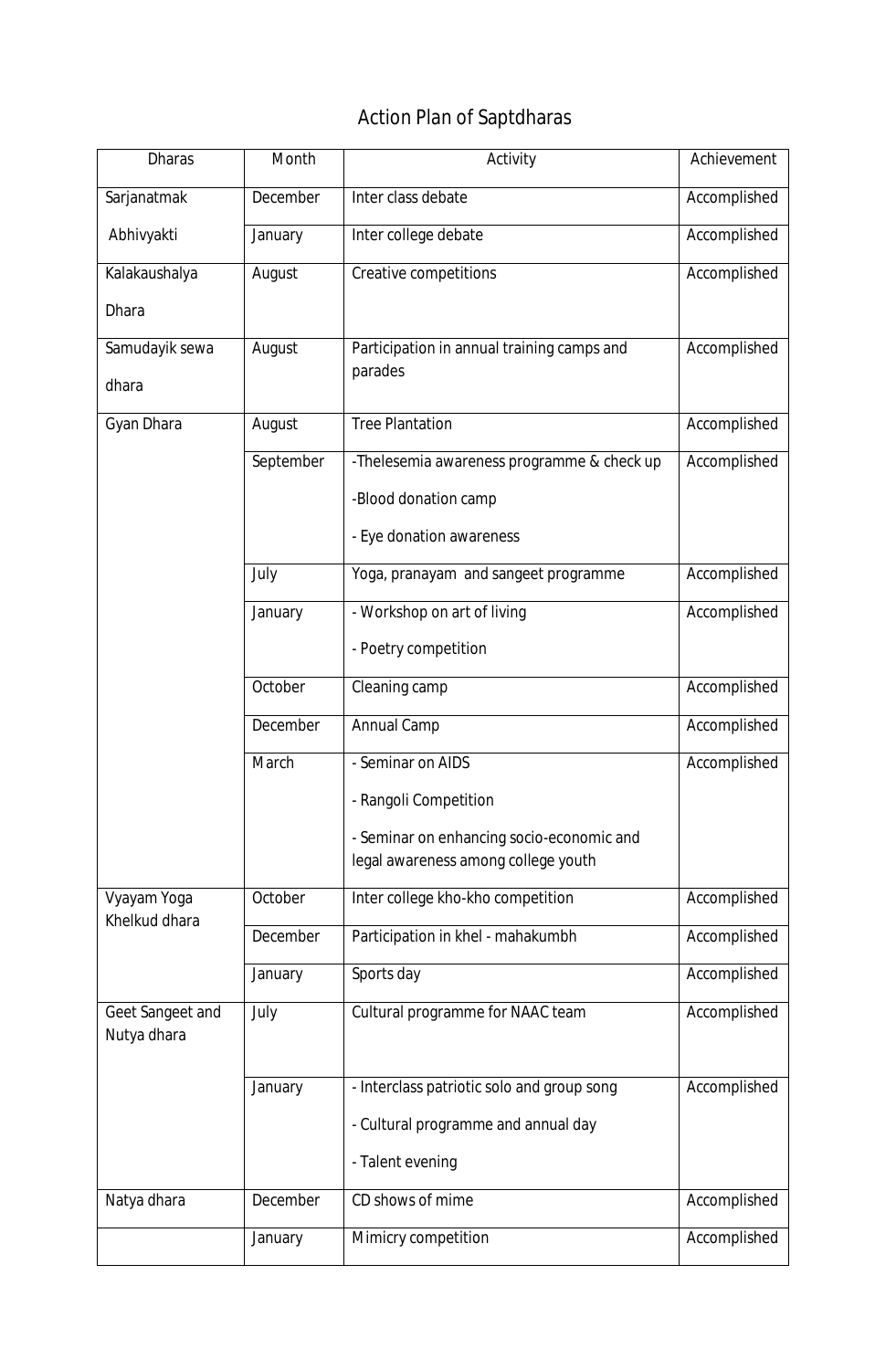# Action Plan of Outreach programme

| Month    | Activity                         | Achievement  |
|----------|----------------------------------|--------------|
| August   | Seminar on geriatrics nutrition  | Accomplished |
| December | Promotion of research culture    | Accomplished |
| January  | Seminar on environmental hazards | Accomplished |
| March    | Celebration of women's day       | Accomplished |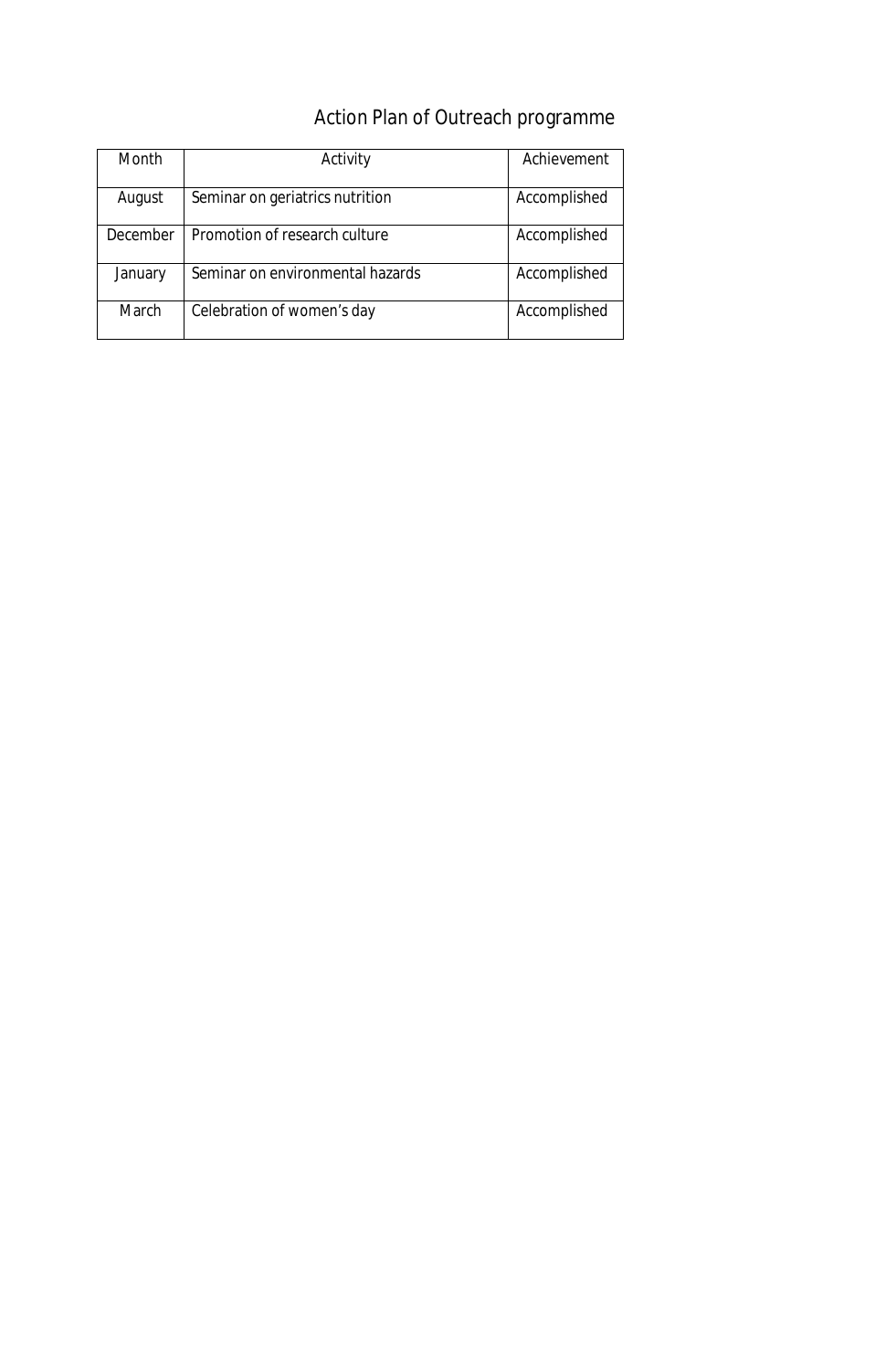## Annexure - II

## Students Feed-back [2013-14]

This academic year feedback was taken only from the T.Y.B.Sc. Home Science VI Semester Students

Feed back on academic aspects:-

- Majority of the students wrote that they are very satisfied with the teaching learning methods
- All the laboratories and well equipped.

### The suggestions were

- Reduce the practical work given [Specially in Textiles & Clothing, Human Development]
- Increase the library timings
- Give students free access to computer lab for the use of internet
- Students also suggested that classes should not be conducted during internal test
- Subject of seminar is time consuming as it requires lot of inputs
- The subject food product development should be shifted to V semester

### Personality changes:-

- Students indicated that during the three years they have improved English
- Become more confident
- Learned to take decisions and have developed positive thinking.
- Ability to interact with peoples has improved
- Got ample opportunity to show their talents

Improvement in the College as suggested by the students:-

- Library should have more novels
- Add-on-courses should be during the college timing
- Washrooms should be cleaned frequently
- Number of Computers in the library should increase

### What after VI Semester?

Majority of the students said that they would go for self employment or job 38 % of the students said they will go for further studies

## Parent's feedback

Regular parent's meetings are conducted in the college by all the departments feedback from the parents is also taken parents have expressed this appreciation towards the interest taken by the faculty for the development of this ward majority of the presents felt motivated to send their daughters for further studies or allow them to seek employment outside.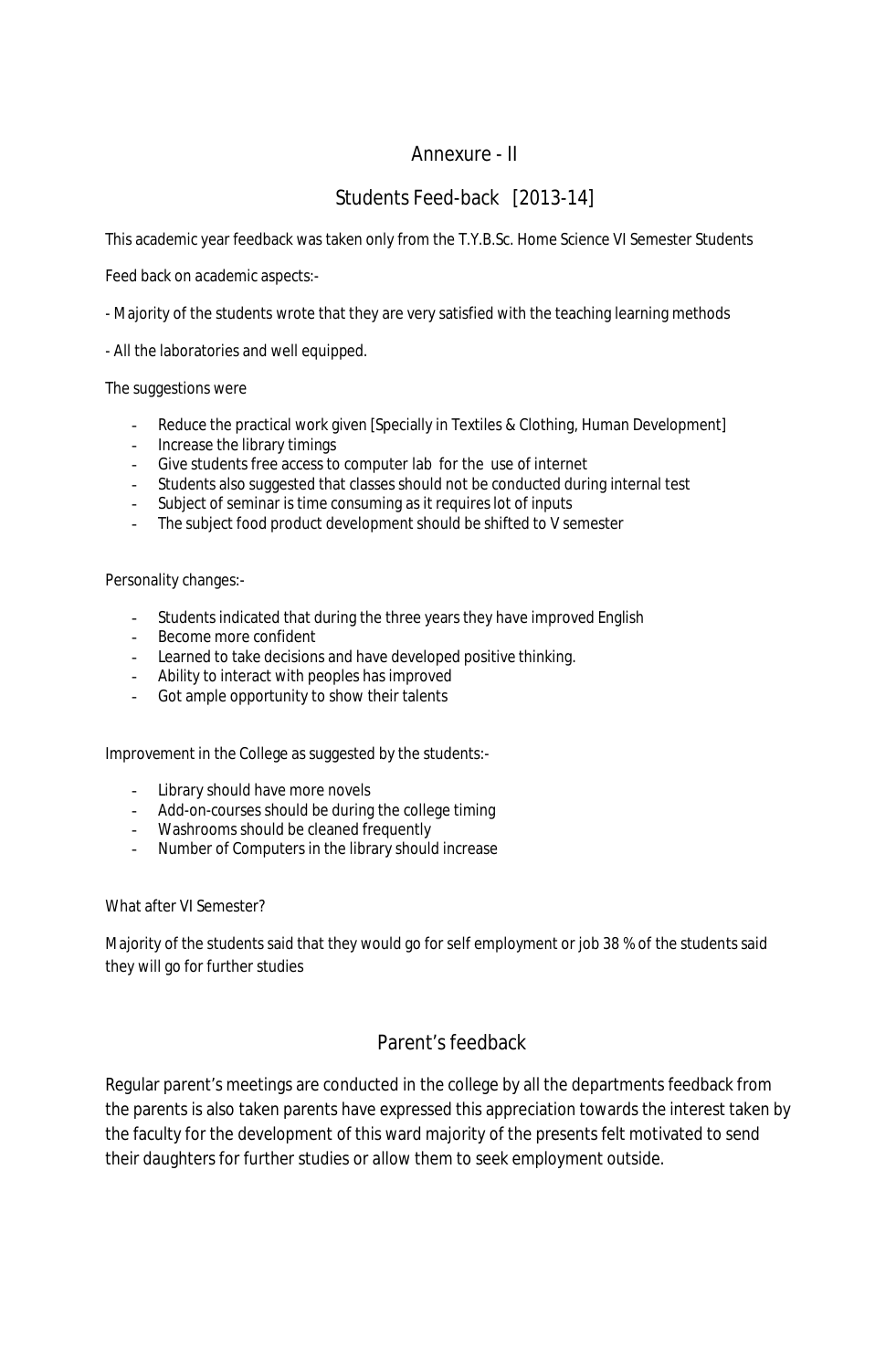## Annexure III

# Action taken Report

## **TEXTILES AND CLOTHING DEPARTMENT 2013-2014**

| <b>Activity</b>                    | <b>Date</b>                    | <b>Topic &amp; Place</b>                                                   | <b>Beneficiaries</b>                                                                                    | <b>Faculty Involved</b>                                              |
|------------------------------------|--------------------------------|----------------------------------------------------------------------------|---------------------------------------------------------------------------------------------------------|----------------------------------------------------------------------|
| Educational<br>Trip                | $20 - 2 - 13$                  | Textile Industries at Naroda,<br>Ahmedabad<br>1. Nirman textiles Pvt. Ltd. | 30 UG Students<br>17 P.G Students                                                                       | Ms. A.M. Shah<br>Ms Y.Vadwala<br>Ms. D. Sharma<br>Mr S. Vasawa       |
| <b>Farewell Party</b>              | $26 - 2 - 13$                  |                                                                            | 18 T.Y. Students<br>12 S.Y. Students                                                                    |                                                                      |
| <b>Welcome Party</b>               | $21 - 9 - 13$                  |                                                                            | $\overline{12}$ T.Y Students<br>18 S.Y. Students                                                        |                                                                      |
| Exhibition                         | 27-9-13<br>28-9-13             | 'Chaniya Choli'<br>Hand crafted                                            | 2 T.Y. Students<br>Exhibitied for all<br>College<br><b>Students</b>                                     | Ms. A. M. Shah<br>Ms. D. Sharma                                      |
| Goodbye 2013                       | $31 - 12 - 13$                 |                                                                            | 26 Students                                                                                             | Ms. A. M. Shah<br>Mr. Y.<br>Vadwala Ms. D<br>Sharma Mr. S<br>Vasava  |
| Live<br>Demostration<br>by artisan | $1 - 1 - 2014$                 | Indian Embroidery<br>Kashmir & Lucknow (UP)                                | 15 Students                                                                                             | Ms. P.Puppala                                                        |
| Parent Teacher<br>Meet             | $11 - 1 - 14$                  |                                                                            | 27 parents<br>25 Students                                                                               | Ms A. M. Shah<br>Mr. Y.<br>Vadwala Ms.<br>D. Sharma Mr.<br>S. Vasawa |
| Workshop                           | $17 - 1 - 14$<br>$18 - 1 - 14$ | Design Development Concept<br>& Context                                    | 13 T.Y. Students<br>16 S.Y. Students 8<br>Certificate in<br><b>Fashion Designing</b><br><b>Students</b> | Ms. A. M. Shah<br>Ms. D Sharma<br>Mr. S. Vasava                      |
| Workshop                           | $23 - 1 - 14$                  | "Handloom weaving" P.G.<br>Dept. of Home Science                           | 13 T.Y. Students                                                                                        | Ms. A.M.<br>Shah Ms. D<br>Sharma                                     |
| <b>Educational trip</b>            | 24 to 26<br>2/2014             | "Textiles of Gujarat" at Bhuj,<br>Bhujodi, Mandvi & Mundra                 | 27 students                                                                                             | Ms. A. M. Shah<br>Mr Y. Vadwala<br>Ms. D Sharma<br>Mr. S. Vasava     |
| Farewell party                     | 14/3/2014                      | $\overline{a}$                                                             | 28 students                                                                                             |                                                                      |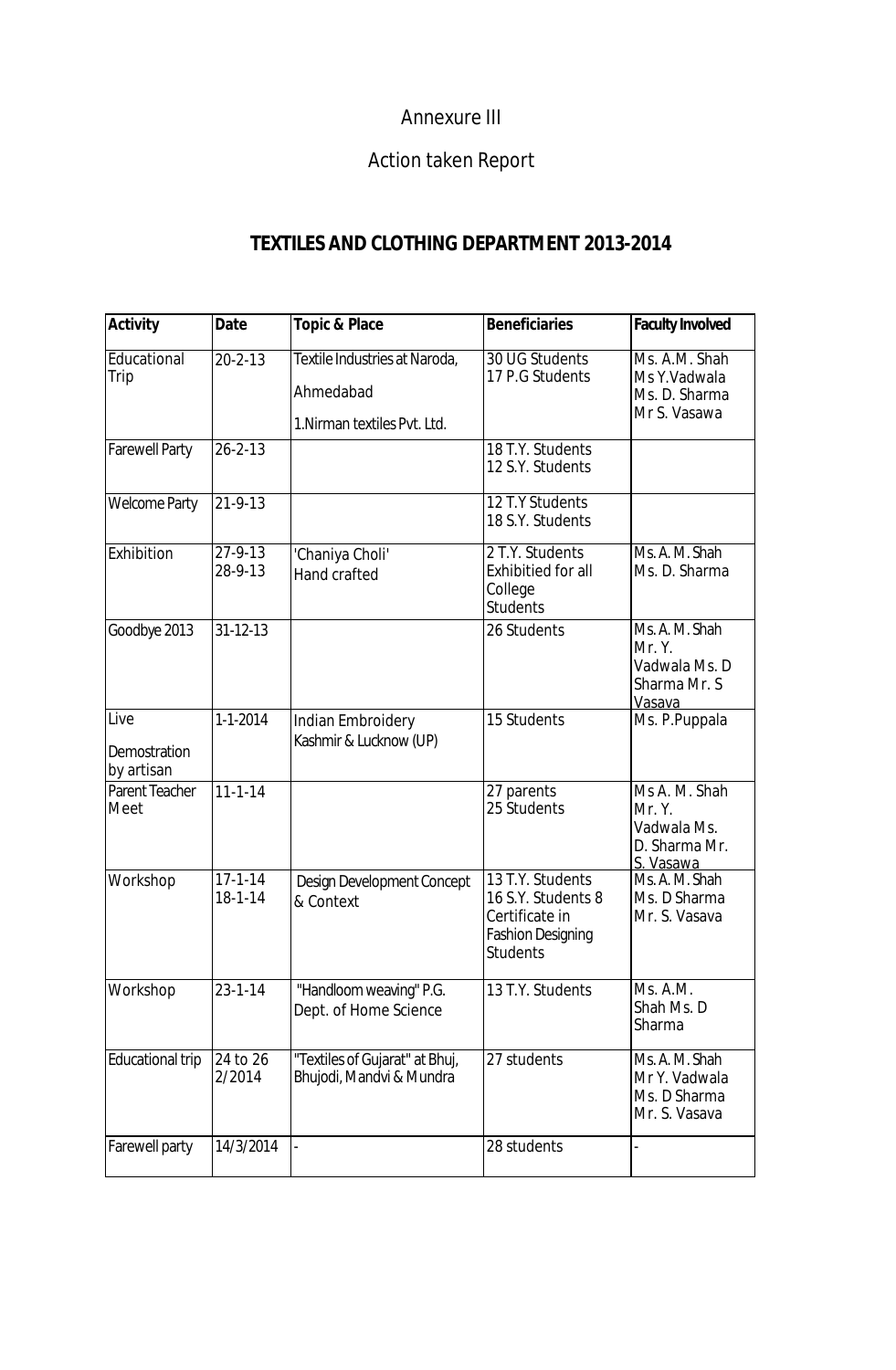## **DEPARTMENT OF HUMAN DEVELOPMENT**

| <b>Date</b>           | <b>Type of Activity</b>                                                | <b>Place</b>                 | <b>Beneficiaries</b>     | <b>Faculty Involved</b>                                       |
|-----------------------|------------------------------------------------------------------------|------------------------------|--------------------------|---------------------------------------------------------------|
| $30 - 7 - 13$         | Workshop on Puppet Making by Ms.<br>Minaxi Pathak                      | V. V. Nagar                  | 40<br><b>Students</b>    | Ms. Paresha Patel                                             |
| 11to<br>15,2013       | Five days workshop on soft toy<br>Making by Resource Person, Anand     | Department                   | 58 Students<br>S.Y. B.Sc | Dr Sharda Joshi Ms<br>Paresha Patel Dr<br><b>Mittal Barot</b> |
| $2 - 1 - 2014$        | <b>Poster Making Competition</b>                                       | Department                   | 15 Students              | Dr Sharda Joshi Ms<br>Paresha Patel                           |
| 8-1-2014              | <b>Slogan Making Competition</b>                                       | Department                   | 14 Students              | Ms Paresha Patel<br>Dr Mittal Barot                           |
| $13 - 2 -$<br>2014    | Participated in Workshop on Women<br>Awareness organized by women cell | S.P.University<br>Auditorium | 3 Students               | Ms Paresha Patel                                              |
| $13 - 2 -$<br>2014 to | Organized a Parents Meeting for T.Y.<br>HD                             | Department                   | 15 Students              | Ms Paresha Patel<br>Dr S. Joshi Dr<br><b>Mittal Barot</b>     |
|                       | Organized Parents Meeting for S.Y.<br>HD                               | Department                   | 26 Students              | Ms Paresha Patel                                              |
| $21 - 2 -$<br>2014    |                                                                        |                              |                          | Dr. S. Josi<br>Dr Mittal Barot                                |
| $24 - 2 -$            | Organized an Educational trip to<br>Kutch, Bhuj, Mandvi                | Gandhinagar<br>Kutch         | 25 Students              | Ms Paresha Patel<br>Dr S Joshi                                |
| 2014 to               |                                                                        | Bhuj                         |                          |                                                               |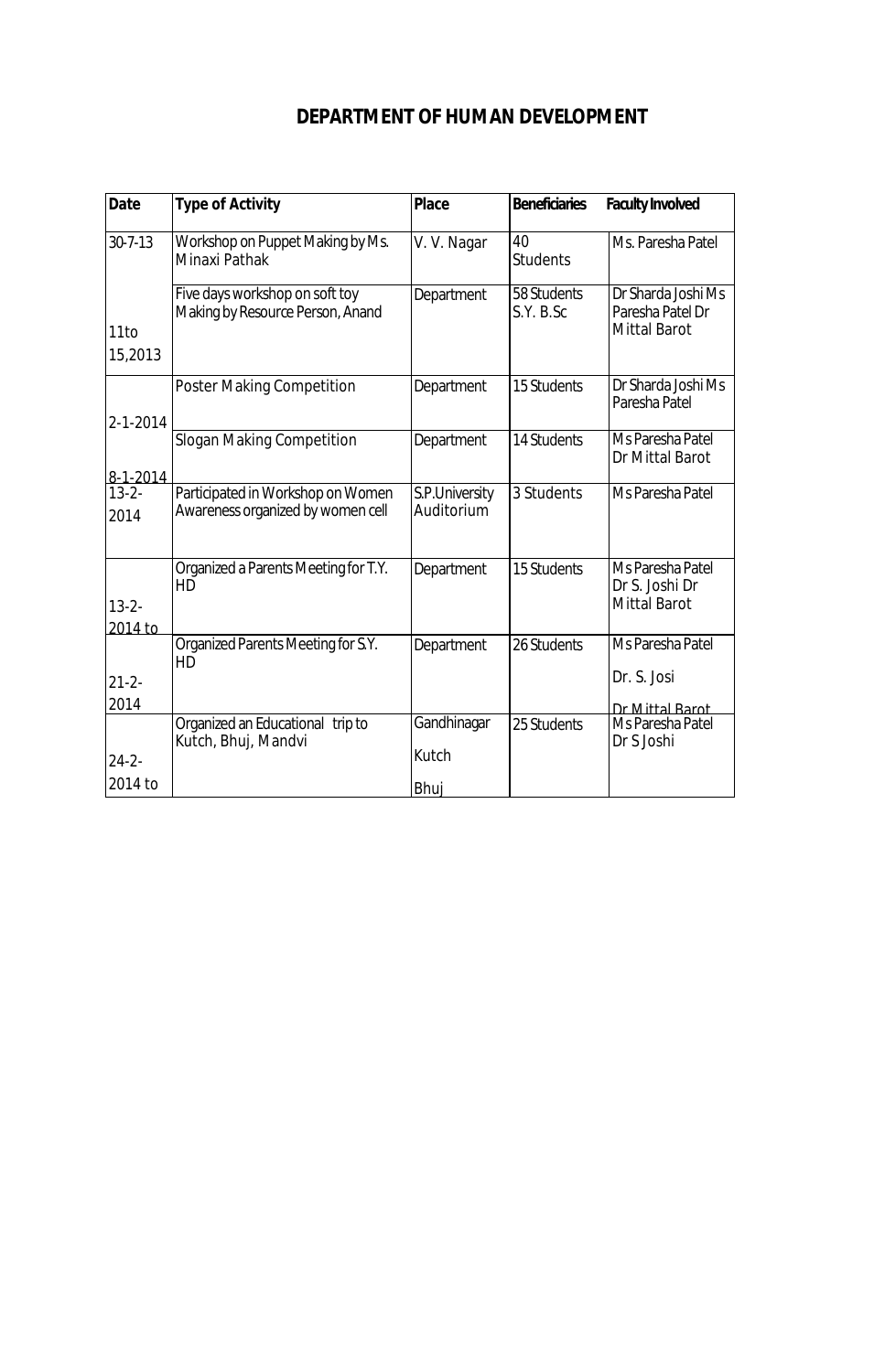# **ZAVERBA NURSERY SCHOOL DEPARTMENT OF HUMAN DEVELOPMENT**

| <b>Date</b>    | <b>Type of Acivity</b>                             | <b>Place</b>              | <b>Beneficiaries</b> | <b>Faculty Involved</b>                                                                                            |
|----------------|----------------------------------------------------|---------------------------|----------------------|--------------------------------------------------------------------------------------------------------------------|
| $26 - 3 - 13$  | Celebration of Holi & Dhuleti                      | College<br>Campus         | 14 Children          | Ms Paresha Patel<br>Ms Nileswari Ms<br>Bijal                                                                       |
| 19-8-13        | Celebration of Raksha Bandhan                      | Nursery School            | 10 Children          | Nileswari                                                                                                          |
| 27-8-13        | Celebration of Janmastmi                           | Nursery School            | 10 Children          | Ms Paresh Patel<br>Dr Mittal Barot<br>T.Y. Students<br>Ms Nileswari                                                |
| 19-9-13        | On Ganesh Utsay took Children<br>for a trip        | <b>Bhaikaka</b><br>Statue | 12 Children          | Ms Nileswari                                                                                                       |
| $9 - 10 - 13$  | <b>Celebration of Navratri</b>                     | Nursery School            | 12 Children          | Students & XI & XII<br>Vocational principal<br>& Teachers of<br>Nursery School Ms<br>Paresha Patel Ms<br>Nileswari |
| 28-11-13       | <b>Celebration of Diwali</b>                       | Nursery School            | 12 Children          | Ms Nileswari                                                                                                       |
| 24-12-13       | Celebration of Chistmas fancy<br>dress             | Nursery School            | 12 Children          | Ms Paresh Patel<br>Ms Nileswari                                                                                    |
| $31 - 12 - 13$ | Trip to a Church                                   | Gamdi Gam                 | 22 Children          | <b>Ms Nileswari</b><br>Kokilaben                                                                                   |
| $13 - 1 - 14$  | <b>Celebration of Makarsakranti</b><br>Kite flying | Terace of<br>College      | 22 Children          | ممطناعمنه<br>Ms Paresh Patel<br>Ms Nileswari                                                                       |
| $17 - 1 - 14$  | Sports Day                                         | Nursery<br>Campus         | 22 Children          | Ms Nileswari<br>T.Y. HD Student                                                                                    |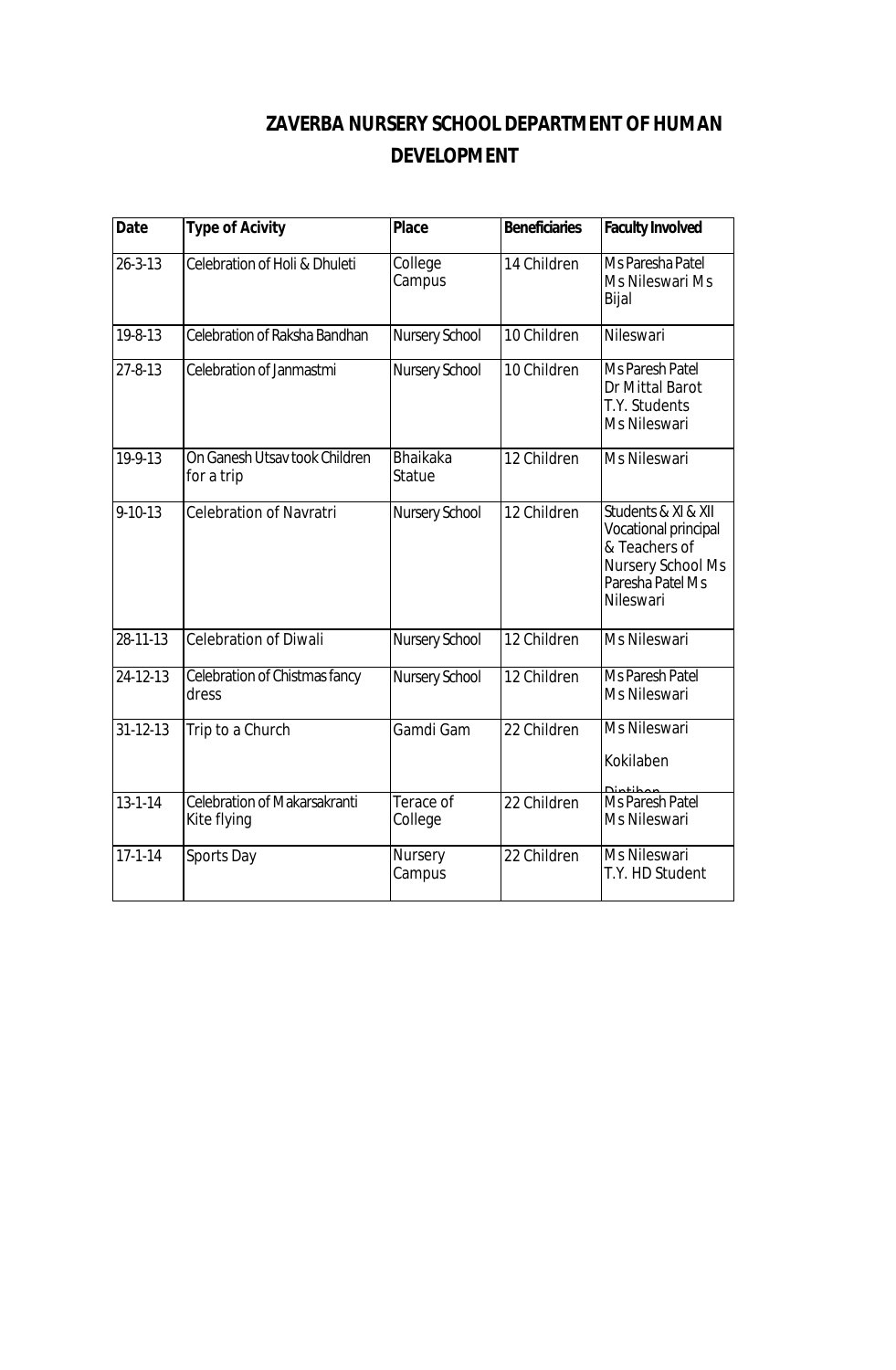## **DEPARTMENT OF FOODS & NUTRITION**

| <b>Date</b> | <b>Activity</b>                                                                                 | <b>Beneficiary</b>              | Faculty                                                                                              |
|-------------|-------------------------------------------------------------------------------------------------|---------------------------------|------------------------------------------------------------------------------------------------------|
| 19-1-2013   | Lecture by Ms.Gurpreet, Chief<br>Dietitian AIIMS.New Delhi                                      | T.Y.BSc F.N & FSQC<br>students  | Bhavana Chauhan<br>Shazia Sharma(C)<br>Vijaya Agarwal, Minai Chauhan                                 |
| 25-2-2013   | Farewell<br>(a)<br>Movie (Zindagi na milegi<br>(b)<br>dobara) Mother's Milk<br>week celebration | T.Y.BSc F.N. & FSOC<br>students | Bhavana Chauhan(C) Shazia<br>Sharma, Vijaya Agarwal Minai<br>Chauhan, Tanvi Makwana<br>Malvika Patel |

### **Mother's Milk Week celebration**

| $6 - 8 - 2013$ | Distribution of Milk & Bread in     | Mariam Orphanage         | Vijaya Agarwal (C)            |
|----------------|-------------------------------------|--------------------------|-------------------------------|
| To             | <b>Collaboration with JCI Anand</b> | Gamdivad                 | Bhayana Chauhan               |
| 12-8-2013      |                                     |                          | Shazia Sharma, Minal Chauhan  |
| $6 - 8 - 2013$ | Slogan competition                  | T.Y.BSc.F.N.on FSOC      | Vijaya Agarwal (C)            |
|                |                                     | students                 | Bhayana Chauhan               |
|                |                                     |                          | Shazia Sharma, Minal Chauhan  |
| 7-8-2013       | <b>Poster Competition</b>           | S.Y.Bsc & T.Y.BSc on F.N | Minai Chauhan(C)              |
|                |                                     | & FSOC students          | Bhavana Chauhan               |
|                |                                     |                          | Shazia Sharma, Vijaya Agarwal |
| 8-8-2013       | <b>Fxhibition</b>                   | Anganwadi workers        | Bhavana Chauhan(C)            |
|                |                                     |                          | Shazia Sharma, Vijaya Agarwal |
|                |                                     |                          | Minai Chauhan                 |

### **National Nutrition Week Celebration**

| 02-09-13     | Exhibition                       | Senior citizens,<br>Faculty, Aganwadi<br>workers and Student | Bhavana Chauhan<br>Shazia Sharma, Vijaya Agarwal                                                     |
|--------------|----------------------------------|--------------------------------------------------------------|------------------------------------------------------------------------------------------------------|
|              |                                  |                                                              | Minai Chauhan(C)<br>Tanvi Makwana, Malvika Patel                                                     |
| $4 - 9 - 13$ | Poster Competition On Geriatrics | Students of T.Y.BSc<br>IFN & FSQC                            | Malvika Patel(C)<br>Bhavana Chauhan<br>Shazia Sharma, Vijaya Agarwal<br>Minal Chauhan, Tanvi Makwana |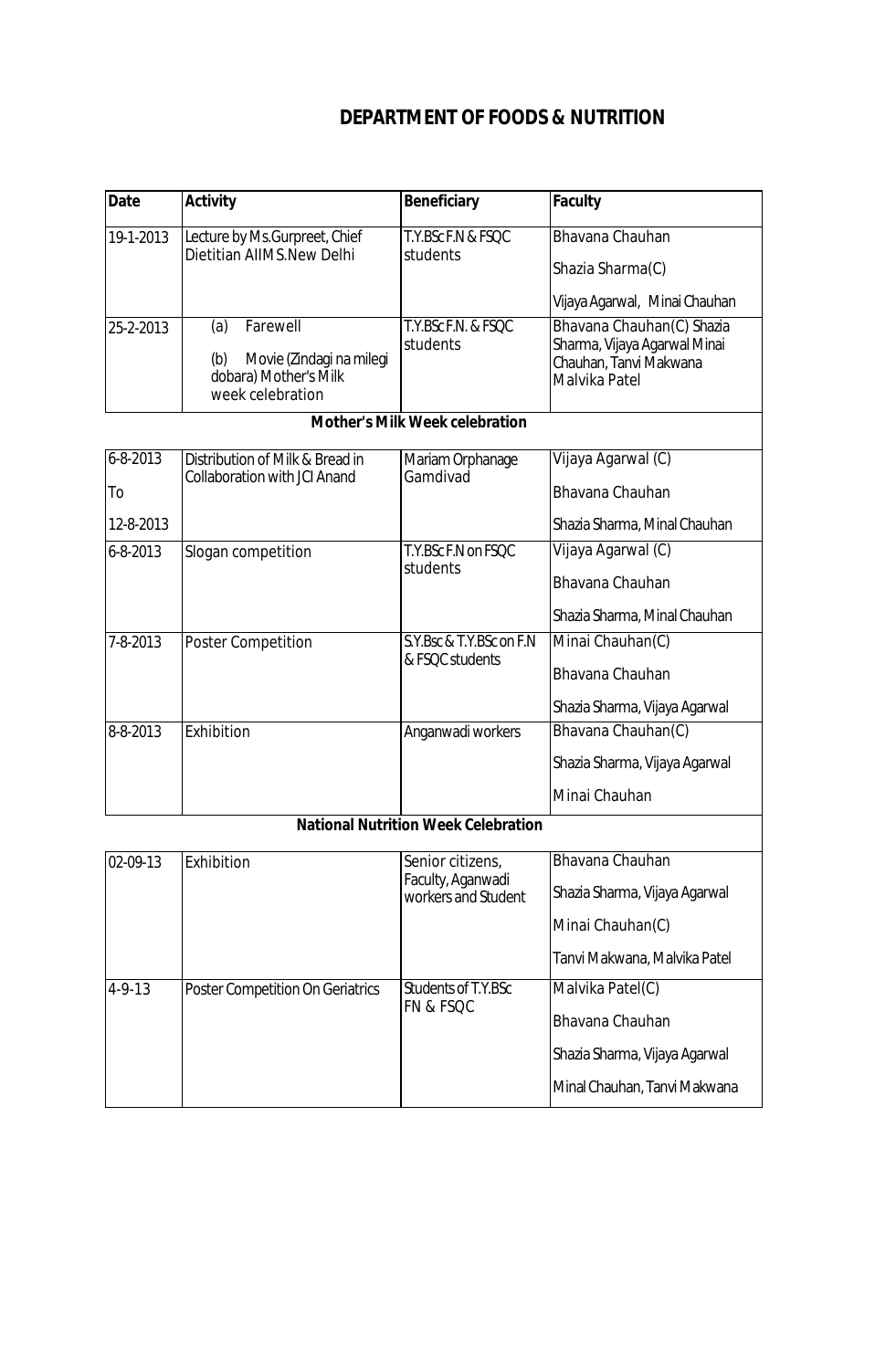| <b>Date</b>                       | <b>Activity</b>                                                                                                                                                            | <b>Beneficiary</b>                                                                                                      | <b>Faculty</b>                                                                                                                        |
|-----------------------------------|----------------------------------------------------------------------------------------------------------------------------------------------------------------------------|-------------------------------------------------------------------------------------------------------------------------|---------------------------------------------------------------------------------------------------------------------------------------|
| 5-9-2013                          | Organizing Annprashan in<br>collaboration with ICDS and talk<br>on Nutrition for pregnant and<br>lactating women Demonstration<br>of recipes on Lactogogues                | Aganwadi workers,<br>pregnant and lactating<br>women from Bakrol<br>area, students                                      | Bhavana Chauhan(C)<br>Shazia Sharma, Vijaya Agarwal<br>Minai Chauhan, Tanvi Makwana<br>Malvika Patel, Tejshree Patel                  |
| 11-8-2013                         | Regional Workshop on 'Geriatric<br>Nutrition and Health-Concerns &<br>Solutions'                                                                                           | Senior citizen of<br><b>Anand district Faculty</b><br>from Regional area,<br>Dieticians & T.Y.BSc FN<br>& FSQC Students | Shazia Sharma(C)<br>Vijaya Agarwal (C-IDA)<br>Bhavana Chauhan<br>Minai Chauhan, Tanvi Makwana<br><u> Mahulica Datal Taichrad Data</u> |
| 17-8-2013                         | Recipe Competition on Soft diets<br>in Old Age                                                                                                                             | Hiraba<br>Mahila<br>Mandai                                                                                              | Tanvi Makwana(C)<br>Bhavana Chauhan<br>Shazia Sharma, Vijaya Agarwal<br>Minai Chauhan, Malvika Patel                                  |
| 10/01/2014                        | Indian Dietetic Day celebration<br>Talk on New Approaches to Deal<br><b>With Diabetes Mellitus Under IDA</b><br><b>Chapter Anand Club And</b><br>distribution of leaflets. | Faculty and students of<br>S.Y.F.N. and T.Y.F.N and<br><b>FSQC</b>                                                      | Bhavana Chauhan(C)<br>Shazia Sharma, Vijaya Agarwal<br>Minai Chauhan, Tanvi Makwana                                                   |
| 1/03/2014                         | Parents teachers meeting<br>(Proposed) And Seminar on<br><b>Future Prospects in Nutrition</b>                                                                              | All students                                                                                                            | Bhavana Chauhan(C)<br>Shazia Sharma, Vijaya Agarwal<br>Minai Chauhan(C),<br><u>Tanvi Makwana</u>                                      |
| 24/25/26lh<br>of February<br>2014 | Educational trip to Mundra,<br>Adani oil Factory                                                                                                                           | T.Y. and S.Y.FN and<br>FSQC students                                                                                    | Bhavana Chauhan(C)<br>Shazia Sharma, Minai Chauhan<br>Tanvi makwana                                                                   |
| 5-3-2014                          | Workshop on Culinary Skills                                                                                                                                                | T.Y. FN Students                                                                                                        | Bhavana Chauhan<br>Shazia Sharma(C)<br>Vijaya Agarwal, Minai Chauhan                                                                  |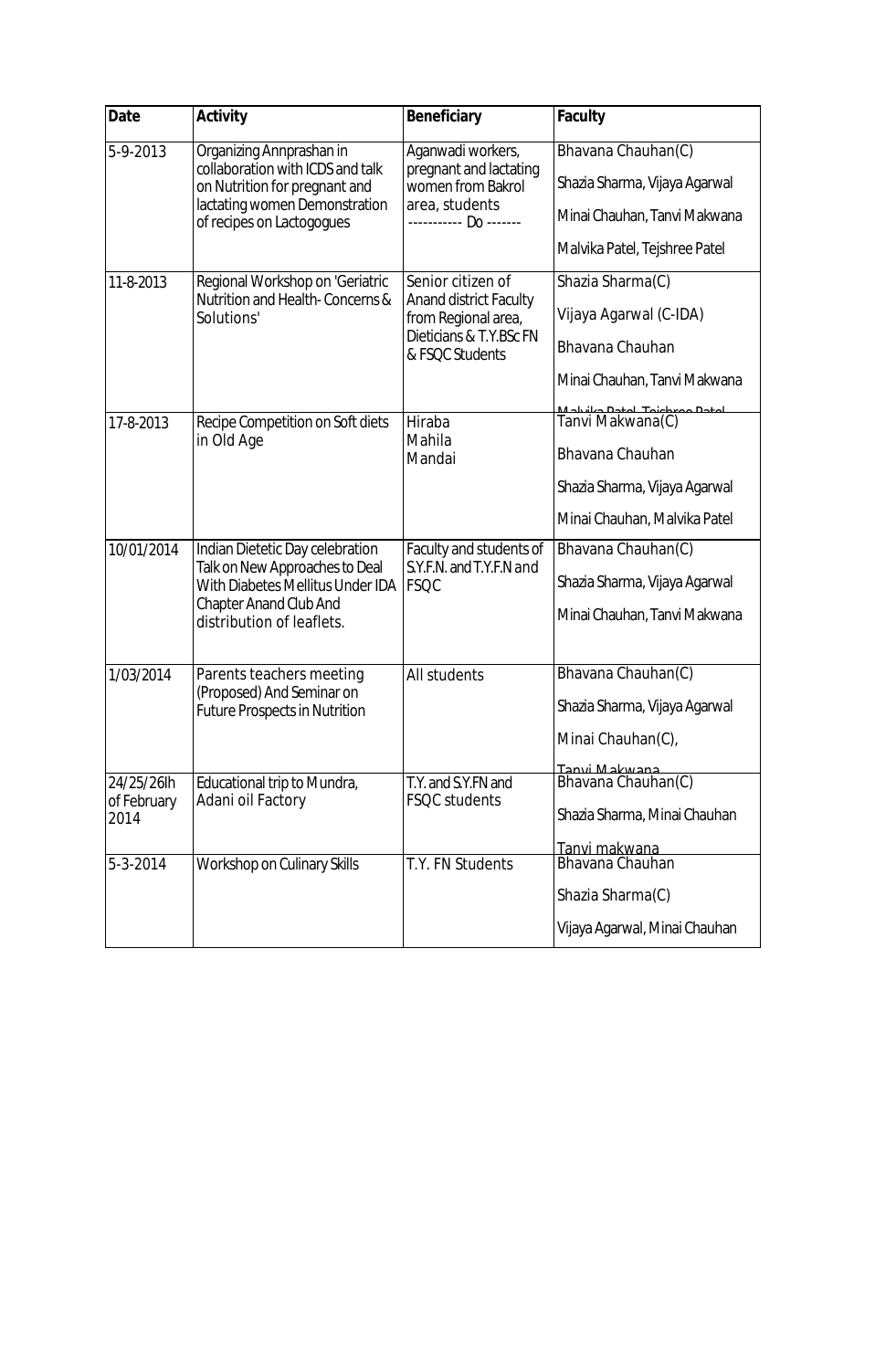## **DEPARTMENT OF FAMILY RESOURCE MANAGEMENT**

| <b>Date</b>                    | <b>Type of Acivity</b>                                                                                                                                             | <b>Place</b>                     | <b>Beneficiaries</b>                                                                                   | <b>Faculty Involved</b>                                               |
|--------------------------------|--------------------------------------------------------------------------------------------------------------------------------------------------------------------|----------------------------------|--------------------------------------------------------------------------------------------------------|-----------------------------------------------------------------------|
| 8-7-2013                       | Demonstration on techniques of salad<br>carving and garnishing                                                                                                     | Art and design lab               | $\overline{S}$ .Y. FRM<br>students<br>T.Y. FRM<br><b>Students</b>                                      | Dr Devika<br>Mrs. Sushma<br>Dr. Nidhi Mrs.<br>Kalpana Mrs.<br>Padmaja |
| 29/30-9-<br>2013               | Workshop "Sarjan" on working and using<br>potter's wheel                                                                                                           | Art and design lab               | S.Y. FRM<br><b>Students</b><br>T.Y. FRM<br><b>Students</b>                                             | Dr. Devika<br>Mrs. Sushma<br>Dr Nidhi Mrs.<br>Kalpana Mrs.<br>Padmaja |
| 24-12-2013<br>To<br>30-12-2013 | Consumer week was celebrated by the<br>department in collaboration with Grahak<br>Suraksha Mandal during 24 <sup>th</sup> December to<br>30 <sup>th</sup> December | <b>FRM Department</b>            | S.Y. FRM<br><b>Students</b><br>T.Y. FRM<br><b>Students</b>                                             | Dr Devika<br>Mrs Sushma<br>Dr Nidhi Mrs<br>Kalpana Mrs<br>Padmaja     |
| 24-12-2013                     | Visit for inauguration function of consumer<br>week where exhibition on consumer<br>problems and adulteration was planned.                                         | <b>Bavis Gam</b><br>Vidyalaya    | S.Y. FRM<br><b>Students</b><br>T.Y. FRM<br><b>Students</b>                                             | Mrs Padmaja                                                           |
| 25-12-2013                     | Poster competition was organized on :<br>"Consumer Awareness"                                                                                                      | Art and Design lab               | All students                                                                                           | Dr Devika<br>Mrs Kalpana<br>Mrs Padmaja                               |
| 26-12-2013                     | Lecture by Mr Sanjay Sinha from law College<br>Anand was organized for third year students<br>on "Consumer protection and Remedies"                                | Auto-Cad Lab                     | <b>T.Y FRM</b><br><b>Students</b>                                                                      | Dr Nidhi Mrs<br>Sushma                                                |
| 27-12-2013                     | Quiz competition was organized on<br>Consumer Education for all the students of<br>S.M. Patel College of Home science                                              | Kitchen Modular<br>Lab           | <b>All Students</b>                                                                                    | Dr Nidhi Dr<br>Devika Mrs<br>Padmaja                                  |
| 28-12-2013                     | Retelecast of Radio talk on Consumer Rights<br>and Responsibilities, given by teaching faculty<br>of FRM Department.                                               | <b>Community Radio</b><br>Centre | Community                                                                                              | Dr Devika<br>Mrs Sushma<br>Dr Nidhi Mrs<br>Kalpana Mrs<br>Padmaja     |
| 30-10-2013                     | Power point presentation was done on<br>Consumer Rights and Responsibilities and<br><b>Standard Quality Marks</b>                                                  | Auditorium                       | <b>Students</b><br>from RPTP<br>Science and T<br>V Patel<br>Commerce<br>Higher<br>Secondary<br>Complex | Dr Devika<br>Mrs Sushma<br>Dr Nidhi Mrs<br>Kalpana Mrs<br>Padmaja     |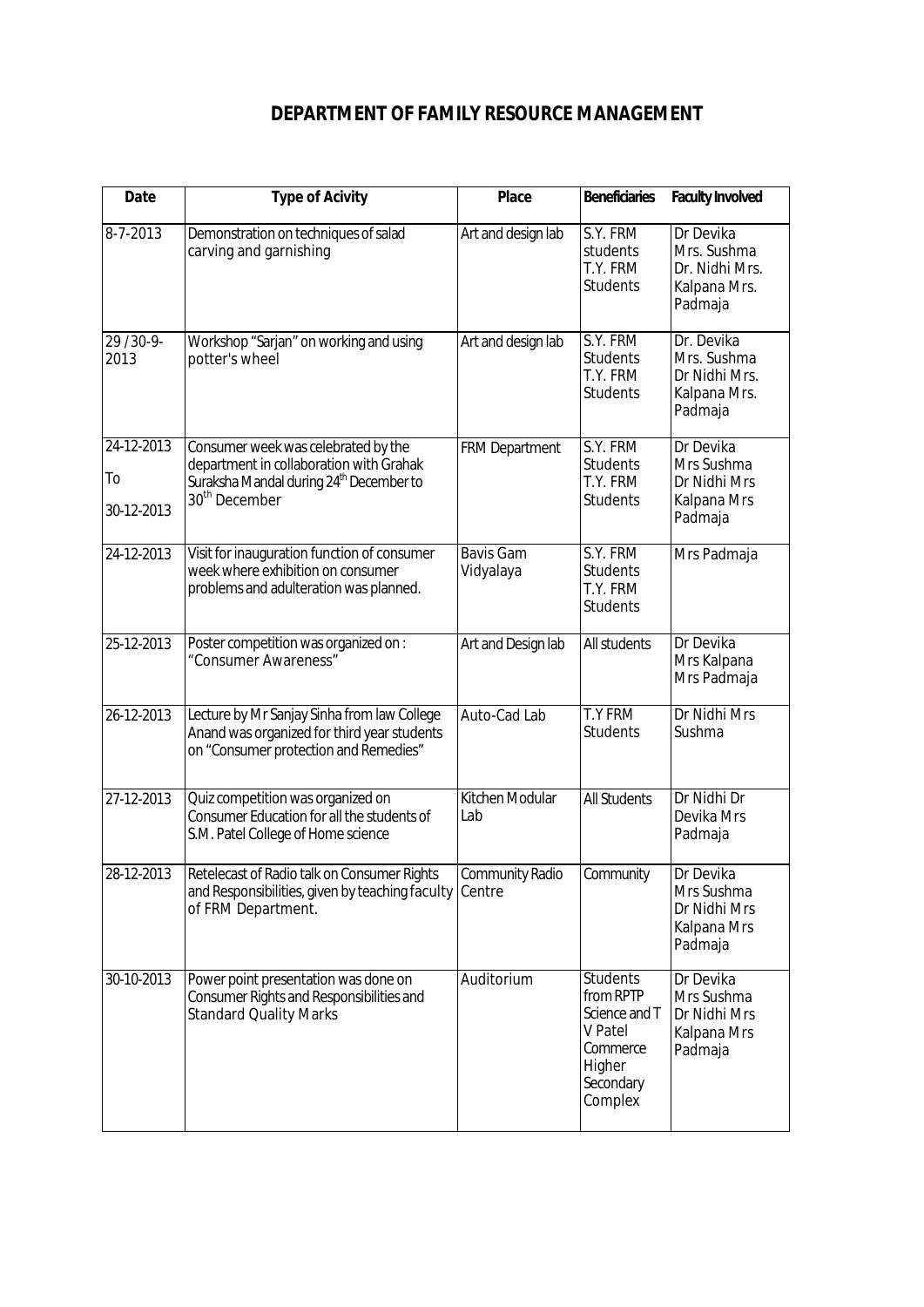| <b>Date</b>           | <b>Type of Acivity</b>                                                                                                                                                   | <b>Place</b>                      |                                                                    | <b>Beneficiaries Faculty Involved</b>                             |
|-----------------------|--------------------------------------------------------------------------------------------------------------------------------------------------------------------------|-----------------------------------|--------------------------------------------------------------------|-------------------------------------------------------------------|
| $10/11/12-1$<br>2014  | Department had organized there days A and B level<br>Certificate Course on Handicraft conducted by<br>Shreeji handicraft, Ahmedabad                                      | Art and<br>Design Lab             | S.Y FRM<br><b>Students</b>                                         | Dr Devika<br>Mrs Sushma<br>Dr Nidhi Mrs<br>Kalpana Mrs<br>Padmaja |
| 19 to 20<br>2/2014    | Training to Aaganwadi workers on consumer Rights &<br>perception of Quality marks                                                                                        | Aaganwadi<br>centre               | 38<br>Aaganwadi<br>Workers                                         | Final year<br>students under<br>quidance of<br>Kalpana            |
| 12/3/2014             | <b>Educational visit to</b><br><b>SMAID Architecture College</b><br>$\bullet$<br>Madhubhan Resorts & SPA<br>C Z Patel College of Business and Management.<br>٠           | New V.V.<br>Nagar &<br>V.V. Nagar | Students of<br>S.Y. FRM<br>T.Y. FRM<br>Interior<br><b>Students</b> | Dr Devika Dr<br>Nidhi Mrs<br>Padmaja                              |
| 21/2/2014             | Educational tour to Vadodara district to see interiors<br>and placement of design and lighting at different<br>places • Hotel Revival • Renovated Vadodara Bus-<br>stand |                                   | S.Y. FRM<br><b>Students</b><br>T.Y. FRM<br><b>Students</b>         | Mrs Sushma<br>Dr Devika<br>Mrs Kalpana                            |
| 21 to $25/2/$<br>2014 | Traning to Aaganwadi workers on Food Safety &<br>Hygiene                                                                                                                 | Aaganwadi                         | 38<br>Aaganwadi<br>centre                                          | Dr Nidhi                                                          |
| 27/2/2014             | Workshop on 3-D Model Making by Mr. Yogesh<br>Vadhvan                                                                                                                    | Art Design<br>lab                 | T.Y. B.Sc.<br><b>FRM</b>                                           | Dr Nidhi                                                          |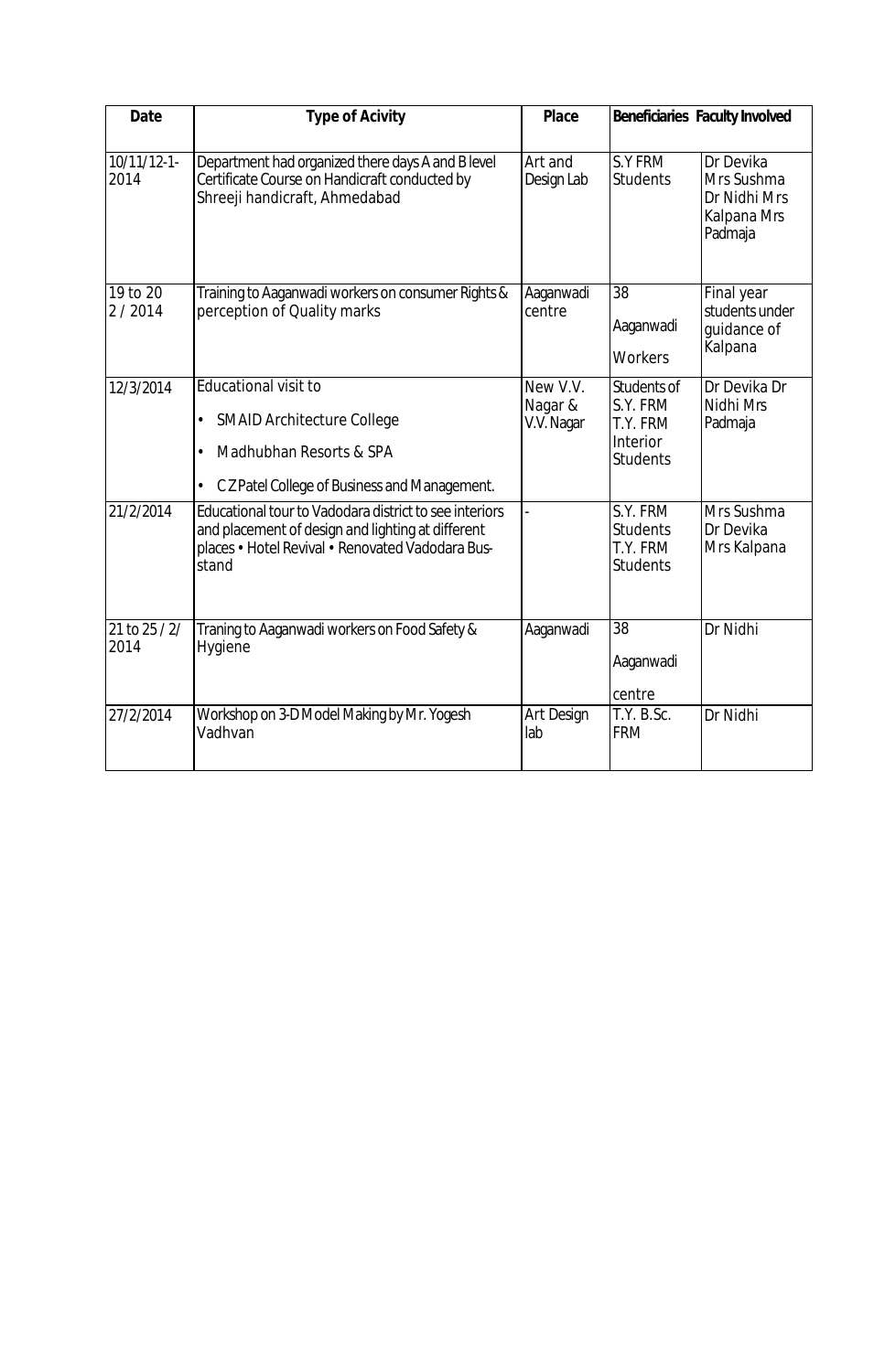# SARJANATMAK ABHIVYAKTI DHARA

| S.N. | <b>Date</b>                    | <b>Type of Activity</b>                                                                                                                            | <b>Place</b>                                                                                        | Beneficiary                                                                                                                                                                                                                                                                                                                                              | <b>Faculty Involved</b>                                               |
|------|--------------------------------|----------------------------------------------------------------------------------------------------------------------------------------------------|-----------------------------------------------------------------------------------------------------|----------------------------------------------------------------------------------------------------------------------------------------------------------------------------------------------------------------------------------------------------------------------------------------------------------------------------------------------------------|-----------------------------------------------------------------------|
| 1.   | 19/7/2013                      | <b>Essay writing Competition</b>                                                                                                                   | N.H.Patel College of<br><b>Education, Anand</b>                                                     | 2 student of S.Y & T.Y                                                                                                                                                                                                                                                                                                                                   | Ms.Kalpana Srivastava                                                 |
| 2.   | 20/7/2013                      | Poster making Competition                                                                                                                          | <b>C.C.Patel Community</b><br>Science Centre.<br>V.V.Nagar                                          | 2 Students of S.Y. & T.Y.                                                                                                                                                                                                                                                                                                                                | Ms.Kalpana Srivastava                                                 |
| 3.   | 31/7/2013                      | <b>Debate Competition</b>                                                                                                                          | N.H.Patel College of<br><b>Education Anand</b>                                                      | 1Students of S.Y.                                                                                                                                                                                                                                                                                                                                        | Ms.Kalpana Srivastava                                                 |
| 4.   | 18/12/2013                     | Inter Class Debate Competition<br>In the opinion of the House-<br>"Women of the 21" century<br>the most stressed out<br>women"                     | S.M.Patel College of<br>Home Science                                                                | All the students of college.<br>I Position: Ms. Mrani Trivedi.<br><b>Il Position Ms Zama Patel</b><br>Ill Position: Ms.Khyati Sharma                                                                                                                                                                                                                     | Judges:<br>Dr. Devika Thakker<br>Ms.Shazia Sharma                     |
| 5.   | 21/12/2013<br>TO<br>24/12/2013 | <b>Elocution Competition</b><br><b>Debate Competition</b>                                                                                          | <b>UDAAN-Youth Festival</b><br>by Group of Progressive<br>Colleges of Anand &<br>Vallabh Vidyanagar | Ms Mrani Trivedi                                                                                                                                                                                                                                                                                                                                         | Ms.Kalpana Srivastava                                                 |
| 6.   | 17/1/2014                      | <b>Inter College Debate</b><br>Competition Topic: "In the<br>Opinion of the House Media<br><b>Has a Positive Contribution</b><br>on Today's Youth" | <b>S.M.Patel College of</b><br>Home Science                                                         | Students of the host college & participating<br>colleges. Rotating Shield winner- Team of<br><b>GCET College Ms Nishita Rupani &amp; Mr.Samprit</b><br>Shah<br>I Position & Best Speaker-<br>Ms. Ritupama Chaudhary of ILSASS College<br><b>Il Position-</b><br>Ms.Nishita Rupani of GCET College<br>Ill Position -<br>Mr. Samprit Shah of GCET College. | Judges:<br>Ms. Vibha Jasrai<br>Ms Parul Tina Desai<br><b>Dr.Salma</b> |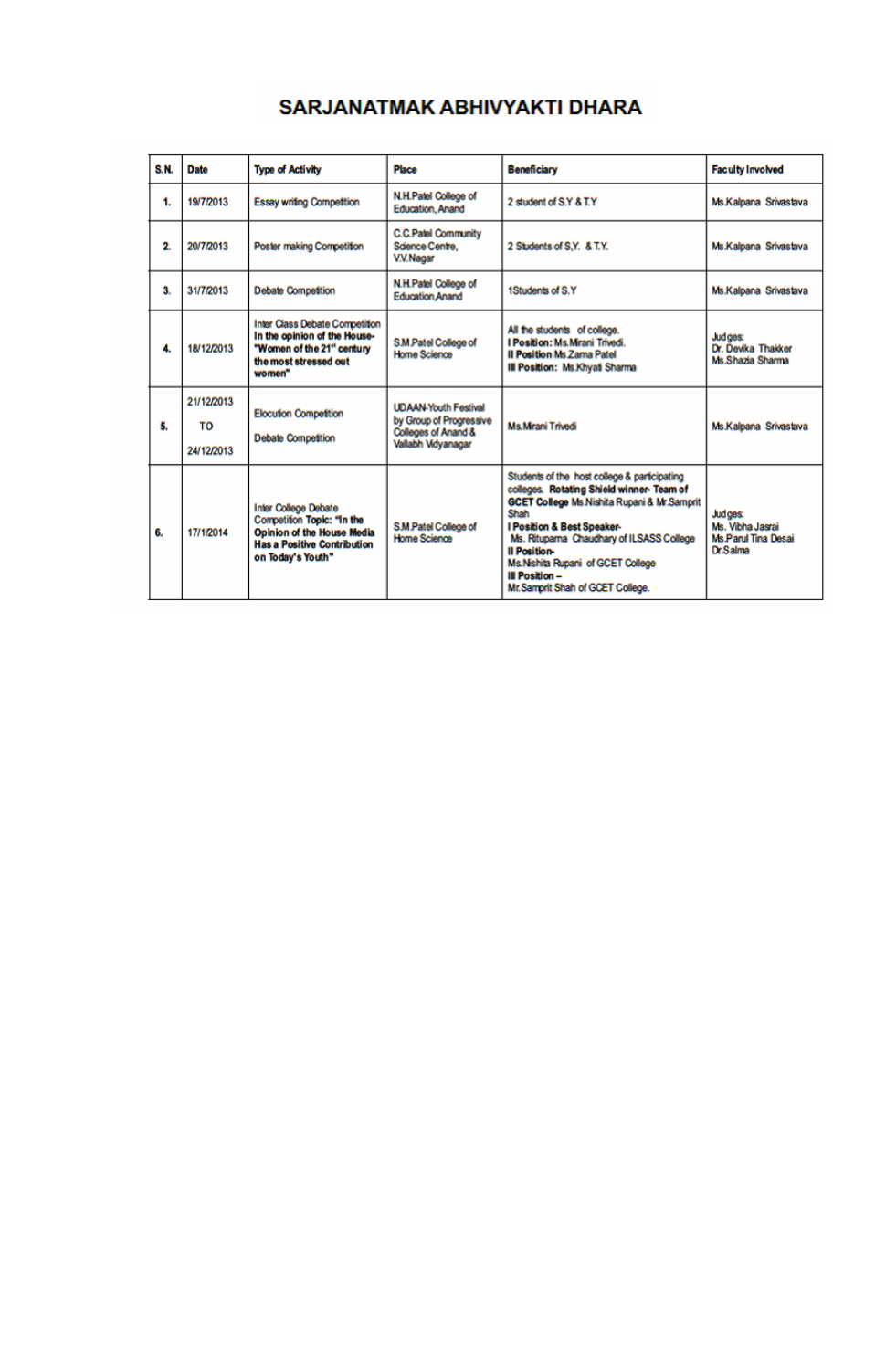# **KALA KAUSHALYA DHARA**

# Teacher Incharge: Ms Minal Chauhan || Student Incharge: Ms Farhin Vohra

| <b>Date</b> | <b>Type of Activity</b>               | <b>Place</b>                            | <b>Beneficiaries</b>           | <b>Faculty Involved</b>                |
|-------------|---------------------------------------|-----------------------------------------|--------------------------------|----------------------------------------|
| 7/8/2013    | Friendship band<br>making competition | S.M.Patel College of Home<br>Science    | 15 Students                    | Ms.Sharda Joshi<br>Ms. Vijaya Agarwal  |
| 8/8/2013    | Rakhi making<br>competition           | S.M.Patel College of Home<br>Science    | 21 Students                    | Ms. Sushma Batra Ms<br>Padmaja Puppala |
| 8/8/2013    | Rakhi Card making<br>competition      | S.M.Patel College of Home<br>Science    | 16 Students                    | Ms. Sushma Batra Ms<br>Padmaja Puppala |
|             |                                       | Inter collegiate Youth Festival : Udaan |                                |                                        |
| 21/12/2013  | Tableau                               | <b>Bhaikaka Statue to Town Hall</b>     | <b>All Students</b>            | All Faculty                            |
| 21/12/2013  | Cartooning                            | <b>Anand Arts College</b>               | 01(winner)<br><b>III Prize</b> |                                        |
| 21/12/2013  | On the spot<br>painting               | <b>Anand Arts College</b>               | 01                             |                                        |
| 22/12/2013  | Collage                               | <b>Anand Arts College</b>               | 01                             |                                        |
| 22/12/2013  | Poster making                         | <b>Anand Arts College</b>               | 01                             |                                        |
| 22/12/2013  | Spot photography                      | <b>Anand Arts College</b>               | 01                             |                                        |
| 23/12/2013  | Rangoli                               | <b>Anand Arts College</b>               | 01(winner)<br>II Prize         |                                        |
| 23/12/1013  | Clay modeling                         | <b>Anand Arts College</b>               | 01                             |                                        |
| 8/1/2014    | Mehndi competition                    | S.M.Patel College of Home<br>Science    | 21 students                    | Ms Vijaya Agarwal<br>Ms.Dolly Mohe     |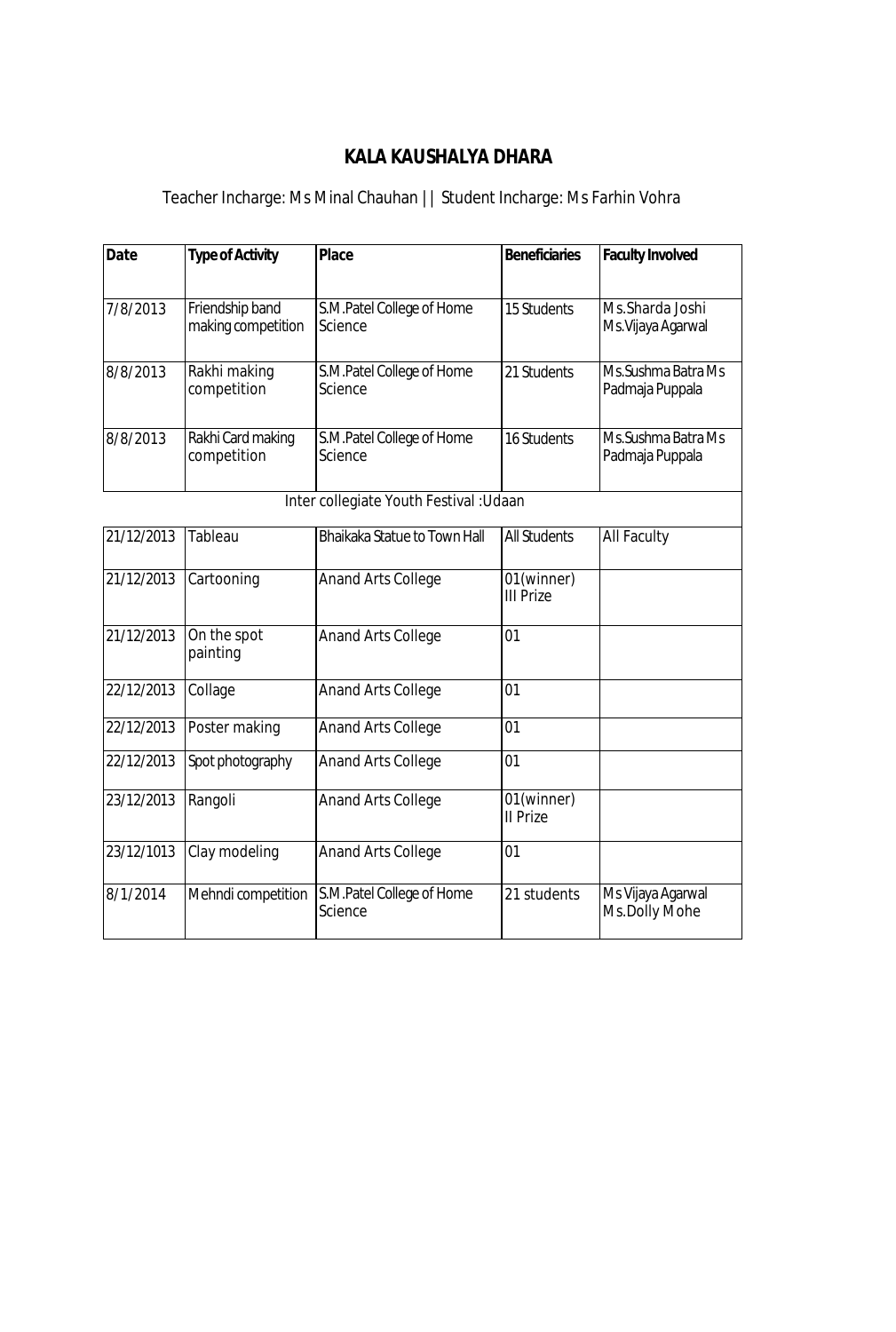## **SAMUDAYIK SEWA DHARA - NCC**

Faculty Incharge : Ms. Padmaja Puppala | | Student Secretary : Ms. Mirani Trivedi

Ms. Komal Machhi

| <b>Date</b>                    | <b>Type of Activity</b>                                                                                                                                                                                                                                    | <b>Place</b>                                 | <b>Beneficiaries</b>                                                                                                                                                                                           | <b>Faculty Involved</b>                                         |
|--------------------------------|------------------------------------------------------------------------------------------------------------------------------------------------------------------------------------------------------------------------------------------------------------|----------------------------------------------|----------------------------------------------------------------------------------------------------------------------------------------------------------------------------------------------------------------|-----------------------------------------------------------------|
| 28/06/2013                     | NCC Orientation Programme was<br>conducted in which students were<br>about the objectives and<br>oriented<br>NCC NCC Orientation Programme<br>aims of NCC and various activities<br>carried out under it & 48 Cadets were<br>enrolled in the year 2013-14. | S. M. Patel<br>College of<br>Home<br>Science | F.Y. and S.Y. Students of<br>the college                                                                                                                                                                       | Ms. Padmaja<br>Puppala                                          |
| 21/08/2013<br>to<br>14/09/2013 | <b>Special National Integration Camp</b><br><b>Event organizing and participation</b><br>in cultural programmes                                                                                                                                            | Leh<br>Ladakh                                | S.Y. B. Sc. Cadet - Won 1st<br>Prize in Group Dissuction, 2 <sup>nd</sup><br>Prizes in Painting and<br>Elocution, 3 <sup>rd</sup> Prize in Group<br>Dance and Gujarat won 2 <sup>nd</sup><br>rank in all over. | Ms. Padmaja<br>Puppala & 4 Guj<br>Girls Battalion,<br>V.V.Nagar |
| 25/07/2013<br>To<br>5/8/2013   | Thal Sainik Camp - Participated in<br>cultural programmes.                                                                                                                                                                                                 | Thamna                                       | S.Y.B.Sc Cadet                                                                                                                                                                                                 | Ms. Padmaja<br>Puppala & 4 Guj<br>Girls Battalion,<br>V.V.Nagar |
| 07/11/2013<br>to<br>16/11 2013 | <b>Combined Annual Training Camp-</b><br>Participated in Drill, Piloting and<br>cultural activities                                                                                                                                                        | Thamna                                       | 20 NCC Cadets of the<br>college - Won medals in<br>piloting and drill, selected<br>for Quarter Guard                                                                                                           | Ms. Padmaja<br>Puppala & 4 Guj<br>Girls Battalion,<br>V.V.Nagar |
| 21/12/2013<br>to<br>30/12/2013 | <b>Combined Annual Training Camp-</b><br>Participated in drill, piloting, firing and<br>cultural activities, and performed<br>duties as Company Commander,<br>Quarter Guard & In charges of various<br>committees                                          | Thamna                                       | 19 NCC cadets of the<br>college - Won 1 <sup>st</sup> Prize in<br>singing, 2 <sup>nd</sup> Prizes in<br>Quiz, Essay writing & Tug of<br>War                                                                    | Ms. Padmaja<br>Puppala & 4 Guj<br>Girls Battalion,<br>V.V.Nagar |
| 02/01/2014<br>to<br>11/01/2014 | <b>National Integration Camp-</b><br>Participated in Drill, Quiz, Debate,<br>Games and Cultural programmes                                                                                                                                                 | Chennai                                      | 03 NCC Cadets of the<br>college - Won 1 <sup>st</sup> Prize in<br>Group Song, 2 <sup>nd</sup> in Quiz and<br>Gujarat won 3rd Rank in All<br>Over and the best<br>Directorate.                                  | Ms. Padmaja<br>Puppala & 4 Guj<br>Girls Battalion,<br>V.V.Nagar |
| 02/02/2014<br>to<br>13/02/2014 | <b>National Integration Camp-(on</b><br>going).                                                                                                                                                                                                            | Dhuvaran                                     | 05 NCC Cadets of the<br>college                                                                                                                                                                                | Ms. Padmaja<br>Puppala & 4 Guj<br>Girls Battalion,<br>V.V.Nagar |
| Saturdays                      | 40 Parades were conducted<br>throughout the year in the afternoons.                                                                                                                                                                                        | S.M.Patel<br>College of<br>Home<br>Science.  | <b>NCC Cadets</b>                                                                                                                                                                                              | Ms. Padmaja<br>Puppala & 4 Guj<br>Girls Battalion,<br>V.V.Nagar |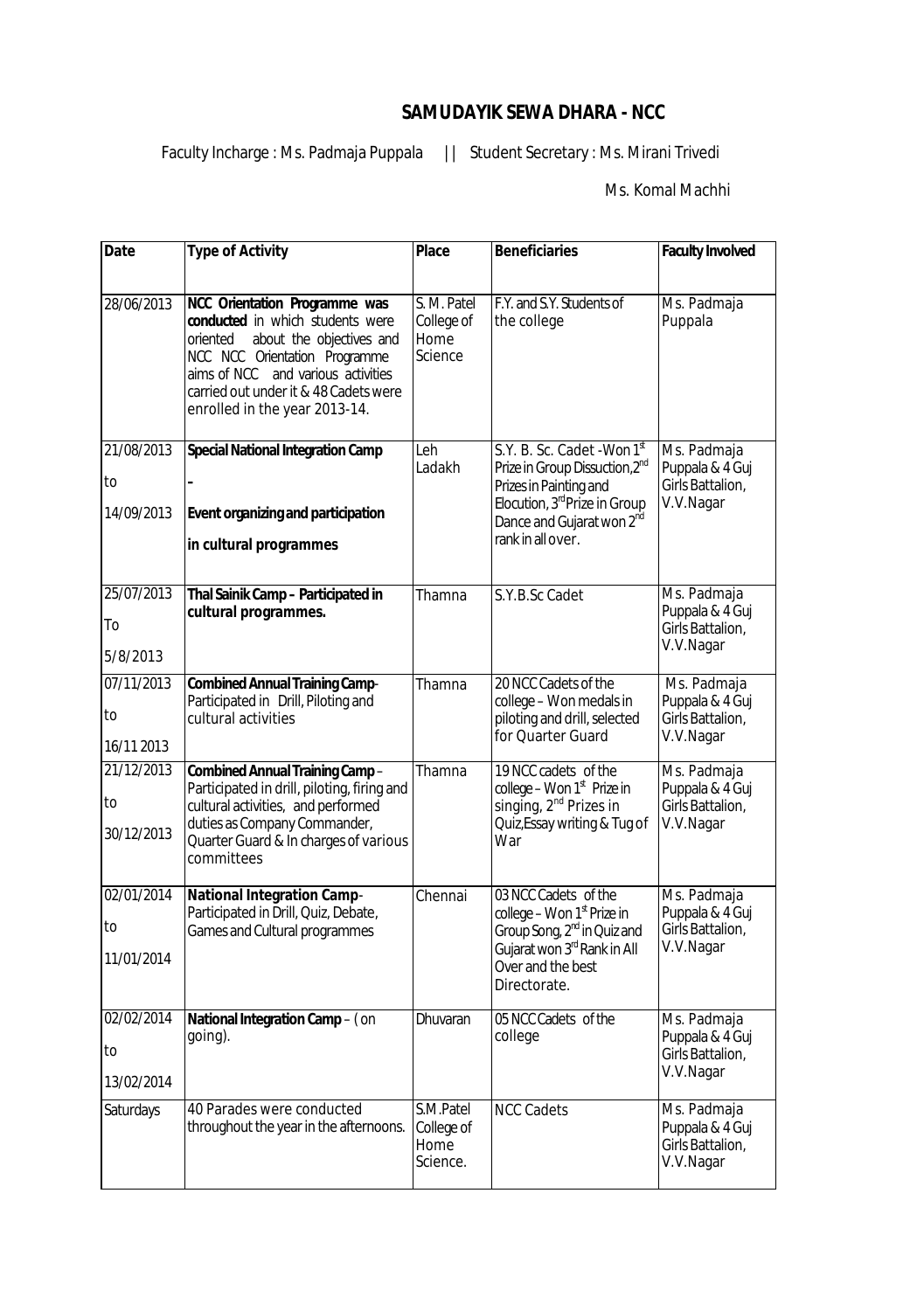| Saturdays        | Theory classes on topics like National<br>Integration, Developing leadership<br>qualities, personality development,<br>importance of good posture, disaster<br>management, ecology& environment<br>were conducted. | S.M.Patel<br>College of<br>Home<br>Science | <b>NCC Cadets</b> | Ms. Padmaja Puppala                                                |
|------------------|--------------------------------------------------------------------------------------------------------------------------------------------------------------------------------------------------------------------|--------------------------------------------|-------------------|--------------------------------------------------------------------|
| <b>Saturdays</b> | Weapon Training, Map reading, Foot<br>Drill etc. were conducted.                                                                                                                                                   | 4 Guj Girls<br>Battalion,<br>V.V.Nagar     | <b>NCC Cadets</b> | Parade Instructore Staff<br>of 4 Guj Girls Battalion,<br>V.V.Nagar |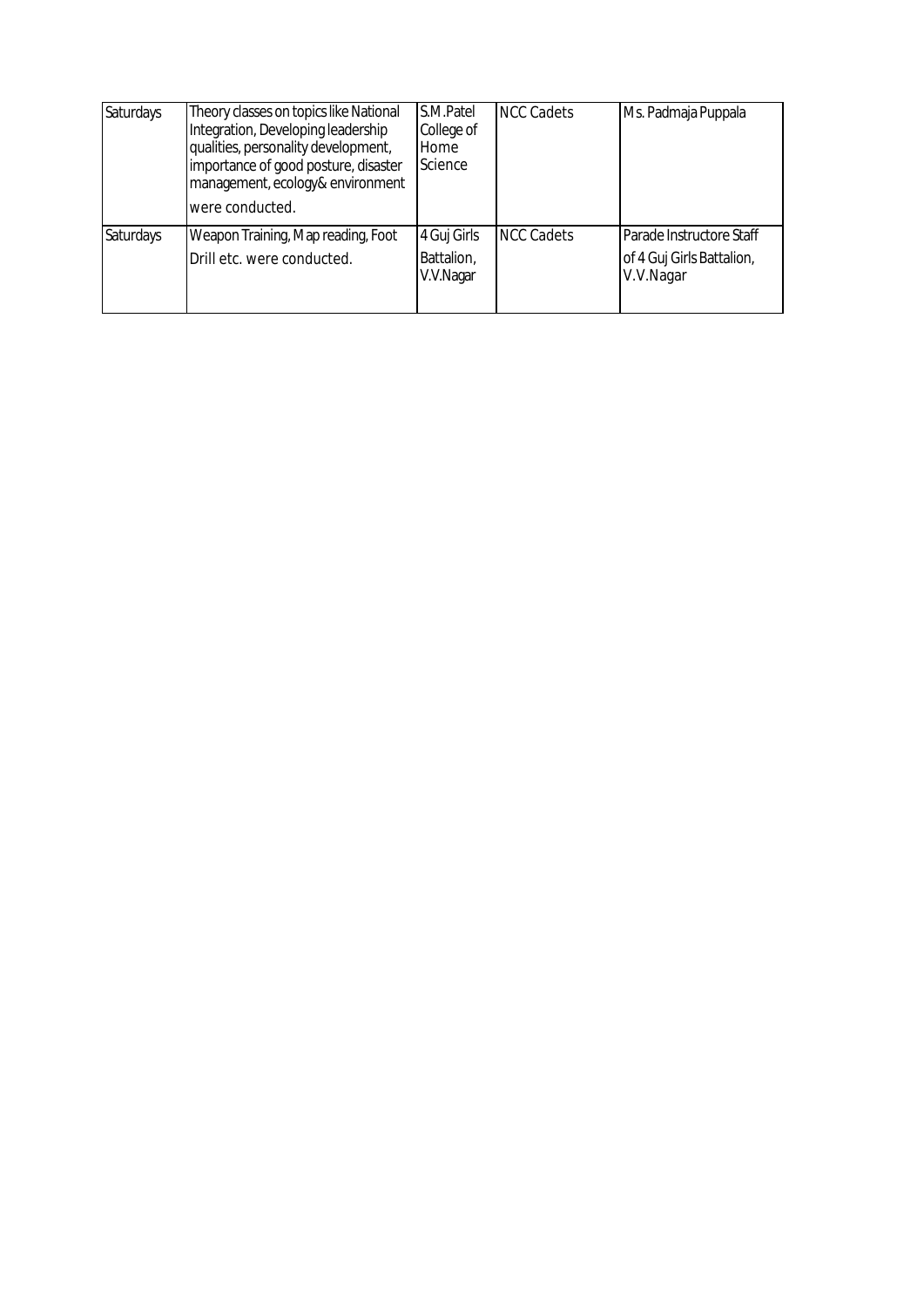# **GYAN DHARA 2013-2014**

Faculty Incharge : Dr Devika Thakker | | Student Secretary : Ms. Foram Parekha

| <b>Date</b>             | <b>Type of Activity</b>                                                                                                                                                                                                                                                                                                                                                                                                                                                                                                                                                                                                                                                                                                                                                                                                | <b>Place</b> | Beneficiar y                      | Faculty<br>Involved |
|-------------------------|------------------------------------------------------------------------------------------------------------------------------------------------------------------------------------------------------------------------------------------------------------------------------------------------------------------------------------------------------------------------------------------------------------------------------------------------------------------------------------------------------------------------------------------------------------------------------------------------------------------------------------------------------------------------------------------------------------------------------------------------------------------------------------------------------------------------|--------------|-----------------------------------|---------------------|
| 12th<br><b>July '13</b> | Planned a Yog-Pranayam sangit program. The program was<br>organized with Team from Dev Sanskruti vishva vidyalya sanikunj;<br>Haridvara. The Theme for program was TO CREATE AWARENESS IN<br>LIFE. " AND "WOMEN EMPOWERMENT Arpit Tripathi,<br>Vedprakash Twait, Nikhelesh Rathod and Ravindra Satuna<br>discussed these topics in detail and tried to rejuvenate human values in<br>students. Gayatri parivar Jan Kalyan Trust Anand Pramukh<br>Jayantibhai and Darmesh karetia played an important role in<br>organizing this event.                                                                                                                                                                                                                                                                                 | Auditorium   | All the<br>students of<br>college | Dr.Devika           |
| 2nd<br>dec'13           | A Meeting was planned with students to motivate them to refer<br>Swami Vivekananda corner in S. M. Patel college of home science's<br>library and write a short article in their own language, which was displayed<br>on wall magazine of the college so all students can take the benefit.                                                                                                                                                                                                                                                                                                                                                                                                                                                                                                                            | Library      | All the<br>students of<br>college | Dr.Devika           |
| 7th<br>January<br>2014  | We have organized a program on The Art of Living for students. The<br>details of<br>program: The Art of Living (Vyatka Vikas Kendra India) Organisation.<br>Under this program all the students will be made aware of<br>Mind and body relations<br>- How mind affects studies, day to day life, work etc.<br>How mind can be controlled through very simple yet profound,<br>Pranayamas, breathing techniques and Meditation.<br>Demonstration and practice of one Pranayama and one Meditation.<br>Discussion on Concentration and Confidence and demonstration<br>on how to increase both.<br>Motivational Stories and incidents.<br>- Videos to show importance of Soft skills.<br>-Introduction and information of Art of Living Yes! $+$ (Youth<br>Empowerment Skills) workshop and Happiness program along with | Auditorium   | All the<br>students of<br>college |                     |

introduction to World Famous breathing Technique Sudarshan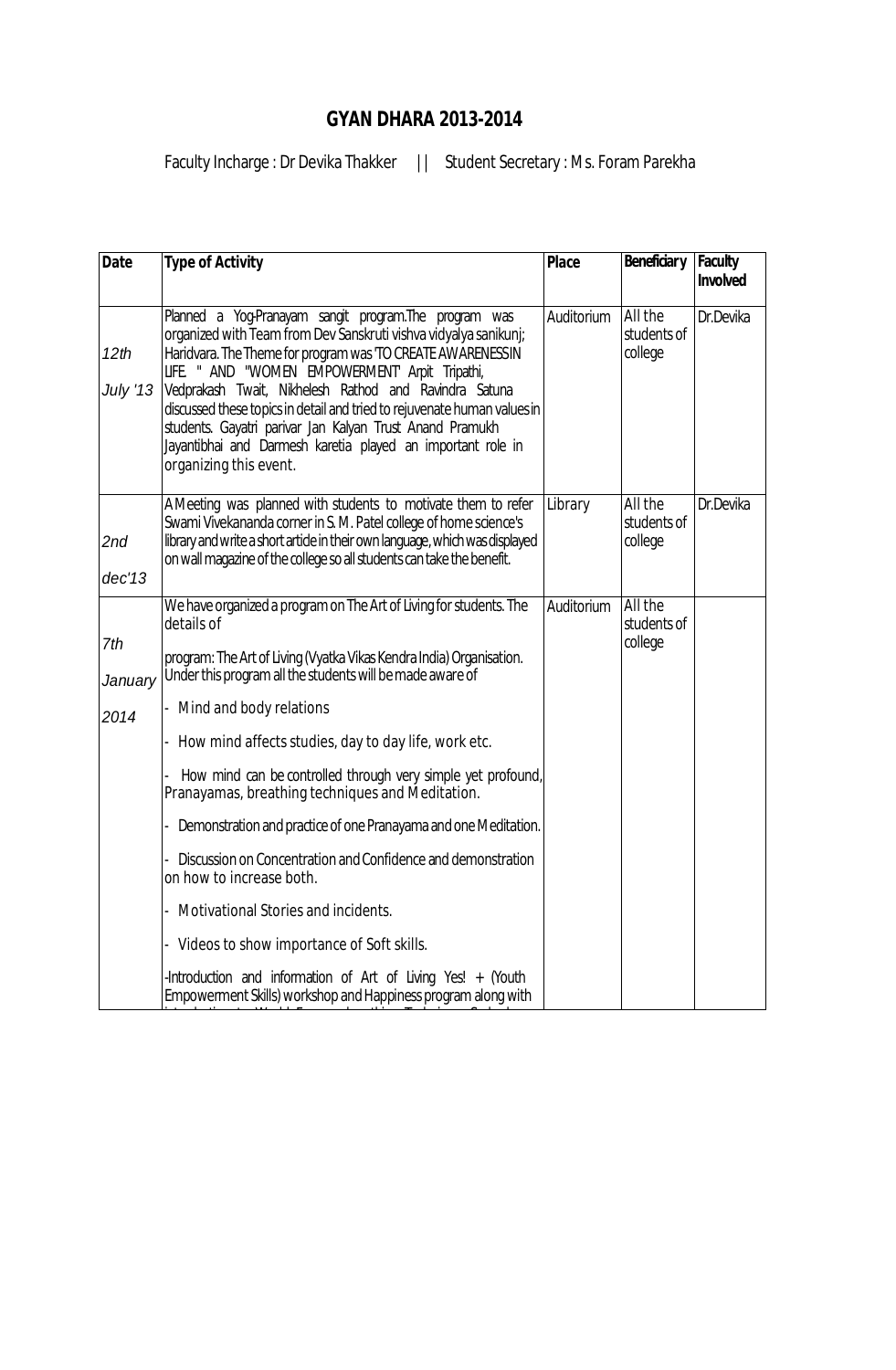| 28th    | Attended a seminar organized by Community                                  | Eight students from Gyan dhara | Dr Devika  |
|---------|----------------------------------------------------------------------------|--------------------------------|------------|
| January | Science and N V Science College on "Save"<br>Energy Save Life" (T. Y. FRM) | S.Y. Mirani (1st rank in oral  | Thakker    |
|         |                                                                            | presentation)                  | <b>Mrs</b> |
|         |                                                                            | T. Y. Ms. Jalpa Poster         | Bhavna     |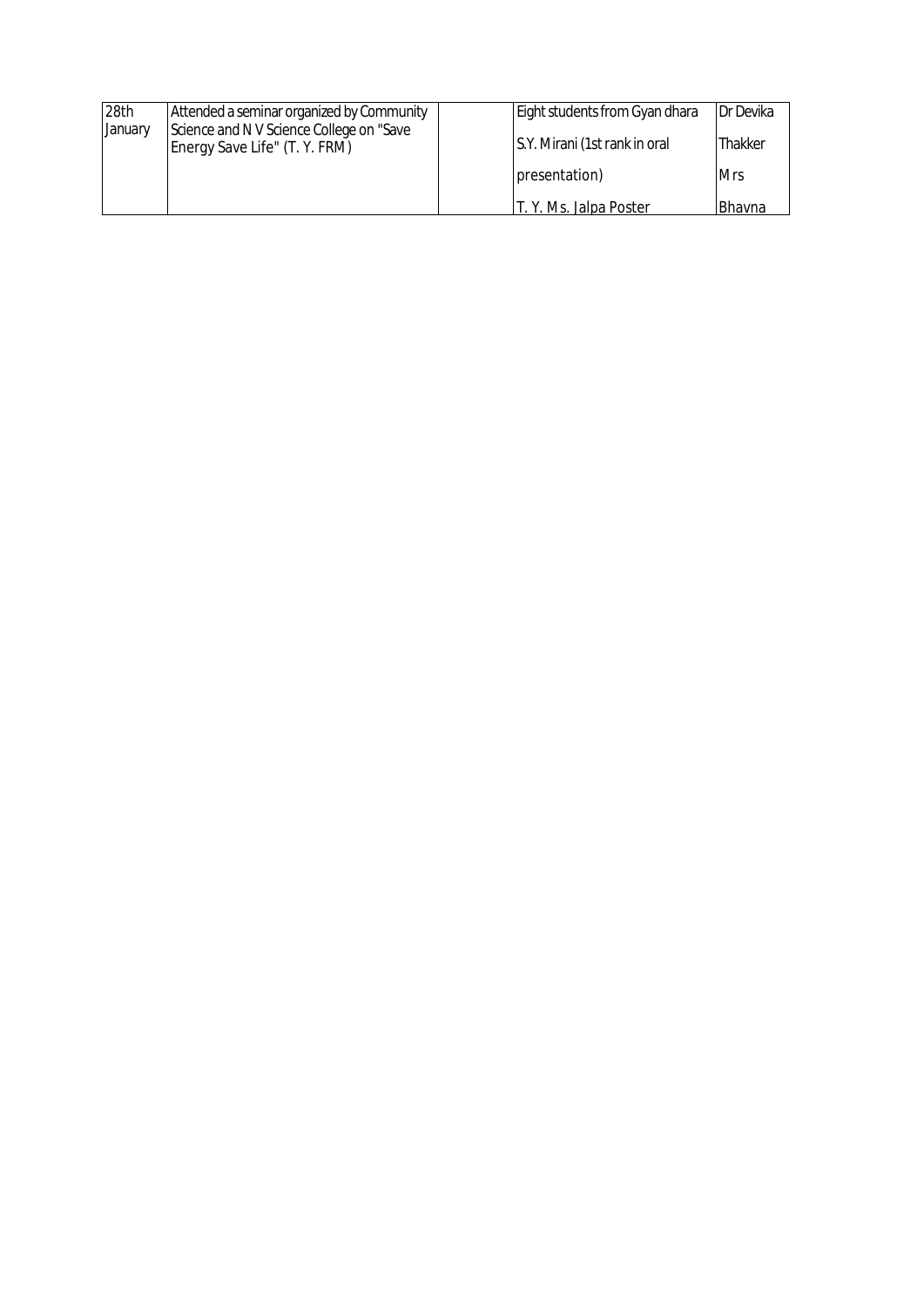# **REPORT : NSS ACTIVITIES YEAR (2013-14)**

Faculty incharge : Ms Trusha Lad || Student Secretary : Ms. Shivangi Patel Ms Tanvi Makwana

| <b>Date</b> | <b>Type of Activity</b>                                                                                                                                                        | <b>Place</b>                                   | Beneficiary                              | <b>Faculty Involved</b>                 |
|-------------|--------------------------------------------------------------------------------------------------------------------------------------------------------------------------------|------------------------------------------------|------------------------------------------|-----------------------------------------|
| 28/06/2013  | A NSS Orientation Programme in which<br>students were informed about the<br>objectives of NSS Programme and various<br>activities carried out under it.                        | S. M. Patel<br>College of<br>Home science      | F.Y. B.Sc.<br>Students of the<br>college | Ms. Trusha lad                          |
| 15/08/2013  | <b>Tree Plantation Programme</b>                                                                                                                                               | Campus of the<br>College                       | S.Y. B. Sc.<br><b>Students</b>           | Ms. Trusha Lad                          |
| 20/09/2013  | Thalassemia Swareness Programme. A<br>documentary film on Thalassemia was<br>shown to the students to increase<br>awareness among them about this genetic<br>deficiency.       | S. M.<br>PatelCollege<br>of Home<br>science    | F.Y. B.Sc.<br>Students of the<br>College | Ms. Trusha lad and<br>Ms. Tanvi Makwana |
| 21/09/2013  | A Thalassemia Check-up camp was<br>organized with the help of JCI club, Anand<br>and Indian Red Cross Society, Ahmedabad.                                                      | S. M. Patel<br>College of<br>Home science      | Students of the<br>college               | Ms. Trusha lad and<br>Ms. Tanvi Makwana |
| 25/09/2013  | A Blood donation camp was organized<br>with the help of A. D. Gorwala Blood Bank,<br>Karamsad.                                                                                 | S. M. Patel<br>College of<br>Home science      | Students of the<br>college               | Ms. Trusha lad and<br>Ms. Tanvi Makwana |
| 06/09/2013  | <b>An "Eye donation Awareness</b><br>programme was organized regarding the<br>celebration of International Eye Donation<br>Fortnight with the help of Sankara eye<br>Hospital. | S. M. Patel<br>College of<br>Home science      | Students of the<br>college               | Ms. Trusha lad and<br>Ms. Tanvi Makwana |
| 01/10/2012  | A Cleaning Camp was organized in the<br>College Campus.                                                                                                                        | College<br>campus                              | <b>NSS Students of</b><br>the college    | Ms. Trusha lad and<br>Ms. Tanvi Makwana |
| 02/10/2013  | Five NSS Students participated in<br>"Shantidoot yuva cycle yatra organized<br>by Prajapita Brahamakumari Ishwariya<br>Vishva Vidyalay.                                        | <b>Brahamakuma</b><br>ri Center, V.V.<br>Nagar | F. Y. B. Sc.<br><b>Students</b>          | Ms. Trusha Lad                          |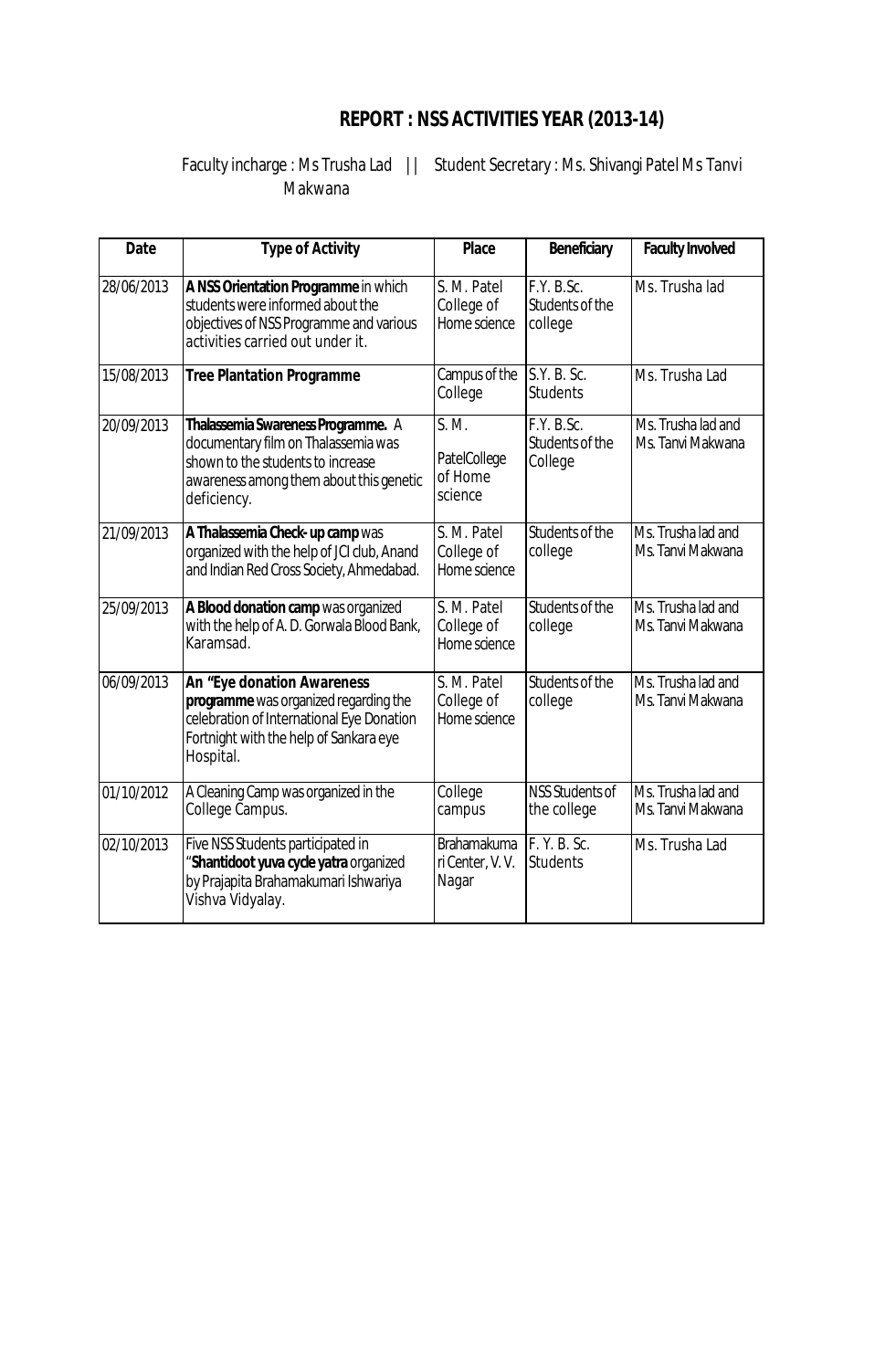| <b>Date</b>                   | <b>Type of Activity</b>                                                                                                                                                                                                                                                                                                                                                                                                                | <b>Place</b>                              | <b>Beneficiary</b>                | <b>Faculty Involved</b>                     |
|-------------------------------|----------------------------------------------------------------------------------------------------------------------------------------------------------------------------------------------------------------------------------------------------------------------------------------------------------------------------------------------------------------------------------------------------------------------------------------|-------------------------------------------|-----------------------------------|---------------------------------------------|
| 7/10/2013                     | Two volunteers were nominated as<br>Campus Ambassadors SVEEP Plan-2013.                                                                                                                                                                                                                                                                                                                                                                |                                           | S. Y. B.Sc.<br><b>Students</b>    | Ms. Tanvi Makwana                           |
| 29/11/2013<br>to<br>5/12/2013 | <b>Annual NSS Camp</b><br>Following activities have been carried out •<br>Ayurvedic check-up Camp and Dental<br>Check-up Camp . Role Play on "Vyasan<br>Mukti", Health and Hygiene, Importance of<br>Home Science. • Demonstrations of<br>Income generating activities, Squash, Jam<br>and Soya rich recipes etc. • Experts lectures<br>on various topics for children and women.<br>• Various competitions for children and<br>women. | Gopalpura                                 | <b>NSS Students</b>               | Ms. Trusha lad and<br>Ms. Tanvi Makwana     |
| 15/12/2013                    | "Statue of Unity" Programme                                                                                                                                                                                                                                                                                                                                                                                                            | Karamsad<br>Memorial Hall                 | 70 NSS students<br>of the college | Ms. Trusha lad and<br>Ms. Tanvi Makwana     |
| 01/01/2014                    | A Cleaning Camp was organized in the<br>College Campus.                                                                                                                                                                                                                                                                                                                                                                                | College<br>campus                         | NSS Students of<br>college        | Ms. Trusha lad and the<br>Ms. Tanvi Makwana |
| 12/03/2014                    | A seminar on "AIDS"                                                                                                                                                                                                                                                                                                                                                                                                                    | S. M. Patel<br>college of<br>Home science | F. Y. B. Sc.<br><b>Students</b>   | Ms. Trusha lad and<br>Ms. Tanvi Makwana     |
| 1/3/2014                      | Rungoli Competition on AIDS                                                                                                                                                                                                                                                                                                                                                                                                            | S. M. Patel<br>college of<br>Home science | F.Y & T.Y.                        | Ms. Tanvi Makwana                           |
| 24/2/2014                     | One day seminar on "Enhancing Socio-<br>Economic & Legal Awareness, among<br>College youth                                                                                                                                                                                                                                                                                                                                             | S. M. Patel<br>College of<br>Home science | F.Y. B.Sc.<br><b>Students</b>     | Ms. Trusha lad                              |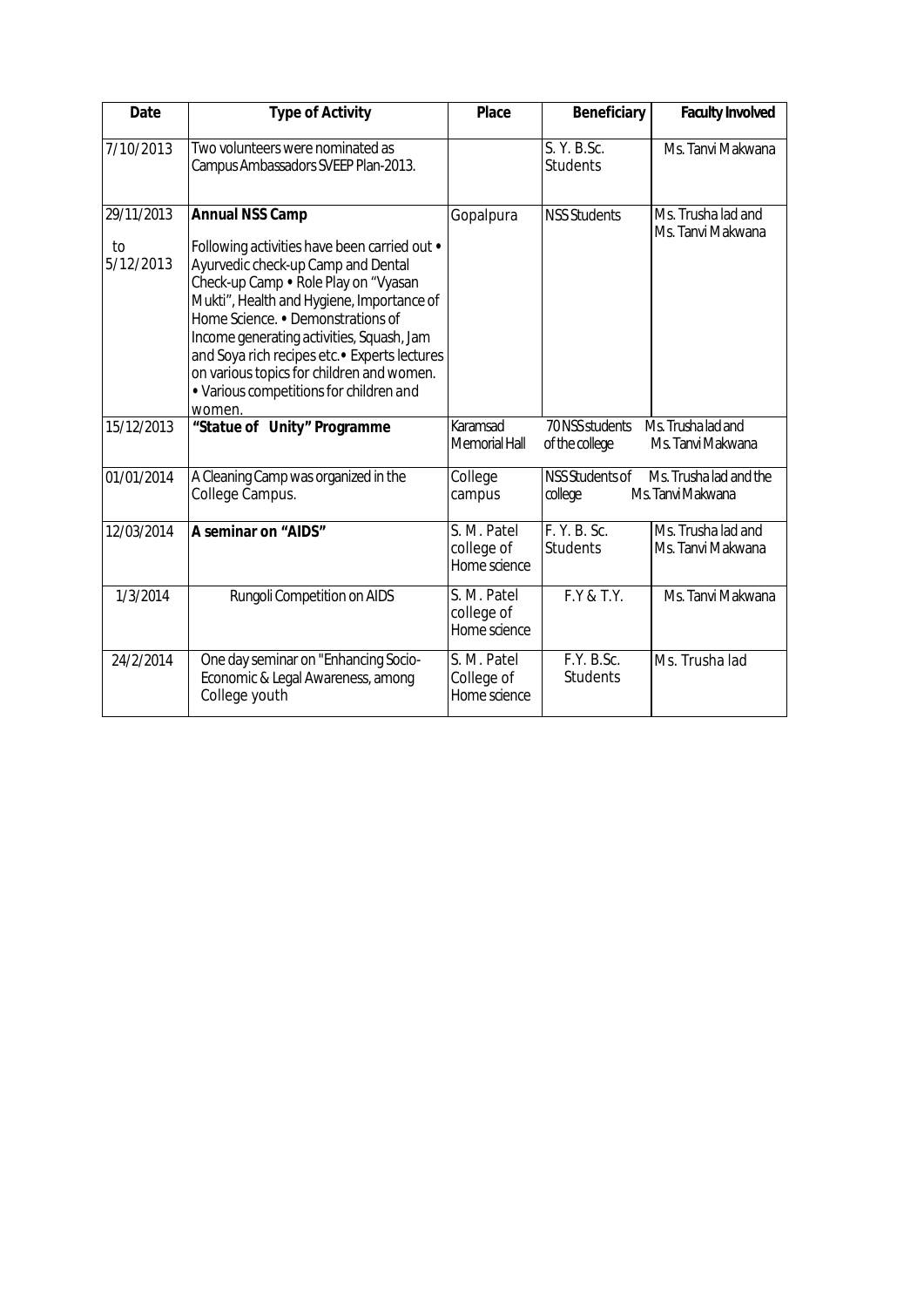## **VYAYAM YOGA AND KHELKUD DHARA REPORT 2013-2014**

Faculty incharge : Mr. Ranjit Bhagora || Student Secretary : Ms. Siddhi Patel

| Date              | <b>Activity</b>                                                                                                         | <b>Place</b>   | <b>Student Beneficiary</b>                                                                                                                                                                                                                                                                                   |
|-------------------|-------------------------------------------------------------------------------------------------------------------------|----------------|--------------------------------------------------------------------------------------------------------------------------------------------------------------------------------------------------------------------------------------------------------------------------------------------------------------|
| 11-10-2013        | Inter College KhoKho                                                                                                    | Shastri Maidan | 09 Teams (Girls) have participated,                                                                                                                                                                                                                                                                          |
| lto<br>12-10-2013 | (Men/Women) Competition<br>Organized by S.M. Patel College of<br>Home Science (Group of<br>Progressive Sports Festival) | V V Nagar      | of which Bhikhabhai Arts College<br>Anand secured first position and<br>S.M. Patel College of Home<br>Science. V. V. Nagar stood second. 15<br>(Boys) have participated in which V.P.<br>& R.P.T.P. Science college, V.V. Nagar<br>secured first position and Bhikhabhai<br>Arts College Anand stood second. |

# **(A) Inter college event Organized**

# **(B) Inter College Level Events Participation**

| <b>Date</b>    | <b>Activity</b>                                                                                   | <b>Place</b>                                  | <b>Student Beneficiary</b> |
|----------------|---------------------------------------------------------------------------------------------------|-----------------------------------------------|----------------------------|
| 23-7-2013      | Inter College Badminton<br>Tournament Organized by V.P. &                                         | <b>H</b> M Patel Badminton<br>Hall, V V Nagar | 5 Students Participated    |
| To             | R.P.T.P. Science college, V.V.                                                                    |                                               |                            |
| 25-7-2013      | Nagar                                                                                             |                                               |                            |
| 10-8-2013      | Inter College Chess Tournament<br>Organized by D.N. Institute of PG<br>Studies in Commerce, Anand | M.B. Patel Science<br>College Campus, Anand   | 5 Students Participated    |
| 11-10-2013     | Group of Progressive Inter college<br>KhoKho Tournament Organized by                              | Shastri Maidan,<br>V.V. Nagar                 | Runner's up                |
| To             | S.M. Patel College of Home Science                                                                |                                               |                            |
| 12-10-2013     | & BJVM, V.V. Nagar                                                                                |                                               |                            |
| 14-10-2013     | Group of Progressive Inter<br>College Kabaddi Tournament                                          | Shastri Maidan,<br>V.V.Nagar                  | Champion                   |
| T <sub>o</sub> | Organized by SEMCOM, V.V.                                                                         |                                               |                            |
| 15-10-2013     | Nagar                                                                                             |                                               |                            |
| 27-12-2013     | Group of Progressive Inter college<br><b>Basket ball Tournament</b>                               | M.B. Patel Science                            | 12 Students Participated   |
| To             | Organized by M.B. Patel Science                                                                   | College, Anand                                |                            |
| 29-12-2013     | College, Anand                                                                                    |                                               |                            |
| 21-1-2014      | Group of Progressive Inter<br><b>College Athletics Tournament</b>                                 | Shastri Maidan,<br>V.V. Nagar                 | 16 Students Participated   |
| To             | Organized by Group of                                                                             |                                               |                            |
| 22-1-2014      | <b>Progressive Colleges</b>                                                                       |                                               |                            |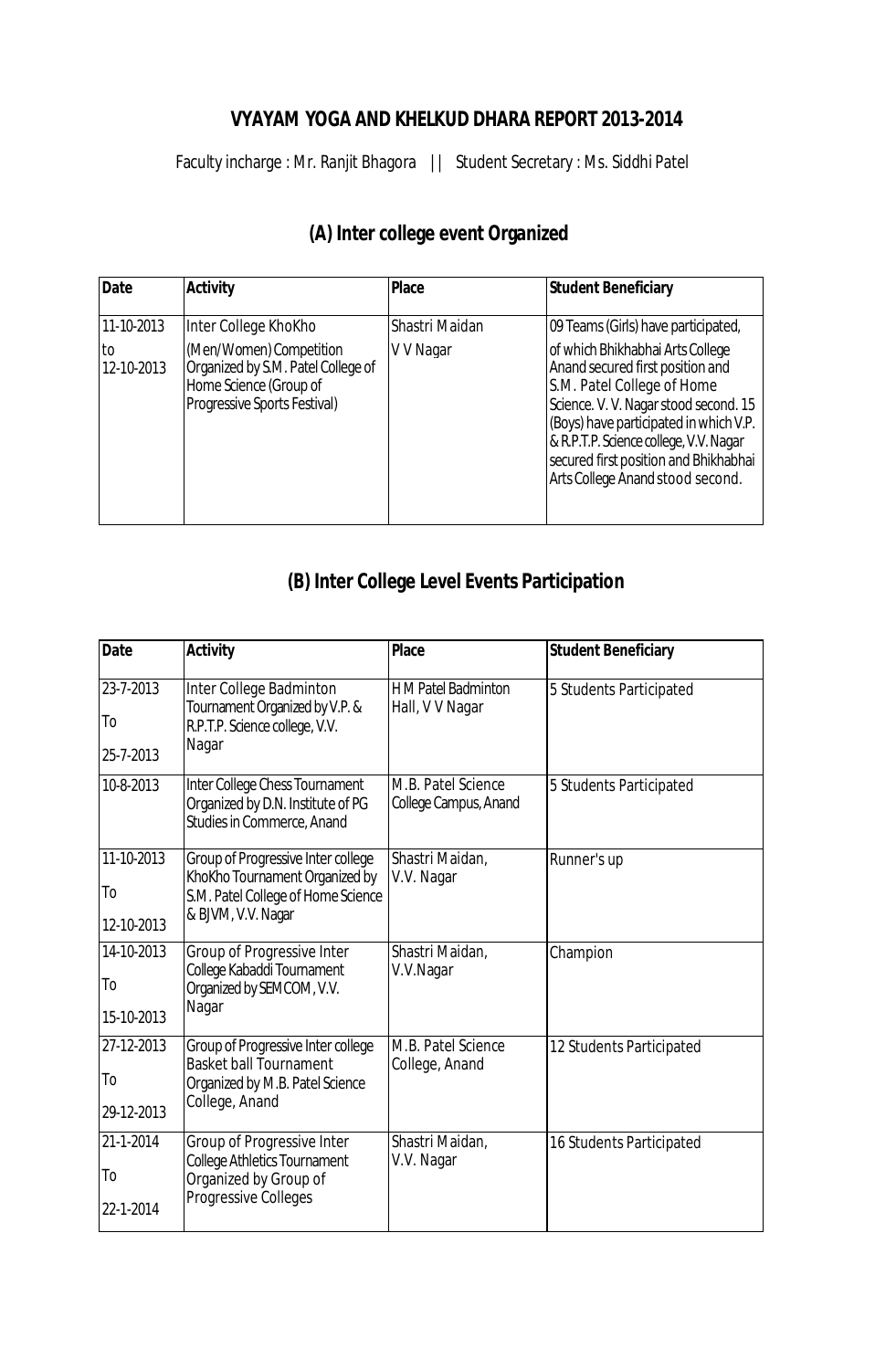| <b>Date</b> | <b>Activity</b>                                        | <b>Place</b>                                         | <b>Student Beneficiary</b> |
|-------------|--------------------------------------------------------|------------------------------------------------------|----------------------------|
| 4-8-2013    | Inter Class Chess Competition                          | S.M. Patel College of<br>Home Science, V.V.<br>Nagar | 12 students Participated   |
| 12-9-2013   | Inter Class Carrom Competition                         | S.M. Patel College of<br>Home Science, V.V.<br>Nagar | 51 Students Participated   |
| 12-9-2013   | <b>Inter Class Musical</b><br><b>Chair Competition</b> | S.M. Patel College of<br>Home Science, V.V.<br>Nagar | 38 Students Participated   |

# **(C) Inter Class Level Events Participation**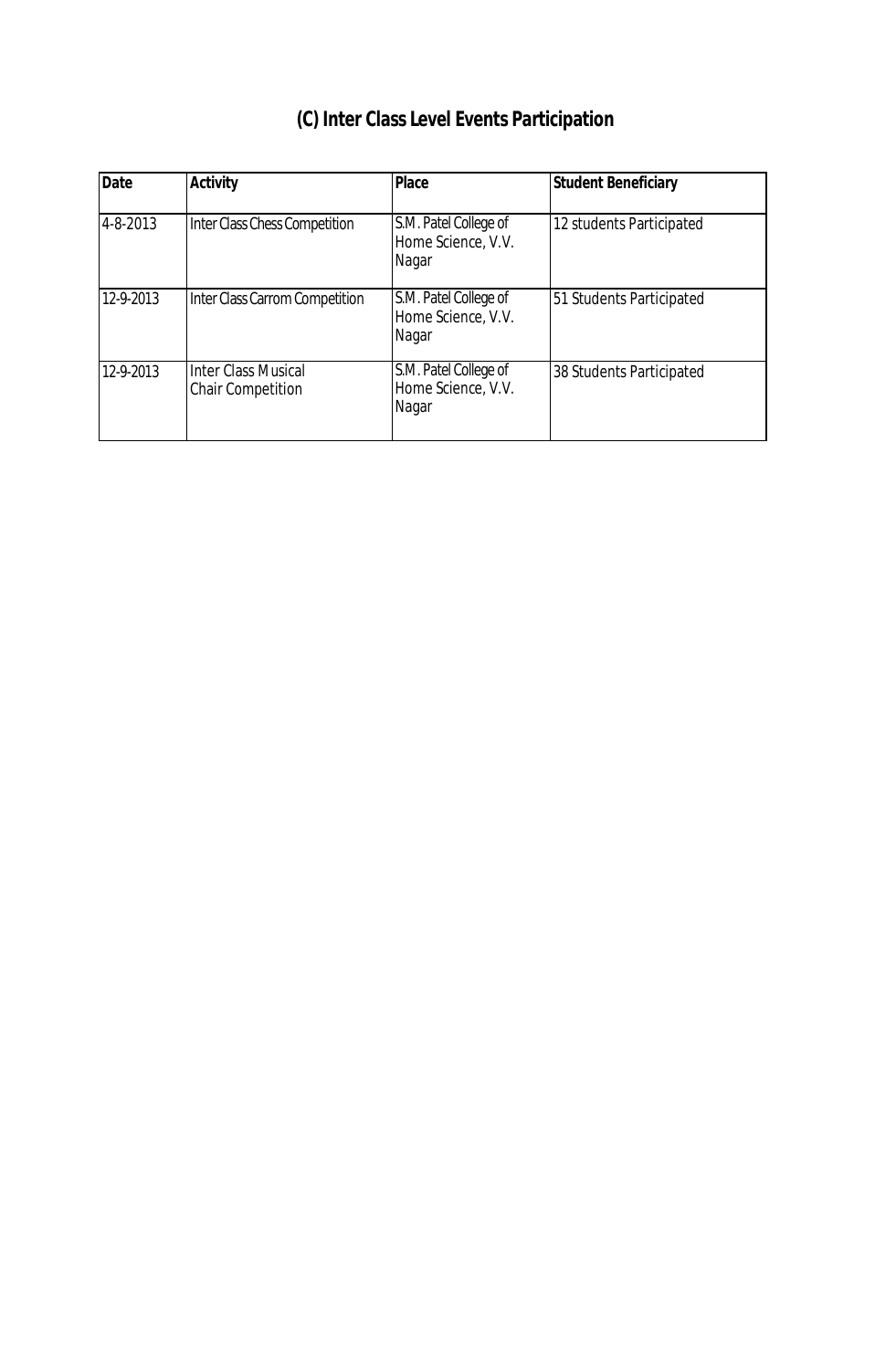## **ANNUAL SPORTS DAY 2013-2014 FINAL RESULTS**

| <b>Event</b>            | <b>Position</b>               | <b>Name of Students</b>                                                                                                 | <b>Roll No.</b>        | <b>Class</b>                              |
|-------------------------|-------------------------------|-------------------------------------------------------------------------------------------------------------------------|------------------------|-------------------------------------------|
| 100Mtr.                 | $\mathsf{I}$<br>III           | Munni V. Taviyad<br>Manish J. Malakiya<br>Suhani B. Sihora                                                              | 30<br>104              | S.Y. HD<br>F.Y. BSC<br>S.T. FSQC          |
| 200 Mtr.                | $\mathsf{I}$<br>III           | Madhavi P. Savani<br>Riya M. Patel<br>Devanshi A. Patel                                                                 | 88<br>66<br>304        | S.Y.FN S.Y.<br><b>FRM</b><br>F.Y.FSQC     |
| 400 Mtr                 | $\mathsf{I}$<br>Ш             | Manish J. Malakiya<br>Riya M. Patel<br>Furat H. Kazi                                                                    | 104<br>66              | F.Y. BSC<br>S.Y. FRM<br>T.Y.TC            |
| <b>Short Put</b>        | $\mathsf{I}$<br>Ш             | Munni V. Taviyad<br>Valarie W. D'Souza<br>Hirna H. Patel<br>Namrata P. Parmar                                           | 30<br>110<br>306<br>10 | S.Y HD F.Y.<br>BSC T.Y.<br>FSQC S.Y.TC    |
| <b>Discuss</b><br>Throw | $\mathsf{I}$<br>III           | Sarita K. Patel<br>Hirna H. Patel<br>Rni Patel                                                                          | 67<br>306              | S.Y.FRM<br>T.Y.FSQC                       |
| <b>Javelin Throw</b>    | $\mathsf{I}$<br>III           | Komal M.<br>Machi Arpita P.<br>Mistry Megha<br>M Patel                                                                  | 86<br>44<br>52         | S.Y.FN<br>T.Y.FN<br>F.Y.BSC               |
| High Jump               | $\mathsf{I}$<br>III           | Munni V. Taviyad<br>Madhavi P. Svani<br>Renuka T. Saini                                                                 | 30<br>88<br>39         | SY. HD<br>S.Y. FN<br><b>T.YFRM</b>        |
| Long Jump               | $\mathsf{I}$<br>$\mathbf{II}$ | Munni V. Taviyad<br>Hiral H. Thaker<br>Manisha J. Malakiya<br>Bhavna B. Bagada                                          | 30<br>308<br>104<br>21 | S.Y. HD<br>S.Y.FSQC<br>F.Y. BSC<br>S.Y.HD |
| Lemon spoon<br>Race     | $\mathsf{I}$<br>Ш             | Kiran N. Gohel<br>Jaina A. Mistry<br>Gayatri R. Parmar                                                                  | 61<br>33<br>15         | T.Y.FN<br>F.Y.BSC                         |
| Three Legs<br>Race      | $\parallel$ $\parallel$<br>Ш  | Swapnol S. Parmar<br>Riya M. Patel<br>Vaishali H. Chauhan<br>Maya N. Marvadi<br>Bhavisha S. Solanki<br>Daxa S. Sundesha | 70<br>66<br>94<br>50   | S.Y. FRM<br>F.Y. BSC<br>S.Y.TC            |
| Sack Race               | Ш<br>III                      | Janvi S. Patel<br>Kiran N. Gohel<br><b>Bhoomi Patel</b>                                                                 | 310<br>61              | S.Y. FSQC<br>T.Y.FN F.Y.<br><b>BSC</b>    |
| Skipping<br>Race        | $\parallel$ $\parallel$<br>Ш  | Riya M. Patel Jalpa<br>D. Dabasiya<br>Madhavi P. Savani                                                                 | 66<br>31<br>88         | S.Y. FRM<br>T.Y. FRM<br>S.Y.FN            |
| 4X 100 Mtr.             | $\parallel$ $\parallel$<br>Ш  |                                                                                                                         |                        | S.Y. BSC<br>F.Y.BSC                       |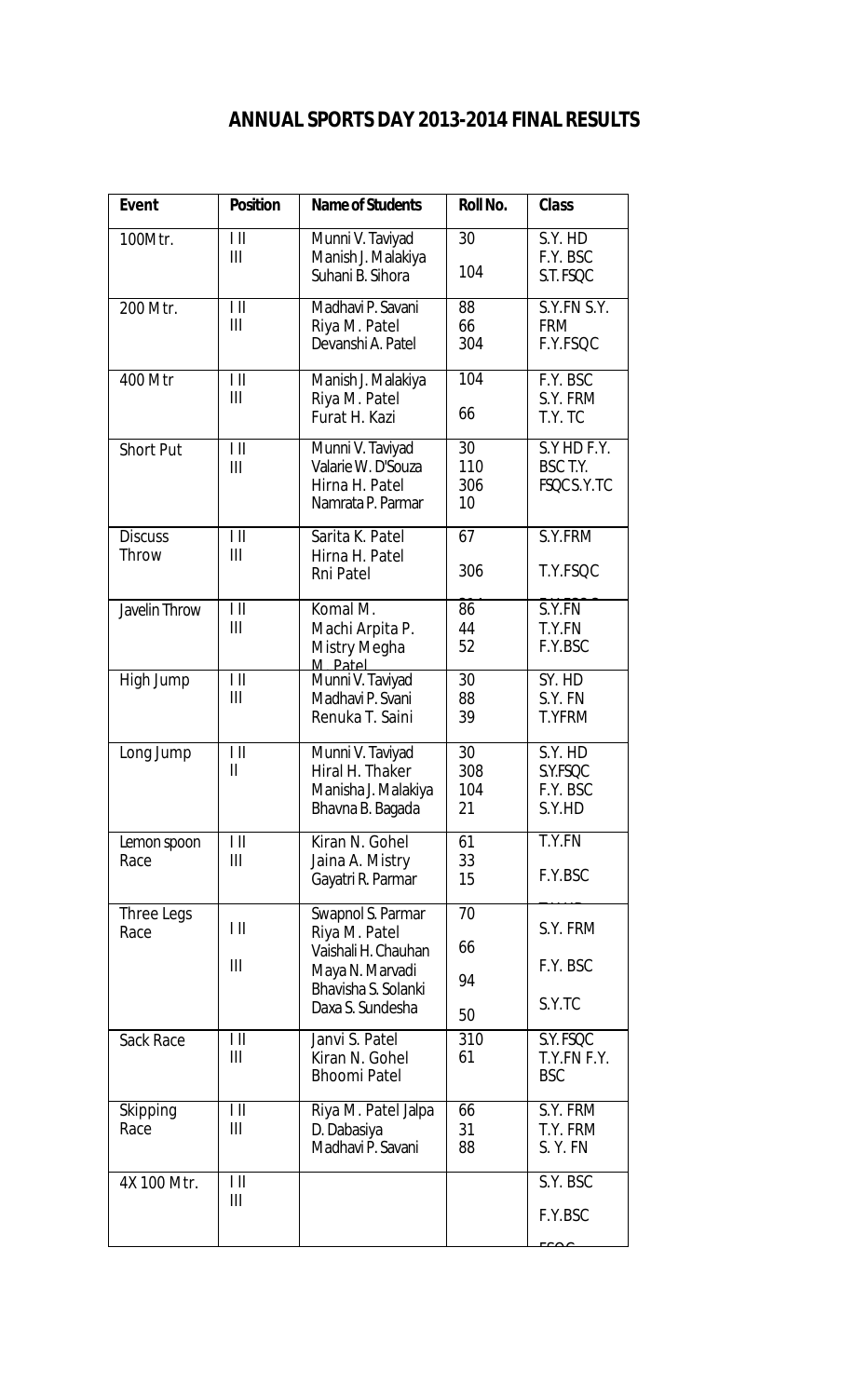## **ANNUAL REPORT**

## **Geet, Sangeet & Nrutya Dhrama, 2013-2014**

Faculty incharge \_ Dr. Sharda Joshi || Student Secretary \_ Hirva Jani

| <b>Date</b>   | <b>Type of Activity</b>                                                                                       | <b>Place</b>              | <b>Beneficiaries</b>                                     | <b>Faculty Involved</b>                |
|---------------|---------------------------------------------------------------------------------------------------------------|---------------------------|----------------------------------------------------------|----------------------------------------|
| 30/7/13       | <b>During NAAC Visit</b><br><b>Tippani Dance</b><br>Prayer •<br>$\bullet$<br>Supda Dance • Rass • Garvi Dance | College<br>Auditoriu<br>m | <b>NAAC Team staff</b><br>and 100 students               | Dr. Sharda Joshi Ms.<br>Vijaya Agrawal |
| 18/12/13      | Prayer                                                                                                        | R.N. 211                  | <b>College Students</b>                                  | Dr Sharda Joshi                        |
| 22/12/13      | Inter-class debate Comptetion<br>Light Vocal solo song-youth festival                                         | D.N. Hall                 | 200 students from<br>Various colleges                    | Dr Sharda Joshi                        |
| 23/12/13      | Group song Youth Festival                                                                                     | <b>Town Hall</b>          | 300 students<br>Various colleges                         | Dr Sharda Joshi                        |
| 24/12/13      | <b>Folk Dance Youth festival</b>                                                                              | <b>Town Hall</b>          | 500 students &<br>staff Various<br>Colleges              | Dr Sharda Joshi Ms<br>Vijya Agrawal    |
| 23/12/13      | <b>Classical Dance Youth Festival</b>                                                                         | D N Hall                  | 200 Students of<br>Various colleges                      | Dr Sharda Joshi                        |
| 30/12/13      | Prayer-Research Workshop                                                                                      | Auditorium                | All the final year<br>students and staff                 | Dr Sharda Joshi                        |
| 4/1/14        | Prayer - Sports Day of college                                                                                | Shashtri Maidan           | All the college<br>students & staff                      | Dr Sharda Joshi                        |
| $11 - 1 - 14$ | Inter class Patriotic solo song<br>competition and group song competition                                     | Auditorium                | 105 Students                                             | Dr Sharda Joshi                        |
| 17/1/14       | Prayer-Inter college debate competition                                                                       | Auditorium                | 105 Students                                             | Dr Sharda Joshi                        |
| 21/1/14       | Prayer Seminar on Environmental<br>Hazands                                                                    | Auditorium                | All the FY<br>Students of<br>college & other<br>colleges | Dr sharda Joshi                        |
| 24/1/14       | <b>Annual Day</b>                                                                                             | Stage                     | All the Students,<br>Staff & invited                     | Dr Sharda Joshi                        |
|               | Prayer                                                                                                        |                           | quests                                                   |                                        |
|               | <b>Classical Dance</b>                                                                                        |                           |                                                          |                                        |
| 24/1/14       | Croup dance<br><b>Talent Evening</b>                                                                          | Stage                     | All the Students,                                        | Dr Sharda Joshi                        |
|               | Solo song                                                                                                     |                           | Staff & invited<br>guests                                |                                        |
|               | Group dance                                                                                                   |                           |                                                          |                                        |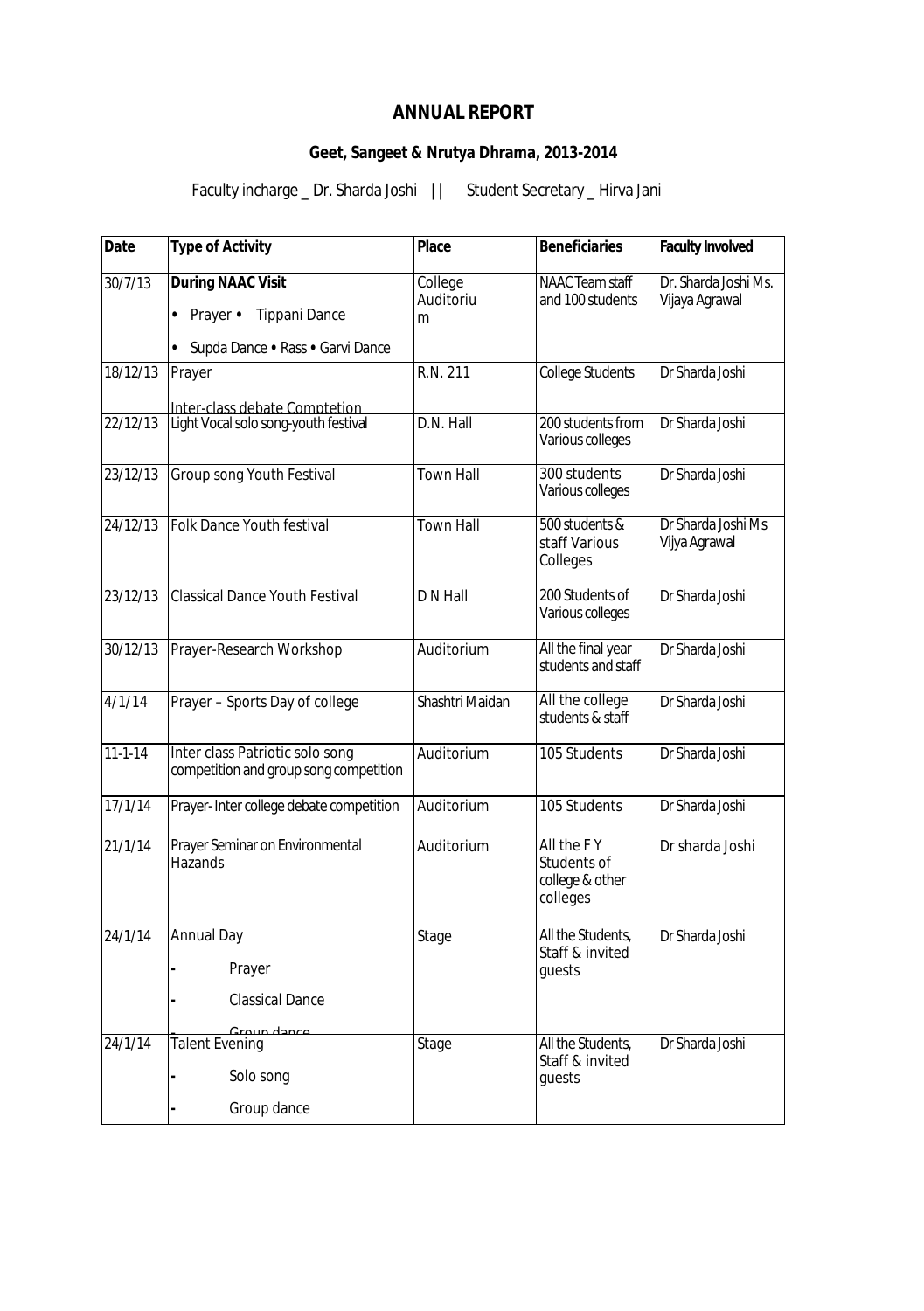## **NATYA DHARA ACTIVITIES**

Faculty Incharge : Dr Mittal Barot | | Student Incharge: Ms. Jayshree Zala

| <b>Date</b>    | <b>Type of Activity</b>                          | <b>Place</b>              | <b>Beneficiaries</b>                                                 | <b>Faculty Involved</b>                          |
|----------------|--------------------------------------------------|---------------------------|----------------------------------------------------------------------|--------------------------------------------------|
| 17-12-20       | CD Shows of Mime<br>Save Environment             | HD Lab                    | T.Y. Students                                                        | Dr. Mittal Barot                                 |
| $21 - 12 - 20$ | Skit: Mota Kaka ni Mayat                         | <b>Anand Town Hall</b>    | F.Y., S.Y. & T.Y<br><b>Students of Natya</b><br>Dhara 6 Participants | Dr. Mittal Barot                                 |
| $21 - 12 - 13$ | Mime: Save Environment                           | <b>Anand Town Hall</b>    | 6 Participants                                                       | Dr. Mittal Barot                                 |
| $23 - 12 - 13$ | Mimicry                                          | <b>Anand Arts College</b> | T.Y. Student 1<br>Participant                                        | Dr. Mittal Barot                                 |
| 23-12-13       | Mono Acting: Working Women                       | <b>Anand Arts College</b> | T.Y. Student Participant                                             | Dr. Mittal Barot                                 |
| 30-12-13       | CD Shows Provided by<br>Government of<br>Gujarat | HD Lab                    | S.Y. Student                                                         | Dr. Mittal Barot                                 |
| $10-1-14$      | Mimicry Competition                              | HD Lab                    | F.Y., S.Y. & T.Y.<br>Student                                         | Dr. Mittal Barot<br>Judges:<br>Ms. Paresha Patel |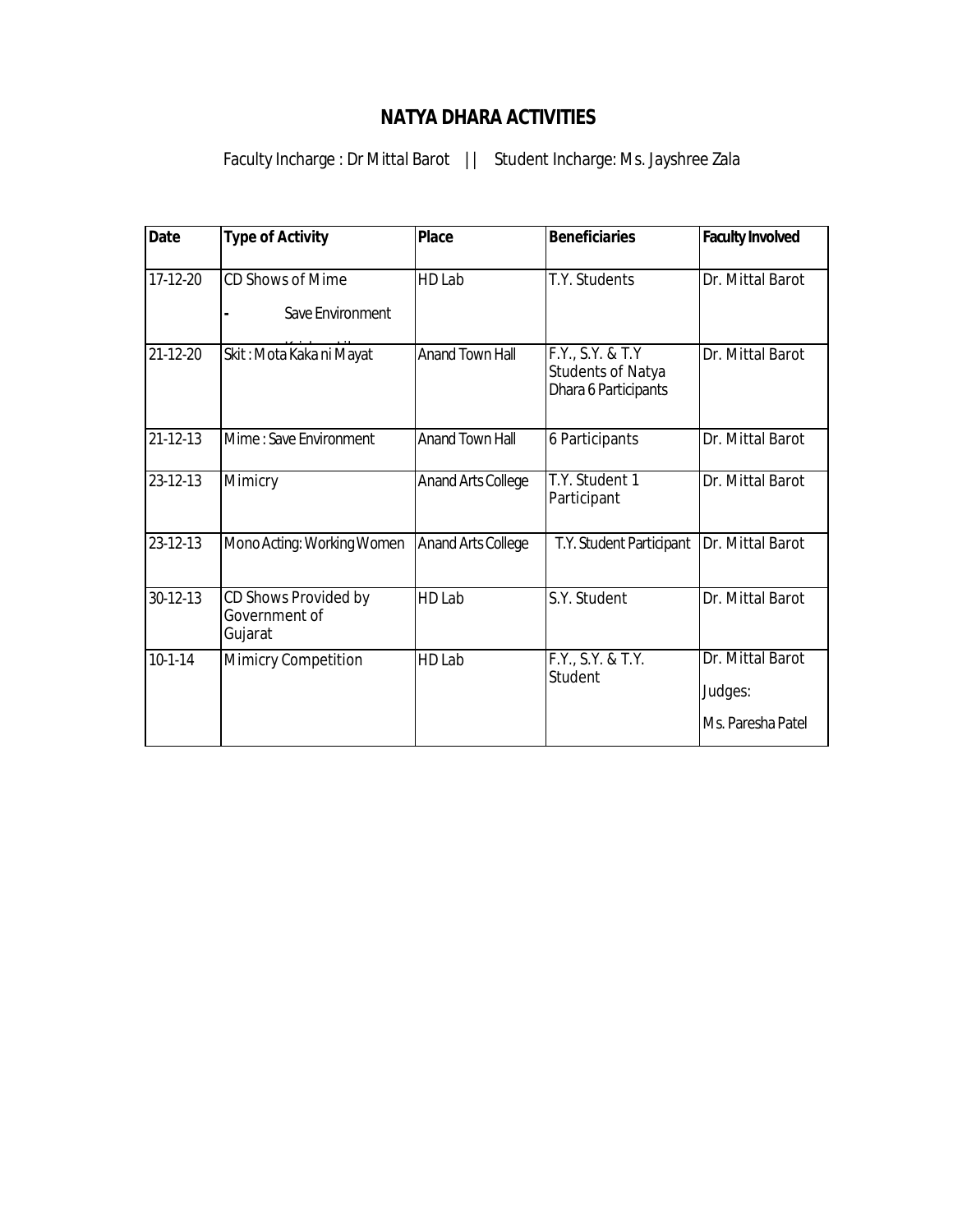## Annexure IV

## Best Practices

## 1. Conducting workshops:-

Goal: - To enhance the theoretical knowledge by providing first hand experience to students guided by experts.

The Context: - It was observed that students are keenly interested when they are taught though the means of workshop.

The Practice:-

- Each Department is allocated the responsibility of organizing workshop in these subjects where the theoretical concepts can be easily comprehended by practical manner.
- Well experienced experts are called for the workshop.

### List of Workshop:-

- Design Development concept & Context
- Handloom Weaning
- Puppet Making
- Soft toy Making
- Women awareness
- Geriatric Nutrition & Health
- Promotion of research culture in homes science
- Culinary Skills
- Salad carving & garnishing
- "Sarjan" workshop on potter's wheel
- Workshop on handicraft making leading to a certificate 'A' & 'B' level
- Making 3D models
- Art of living

### Evidence of success:-

- Student attendance was 100%
- Difficult concepts were made easy
- Many Students did fairly well academically over coming the barrier of language
- It was well appreciated in the parents meeting also
- It helped in strengthening the teacher student relationship further
- It helped in strengthening bonds with other institutes and industries
- Many Students later adopted it as entrepreneur skill

Problems encountered:-

- Lot of motivation was needed by the faculty members to get 100% students attendance
- Sometimes due to time constraint of the subject expert the workshop were conducted during holidays or Sundays. Which needed a very well planned approach.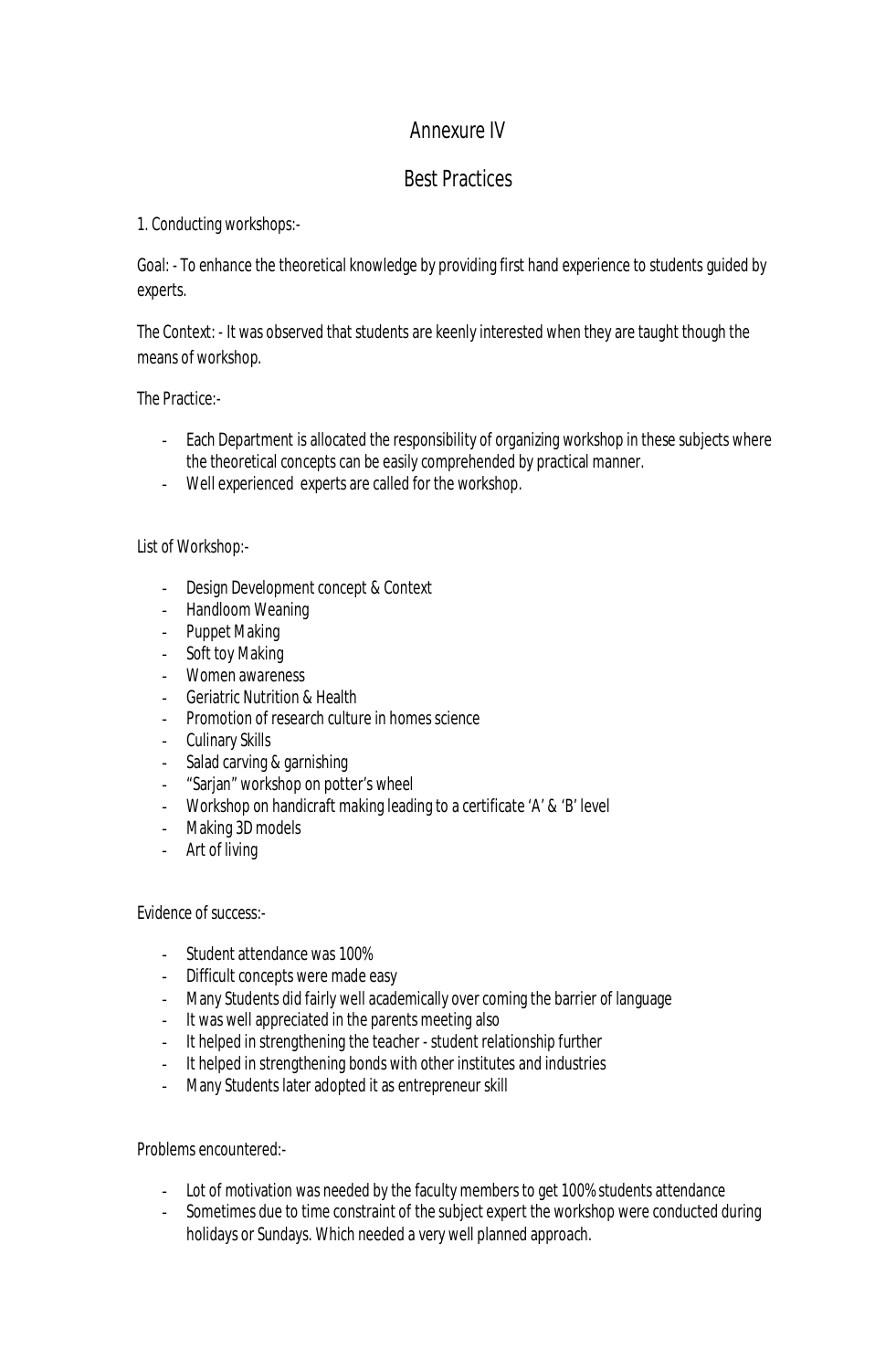### **02 Title of the Practice:**

Training in Digital Educational and Learning Laboratory.

### **Goal:**

- To enable the students to face the Global Scenario by enhancing their communication skills in English.
- To impart training through certain grammatical competences.
- To develop communication skills among students through Digital Education and Learning Lab where flexibility in teaching learning process is the catch word.
- To enable the course participants to improve their levels of English language and to remove the fear and phobia of English as a language for communication.
- To prepare and encourage the course participants to sharpen their expressional skills for competitive exam.

## **The Context:**

This practice has been introduced with an aim to enhance the ability of the students to understand English and Communicate in English as majority of the students are from Gujarati medium schools. As suggested by the Peer members during the cycle it is conducted in small batches of 20 to 25 students.

### **The Practice:**

The college has well equipped Digital Education and Learning Lab (DELL) with 25 computers since June-2009.

It includes the following practices:

- Certain grammatical Structures/Competences useful in Functional English.
- Sequence of tenses
- Correcting common blunders while speaking.
- Tag Questions
- Vocabulary with appropriate sentence structure vice versa.
- Ways of indicating agreement, disagreement, inviting and politely denying invitations, greetings, apologizing, asking and giving permission, etc.
- Clarity of Pronunciation.

### **Use of Digital Education and Learning Lab**

- Selected units from ESL (English as second language)
- Selected units from English as a Fundamental Language.
- CL client, EL client and Content selector softwares are used for developing in the student's functional English interview skills as well as personality development.

### **Evidence of Success:**

- The main thrust of this course is functional English rather than literary English, hence the major gap in employability can be bridged .
- In the academic year 2009-2010, 192 students had been registered and trained. In the academic year 2010-2011, 271 students had been registered and trained. 187 students cleared the 'A'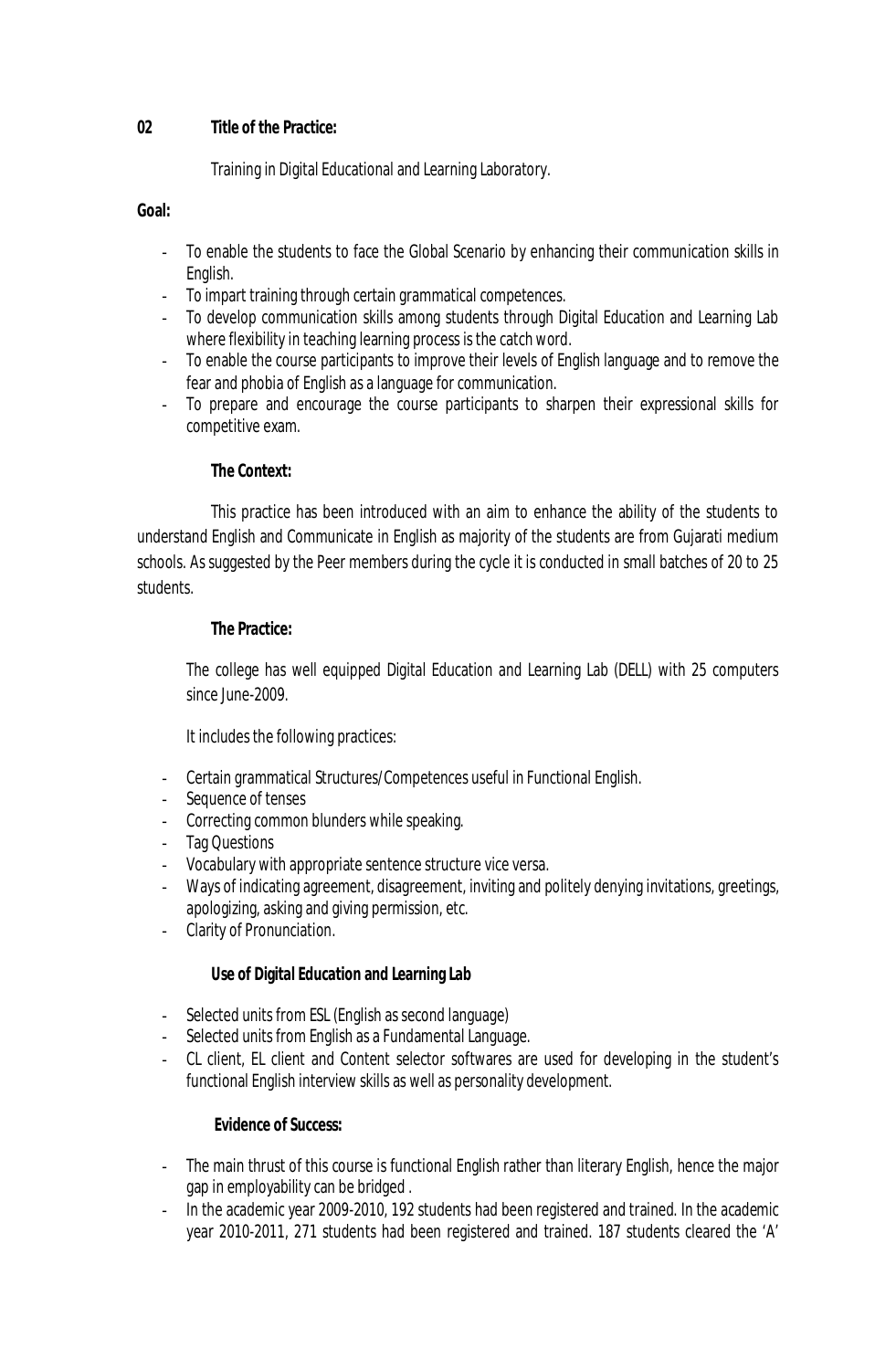level exam of society for creation of opportunity though proficiency in English (SCOPE) University of Cambridge in July 2010. While 271 students have appeared for the SCOPE examination in July 2011, where in all students got success. In September 2012, 212 students will be appearing for the SCOPE examination.

- ESOL Examinations where in 74 students secured A2 grade, 82 students secured A1 grade while 31 students secured pre A1 grade.
- Many students empowered to choose a job rather than chase it.
- This course has a very positive effect on the students to face interviews.
- The course is very much beneficial for students/housewives and professionals.

### **Problems Encountered and Resources Required:**

- Sometimes students need to be motivated.
- The lab has all the necessary resources.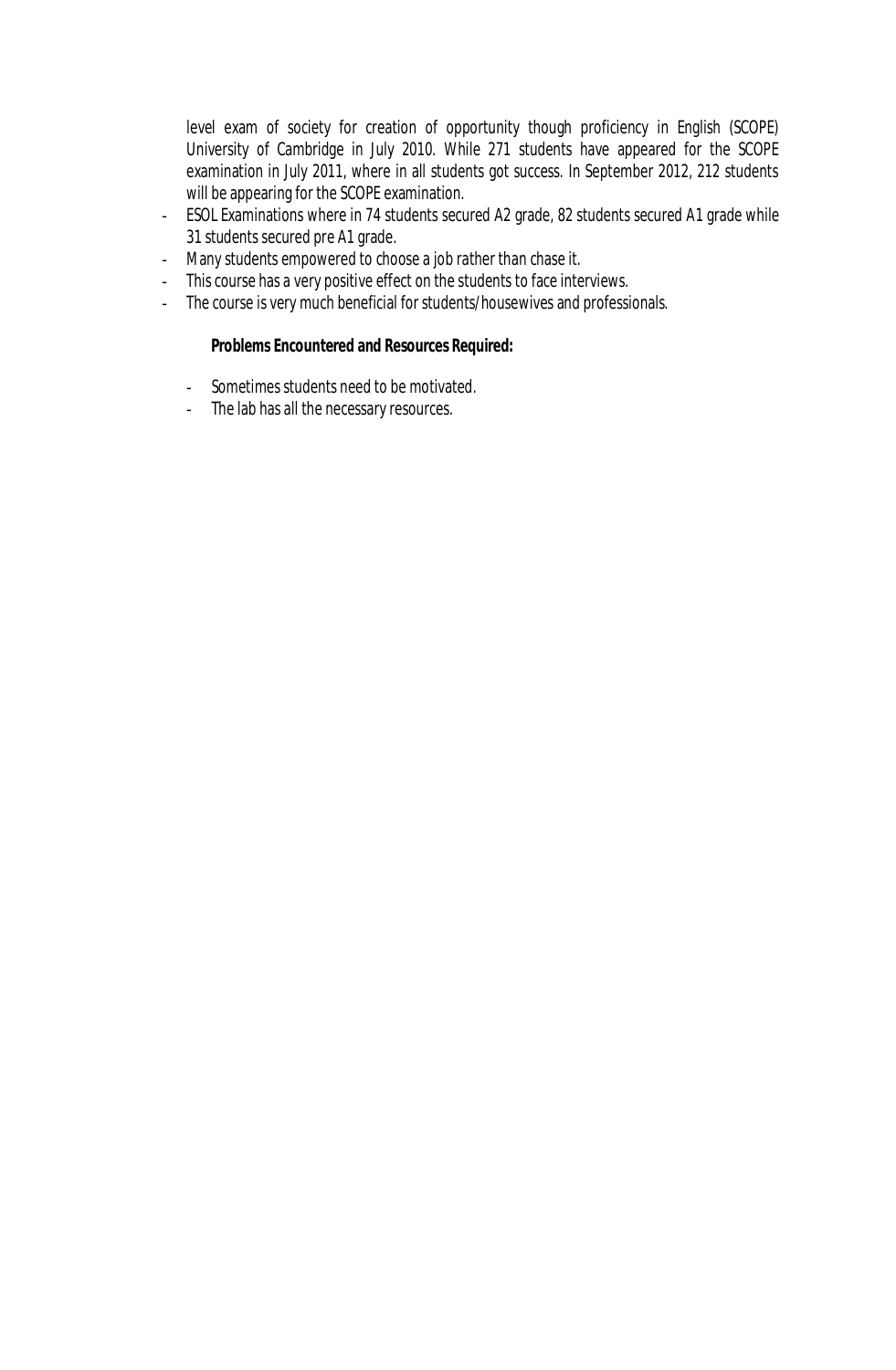## **Annexure –V**

## **SWOT ANALYSIS**

Strength :-

- Vision & mission is well defined for empower women.
- Very Strong support from the management
- Faculty members represent BOS, Senate, Syndicate
- Faculty members are involved to give inputs for M.Sc. and Ph.d. Syllabus at S.P.University
- Choice based credit system is practiced
- Freedom to revise the curriculum frequently
- Special facilities for differently able students.
- ICT and Wi-Fi facilities
- Manual for practical courses ( Prepared by faculty)
- Researcher projects (major and minor)
- Extension activities in response to community institute neighbour network is strong
- Sufficient infrastructure for academic & extra curricular activities
- Cohesive environment with decentralized administration.
- Staff encouraged to participate in seminars conferences & training programme
- Add-on courses

### Weaknesses:-

- Lack of structured consultancy to collaboration.
- Out put of research need to be strengthened with respect to publication
- Students strength to be increased

### Opportunities:-

- Since we are in an educational township students can be provided with a variety of academic opportunities
- CPE status gives funds for augmentation of labs, research facilities and student development
- The faculty has freedom to make changes in the syllabus as we have strength in BOS
- Support from stake holders is available
- Opportunity to enhance English through DELL.

### Threats:-

- Majority students are first generation learners thus need to be motivated.
- It is a challenge to convince the parents to give priority to girls education.
- Since ours is a girls institution maintain the strength
- Employment opportunities need to be tapped further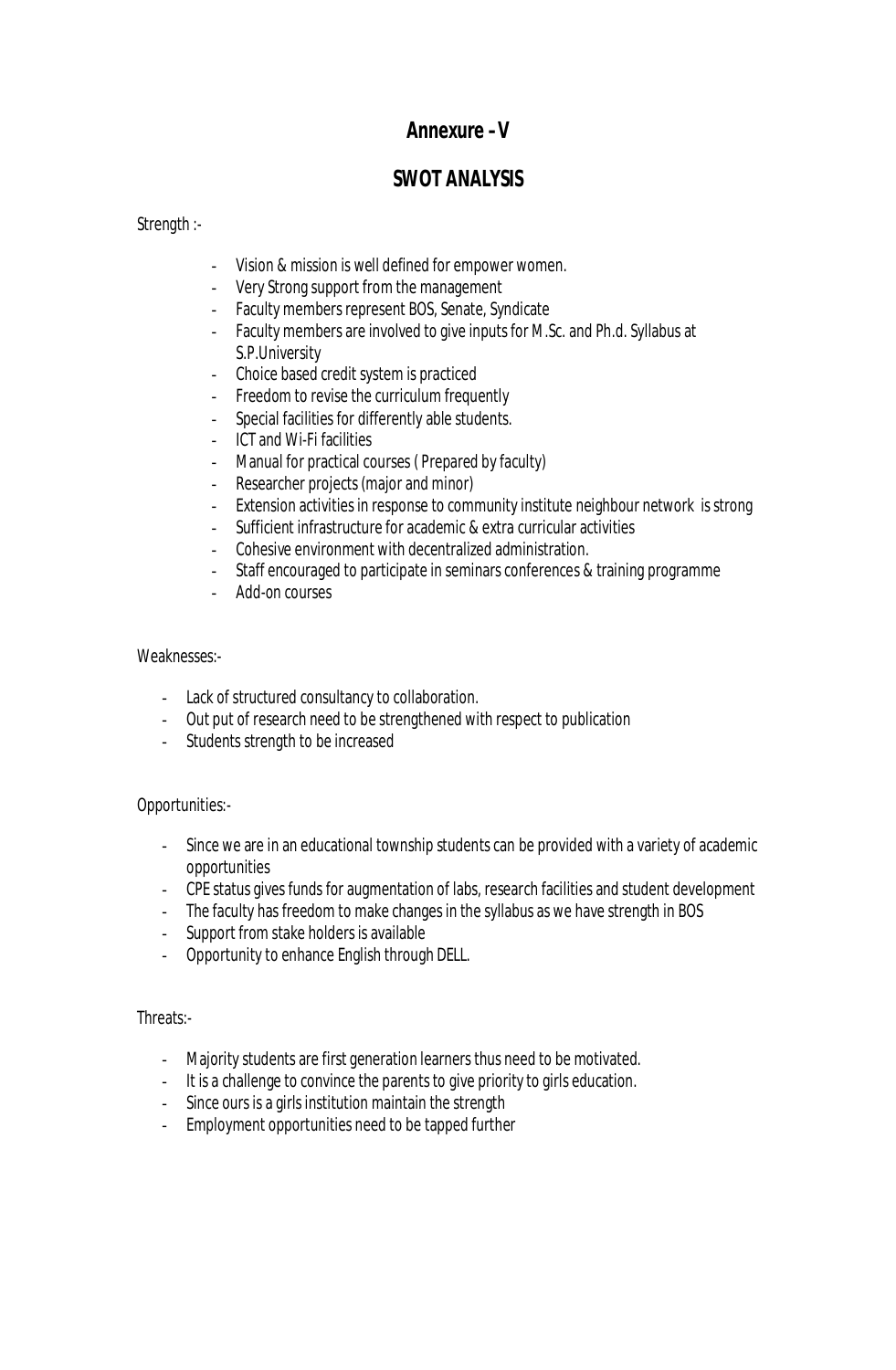# **Annexure VI**

# **Academic Plan 2014-15**

| First Term:-  | 23 <sup>rd</sup> June to 13 <sup>th</sup> December 2014<br>Internal test: - 21 <sup>st</sup> August 2014     |
|---------------|--------------------------------------------------------------------------------------------------------------|
| Second Term:- | 16 <sup>th</sup> December 2014 to 2 <sup>nd</sup> May 2015<br>Internal test:- 12 <sup>th</sup> February 2014 |

- Assignment, Quiz at the discretion of the faculty

| Month            | Department           | Activity                                                |
|------------------|----------------------|---------------------------------------------------------|
| June - 2014      | Extra Curricular     | Orientation Programme                                   |
| <b>July-2014</b> | Textile & Clothing   | Lecture on Textile / Technical Preservation of textiles |
|                  | Family Resource Mgt. | - Kitchen Modular workshop                              |
|                  |                      | - Parents meeting,                                      |
|                  |                      | - Visit to GIDC                                         |
|                  | Human Development    | - Guest Lecture on Adolescent Problems                  |
|                  |                      | - Competition on play items                             |
|                  |                      | - One Day workshop on Creativity                        |
|                  | Extra Curricular     | - Interclass debate                                     |
|                  |                      | - Tree plantation                                       |
|                  |                      | - Adopt tree                                            |
| August -<br>2014 | Textile & Clothing   | Workshop on accessories Making                          |
|                  | Family Resource Mgt  | -Visit to hospitality centres                           |
|                  |                      | -Visit to Flow Art                                      |
|                  |                      | - Guest Lecturer on pollution control                   |
|                  |                      | - Guest lecturer on Colour in Home                      |
|                  |                      | - Workshop at ochre pottery                             |
|                  | Human Development    | - Workshop on Soft toy making                           |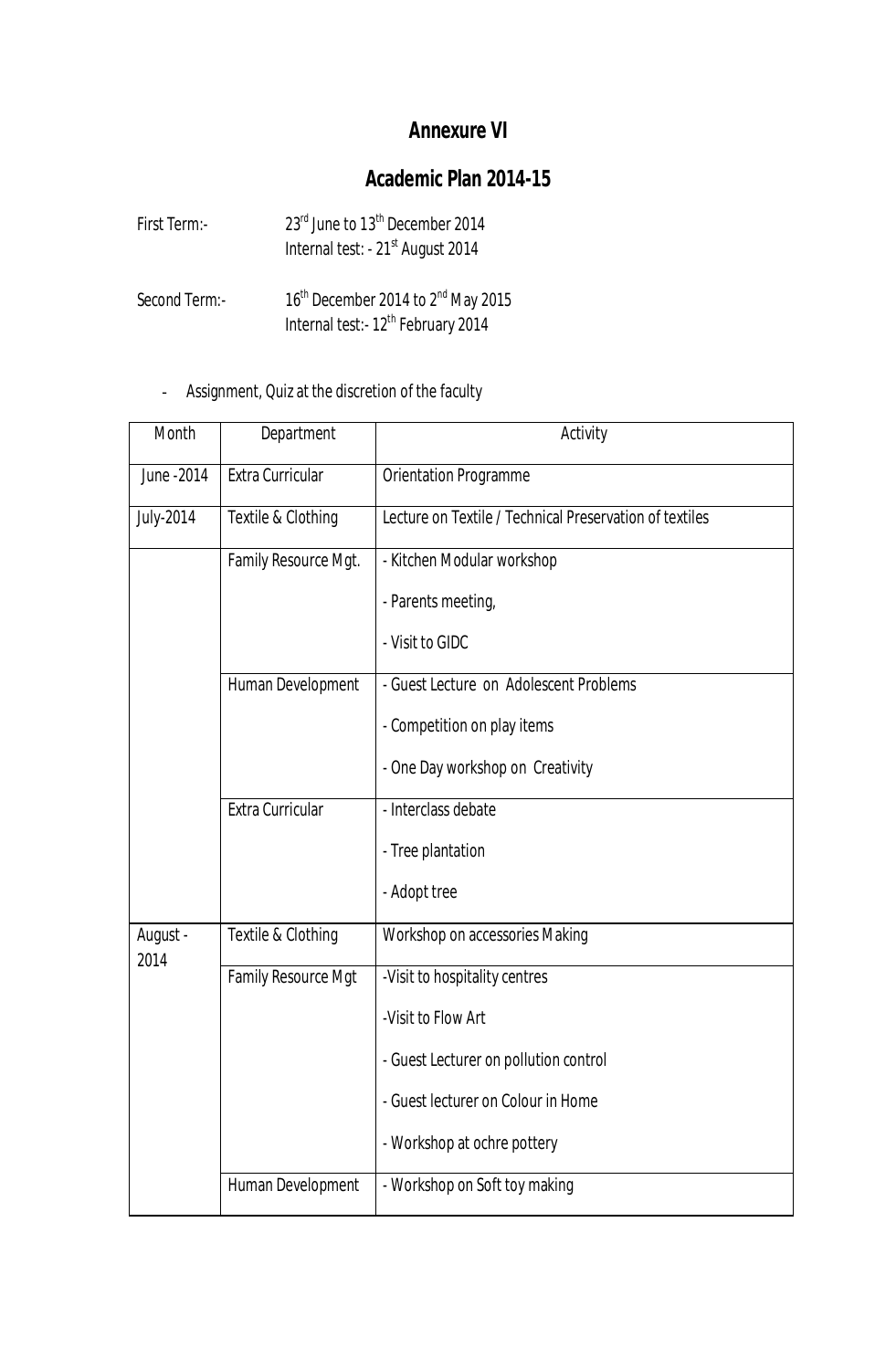|                    |                            | - Visit to welfare centres                         |
|--------------------|----------------------------|----------------------------------------------------|
|                    | Foods & Nutrition          | - Celebration on Mothers milk week                 |
|                    |                            | - Workshop for ICDS workers'                       |
|                    | Extra Curricular           | Activities of various dharas                       |
| September-<br>2014 | Textile & Clothing         | -Exhibition of Students garments                   |
|                    | <b>Family Resource Mgt</b> | - Guest lecture - Consumers role in market         |
|                    |                            | - Visit to natures club                            |
|                    |                            | - Role play at Community radio bhavan              |
|                    | Human Development          | - Celebration of balwadi day                       |
|                    |                            | - Parents Meeting                                  |
|                    | Foods & Nutrition          | - Celebration of national nutrition week           |
|                    |                            | - Regional Seminar - Adolescent nutrition for ICDS |
|                    |                            | workers                                            |
|                    | Family Resource Mgt        | - Workshop on "Postures in day to day life" AWW    |
|                    | Human Development          | - Two days workshop on puppetry                    |
|                    | Extra Curricular           | - NSS Camp                                         |
|                    |                            | - Community out reach activities all Department    |
| December           | Textile & Clothing         | - Competition                                      |
| 2014               |                            | - Extension activities                             |
|                    | Family Resource Mgt        | Celebration of consumer week                       |
|                    | Human Development          | - Parents meeting                                  |
|                    |                            | - Open house                                       |
|                    |                            | - Survey on parental need                          |
|                    | Extra Curricular           | Sports day                                         |
| January<br>2015    | Textile & Clothing         | <b>Extension activities</b>                        |
|                    | <b>Family Resource Mgt</b> | - Workshop on ergonomics                           |
|                    |                            | - Visit to Trade fare                              |